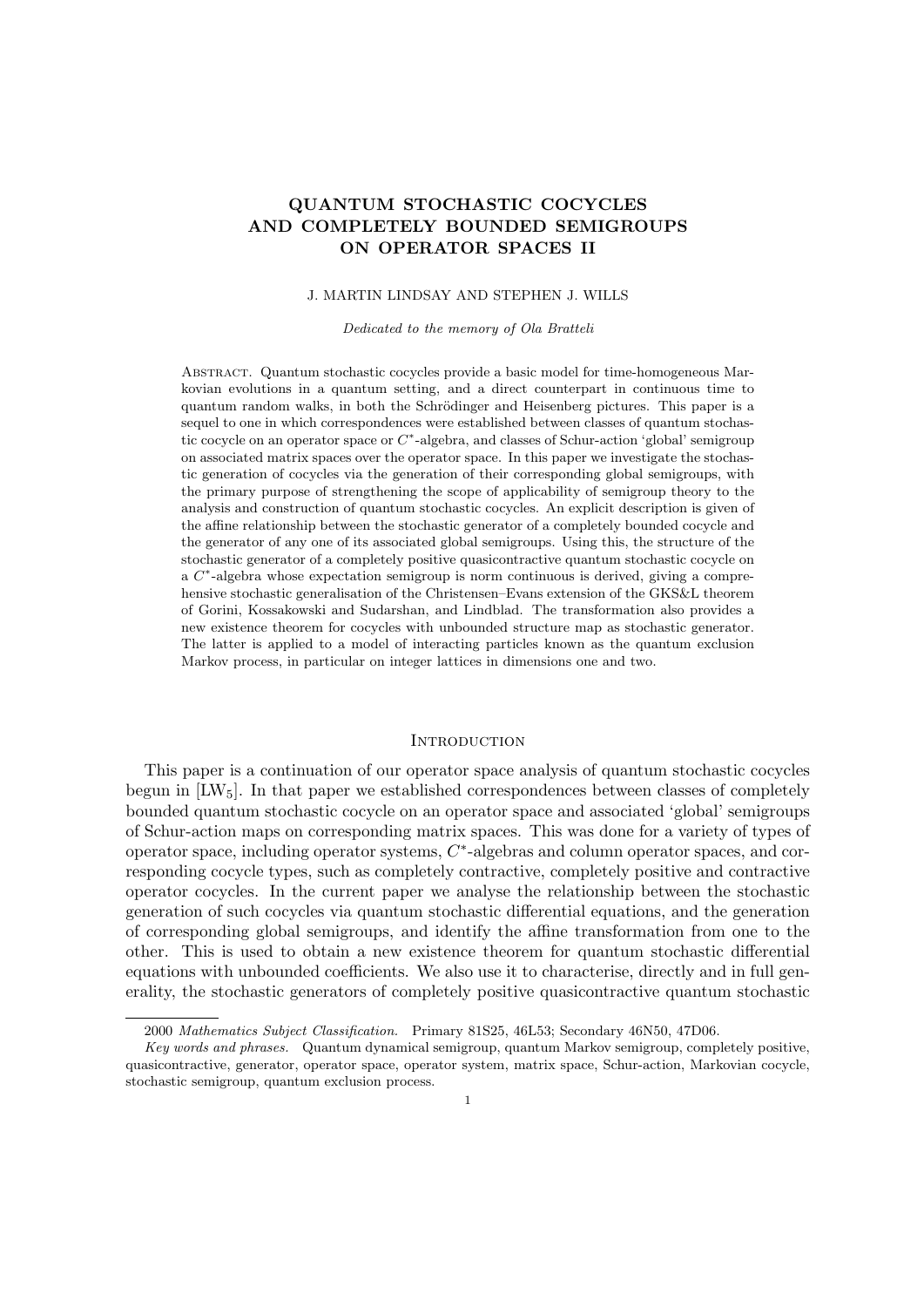cocycles on a  $C^*$ -algebra whose expectation semigroups are norm continuous. In view of the fact that norm-continuous semigroups are automatically quasicontractive, this result amounts to a full quantum stochastic extension of the well-known characterisation of the generators of norm-continuous, completely positive semigroups on a  $C^*$ -algebra ([ChE]). The new existence theorem for quantum stochastic cocycles is shown to be applicable to 'structure maps' on a  $C^*$ -algebra whose domain is matricially square-root closed, by means of semigroup theory. The structure relations are necessary conditions for any generated quantum stochastic cocycle to be a quantum stochastic flow, that is to be unital and <sup>∗</sup> -homomorphic. In turn, we construct such structure maps to obtain quantum Markov exclusion processes on integer lattices governed by quantum stochastic differential equations by applying a theorem of Bratteli and Kishimoto.

In brief, the main results of the paper are as follows. Theorem 4.2 gives the affine transformation from stochastic generator to generator of associated global semigroup, for elementary quantum stochastic cocycles with completely bounded stochastic generator (elementary, formerly cb-Markov regular, means that each of its associated semigroups is cb-norm continuous). Theorem 5.3 is a new existence theorem for the generation of quantum stochastic cocycles. Theorem 6.4 characterises the stochastic generator of completely positive quasicontractive elementary quantum stochastic cocycles. Theorem 7.4 applies the above-mentioned existence theorem to structure maps, and Theorem 8.1 demonstrates its applicability to quantum exclusion processes.

The prequel of this paper contains a long motivational introduction, and extensive bibliography. A detailed outline of the contents of the current paper follows.

In Section 1 we develop some theory of  $\kappa$ -decomposable completely bounded maps between h-matrix spaces over operator spaces (whose definition is recalled there), for a Hilbert space h with orthonormal basis  $\kappa$ . Under the identification of the matrix space with an actual space of matrices with operator entries, determined by the basis, these  $\kappa$ -decomposable maps correspond to Schur-action maps. Also, each κ-decomposable completely bounded map restricts to a map between spatial tensor products of the space of compact operators on h with the corresponding operator space. We show that this restriction is completely isometrically reversible (Proposition 1.4). The theory is then applied to obtain a characterisation of the generators of norm-continuous completely positive semigroups of κ-decomposable operators on the h-matrix space over a unital  $C^*$ -algebra (Theorem 1.7). It is worth recalling that such matrix spaces are operator systems, but typically *not*  $C^*$ -algebras.

In Section 2 we investigate in detail the correspondence between continuity properties, in the time parameter  $t$ , of completely bounded quantum stochastic cocycles and that of their global semigroups. In Section 3 we relate quantum stochastic cocycles to a basic source, namely quantum stochastic differential equations. In Section 4, by applying quantum stochastic calculus to the appropriate 'diagonal Weyl process' introduced in  $\text{[LW}_5$ , we compute the affine transformation from the stochastic generator of a completely bounded quantum stochastic cocycle to the generator of the corresponding global semigroup, and give sufficient conditions for its injectivity (Theorem 4.2). Restricting to the global semigroups with respect to an orthonormal basis of the noise dimension space, the transformation is necessarily injective; we give the form of the (partially defined) inverse (Theorem 4.3). In Section 6, bijectivity is demonstrated for specific classes of cocycle.

Section 5 concentrates on completely positive quantum stochastic cocycles on operator systems and  $C^*$ -algebras. We first establish a characterisation of contractivity for completely positive quantum stochastic cocycles in terms of the generators of its associated semigroups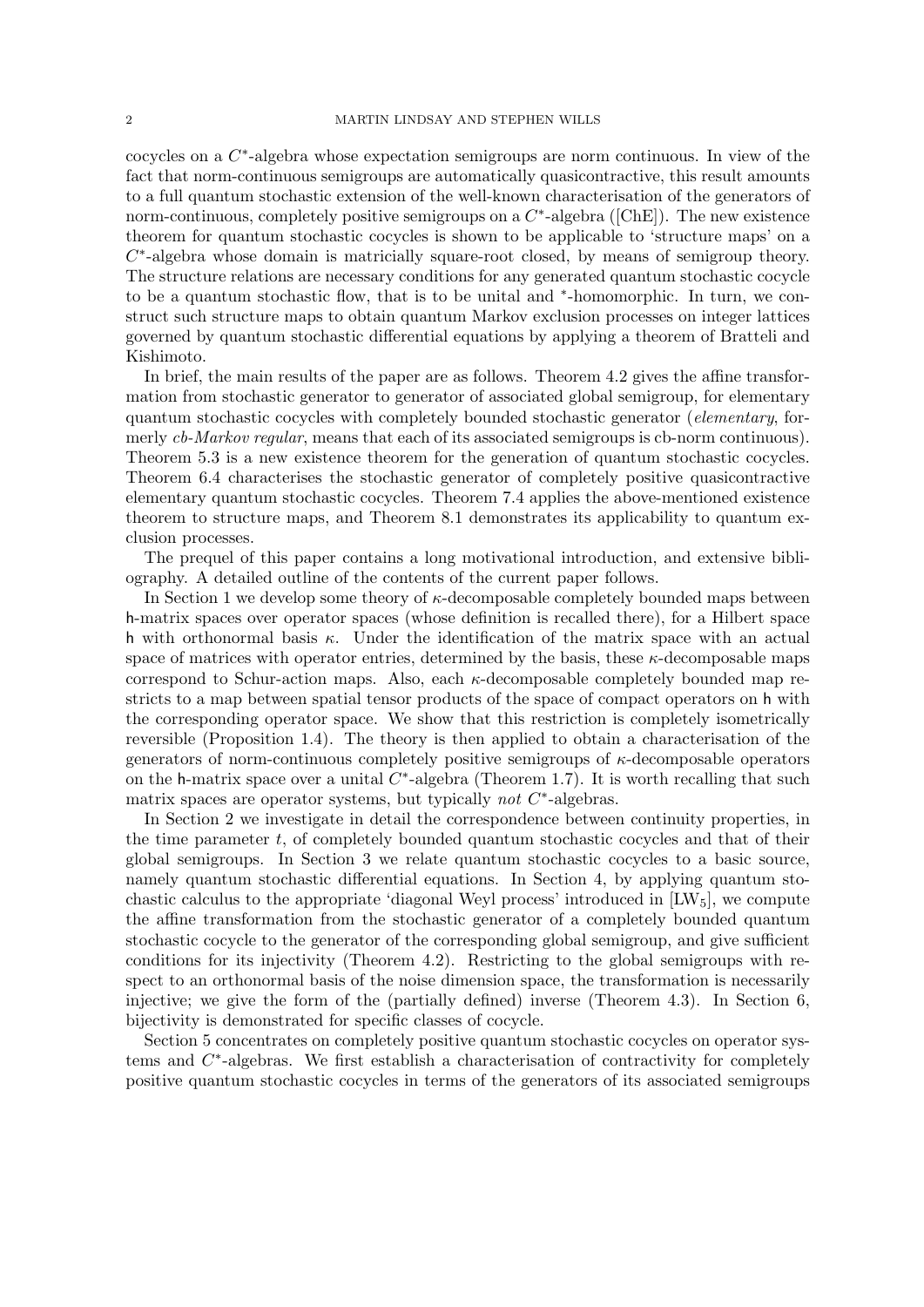(Proposition 5.2). This constitutes an infinitesimal counterpart to one of the central results of  $[{\rm LW}_5]$ . Using it we obtain an existence theorem for completely positive quantum stochastic cocycles governed by a quantum stochastic differential equation with unbounded coefficient (Theorem 5.3). In Section 6, Proposition 5.2 and the affine correspondence established in Section 4 are employed to obtain a direct proof of the full quantum stochastic extension of the characterisation theorem for generators of norm-continuous quantum dynamical semigroups on a C<sup>\*</sup>-algebra A ([ChE], [Lin], [GKS]), namely a characterisation of the stochastic generators of completely positive quasicontractive elementary quantum stochastic cocycles on A with arbitrary noise dimension space, in both the unital and nonunital cases (Theorem 6.4), completing our earlier results [LW<sub>2</sub>] and [LiP]. As an application, all <sup>\*</sup>-homomorphic elementary quantum stochastic cocycles are shown to be stochastically generated (Theorem 6.6).

In Section 7 we prove an existence theorem for completely positive unital quantum stochastic cocycles on a unital  $C^*$ -algebra (Theorem 7.4). Our hypotheses include necessary conditions on the coefficient map of the governing quantum stochastic differential equation for the solution to be a quantum stochastic flow, by which we mean a quantum stochastic cocycle which is unital and <sup>∗</sup> -homomorphic. As a consequence, the existence theorem dovetails very nicely with recent work on such flows ([DGS]) in which our conclusion coincides with their standing hypothesis. A corollary of the theorem is that completely bounded structure maps generate quantum stochastic cocycles that are necessarily completely positive and contractive.

In the final section we demonstrate the applicability of the existence theorem by constructing quantum exclusion processes as dilations of the quantum Markov semigroups introduced in [Reb]; the methods used in  $[BW_1]$  and  $[BW_2]$  differ from, but are nicely complementary to, those employed here.

Notation. The symbols ⊗, ⊗ and ⊗ are used to denote respectively the algebraic, spatial and ultraweak tensor products. The  $C^*$ -algebra of compact operators on a Hilbert space h is denoted K(h). For vectors  $\xi \in \mathsf{h}$  and  $\xi' \in \mathsf{h}'$ , using Dirac-inspired notation of bras and kets, we set

$$
E_{\xi} := I_{\mathsf{H}} \otimes |\xi\rangle \in B(\mathsf{H}; \mathsf{H} \otimes \mathsf{h}), p(\xi) := I_{\mathsf{H}} \otimes |\xi\rangle\langle\xi| \in B(\mathsf{H} \otimes \mathsf{h})
$$
 and  $E^{\xi'} := I_{\mathsf{H}'} \otimes \langle\xi| \in B(\mathsf{H}' \otimes \mathsf{h}'; \mathsf{H}'),$  where the Hilbert spaces  $\mathsf{H}$  and  $\mathsf{H}'$  should always be clear from context. Thus  $E^{\xi} = (E_{\xi})^*$ ,  $p(\xi) = E_{\xi}E^{\xi}$ , and, for  $T \in B(\mathsf{H} \otimes \mathsf{h}; \mathsf{H}' \otimes \mathsf{h}'), E^{\xi'}TE_{\xi} = (\mathrm{id}_{B(\mathsf{H}; \mathsf{H}')}\otimes \omega_{\xi',\xi})(T)$  for the vector functional  $\omega_{\xi',\xi} : B(\mathsf{h}; \mathsf{h}') \to \mathbb{C}, A \mapsto \langle\xi', A\xi\rangle$ . The indicator function of a set  $A$  is denoted  $\mathbf{1}_A$ . This notation is extended to vector-valued functions  $f : \mathbb{R}_+ \to V$  and subintervals  $I$  of  $\mathbb{R}_+$  as follows:  $f_I$  denotes the function from  $\mathbb{R}_+$  to  $V$  which agrees with  $f$  on  $I$  and is zero outside  $I$ . In particular we apply this to vectors in  $V$ , by viewing them as constant functions from  $\mathbb{R}_+$  to  $V$ . Thus, for  $v \in V$  and  $t \in \mathbb{R}_+$ ,  $v_{[0,t]}$  is the function equal to  $v$  on  $[0,t]$  and zero on  $[t, \infty]$ . We use the symbol  $\subset\subset$  to denote subset of finite cardinality.

Terminology. Quantum stochastic analysis is the analysis of noncommutative processes adapted to the intrinsic operator filtration of a symmetric Fock space over  $L^2(\mathbb{R}_+;\mathsf{k})$  for a (noise, or multiplicity) Hilbert space k ([L]). In particular, quantum stochastic differential equations are with respect to Fock space creation, preservation and annihilation processes in the sense of Hudson and Parthasarathy ([HuP], [Par]). This class of filtrations is universal for tensor independence in various senses (see e.g.  $[SSS]$ ). Thus quantum stochastic cocycle is a shorthand for Markovian cocycle, in the sense of Accardi ([Acc], [AFL]), specific to the context of Fock filtrations. We stress that 'classical' processes are not excluded. Indeed these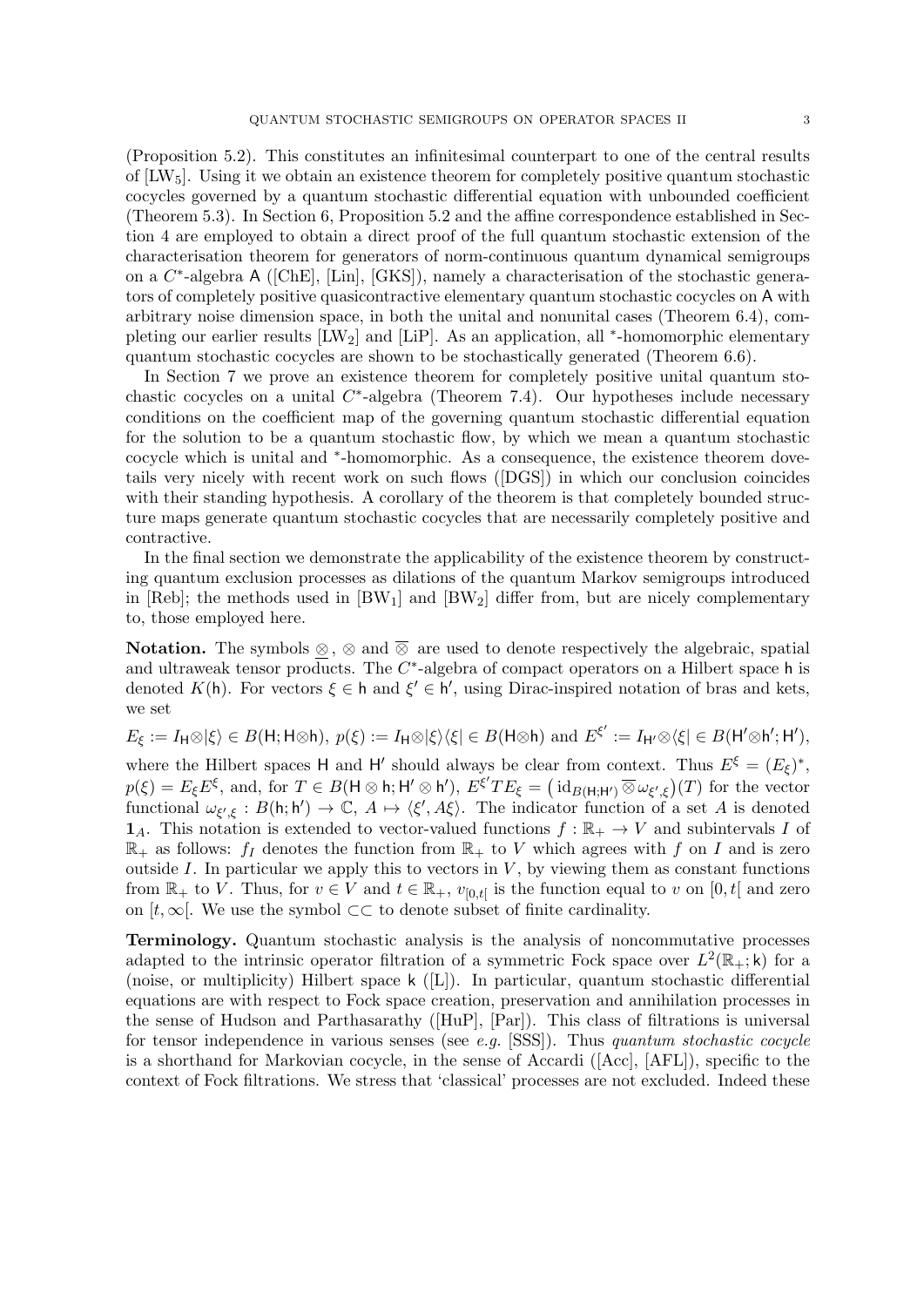arise naturally when the cocycle is governed by a quantum stochastic differential equation whose coefficient map takes a particular form; this is nicely illustrated in [KuM].

#### 1. MATRIX SPACES AND  $\kappa$ -DECOMPOSABILITY

In this section we recall some of the results concerning matrix spaces developed in  $[{\rm LW}_5]$  and further extend these. Throughout we work with *concrete* operator spaces, that is, norm-closed subspaces of  $B(H; H')$  for some Hilbert spaces H and H'. The exceptions are Propositions 1.4 and 1.5 which concern operator spaces of completely bounded maps. Excellent references for operator spaces, operator systems and completely bounded maps are [EfR], [Pau] and [Pis]; see also [BlL] for operator algebras from this perspective. For more on matrix spaces, see [L].

For the rest of the paper V and W denote generic (concrete) operator spaces.

**Spaces of matrices.** For an index set  $\mathcal{I}$ ,

$$
M_{\mathcal{I}}(\mathsf{V})_{\mathrm{b}} := \Big\{ A \in M_{\mathcal{I}}(\mathsf{V}) : \sup_{\mathcal{J} \subset \subset \mathcal{I}} \|A^{[\mathcal{J}]} \| < \infty \Big\},\,
$$

where M<sub>I</sub>(V) denotes the vector space of matrices  $A = [a_j^i]_{i,j \in \mathcal{I}}$  with entries in V, and, for  $\mathcal{J} \subset\subset \mathcal{I}, A^{[\mathcal{J}]} \in M_{\mathcal{J}}(V)$  denotes the  $\mathcal{J} \times \mathcal{J}$ -truncation of A to a finite matrix. This has a natural operator space structure ([EfR], Chapter 10). When V is an operator algebra the Schur product on  $M_{\mathcal{I}}(V)$ 

$$
[a_j^i] \boldsymbol{\cdot} [b_j^i] := [a_j^i b_j^i
$$

]

restricts to  $M_{\mathcal{I}}(V)_{b}$ . Let  $D_{\mathcal{I}}(V)$  and  $D_{\mathcal{I}}(V)_{b}$  denote the corresponding subspaces of diagonal matrices, so that

$$
\mathrm{D}_{\mathcal{I}}(\mathsf{V})_{\mathrm{b}} := \Big\{ [a_j^i] \in \mathrm{M}_{\mathcal{I}}(\mathsf{V}) : a_j^i = 0 \text{ if } i \neq j \text{ and } \sup_{i \in \mathcal{I}} \|a_i^i\| < \infty \Big\}.
$$

Matrix spaces. If  $B(H; H')$  is the ambient full operator space of V then, for any Hilbert spaces h and h', we call the operator space

$$
\mathsf{V}\otimes_{\mathsf{M}} B(\mathsf{h};\mathsf{h}'):=\big\{T\in B(\mathsf{H}\otimes\mathsf{h};\mathsf{H}'\otimes\mathsf{h}') : E^xTE_y\in\mathsf{V} \text{ for all } x\in\mathsf{h}', y\in\mathsf{h}\big\}
$$

the h-h'-matrix space over V (or h-matrix space when  $h' = h$ ). Note that it suffices to verify the membership condition for x and y running through total subsets of  $h'$  and  $h$  such as orthonormal bases. Thus  $V \otimes_M B(h)$  contains the operator space  $V \otimes K(h)$ , and is an operator system when V is. Note, however, that it is typically not a  $C^*$ -algebra when V is, unless h is finite dimensional. To any completely bounded operator  $\varphi : V \to W$ , and Hilbert space h, the  $\text{map } \varphi \underline{\otimes} \text{ id}_{B(\mathsf{h})} \text{ extends uniquely to a bounded operator } \varphi \underline{\otimes_M} \text{ id}_{B(\mathsf{h})} : \mathsf{V} \underline{\otimes_M} B(\mathsf{h}) \to \mathsf{W} \underline{\otimes_M} B(\mathsf{h}),$ satisfying

$$
E^x(\varphi \otimes_M \mathrm{id}_{B(\mathsf{h})}(T))E_y = \varphi(E^x TE_y), \quad T \in \mathsf{V} \otimes_M B(\mathsf{h}), \ x, y \in \mathsf{h}.
$$

This is consistent with two well-known extensions, namely  $\varphi \otimes id_{K(h)}$  and, when  $\varphi$  is an ultraweakly continuous completely bounded map between dual operator spaces, also  $\varphi \overline{\otimes} id_{B(h)}$ ([EfR]). These h-*matrix liftings* are completely bounded and satisfy  $\|\varphi \otimes_M id_{B(h)}\|_{cb} = \|\varphi\|_{cb}$ . If W is explicitly of the form  $\mathsf{U} \otimes_{\mathsf{M}} B(\mathsf{K}; \mathsf{K}')$ , for some operator space U and Hilbert spaces K and  $K'$ , we write

$$
\varphi^{\mathsf{h}} \ \ \text{for} \ \ \Pi \circ (\varphi \otimes_{\mathsf{M}} \mathrm{id}_{B(\mathsf{h})}) : \mathsf{V} \otimes_{\mathsf{M}} B(\mathsf{h}) \to \mathsf{U} \otimes_{\mathsf{M}} B(\mathsf{h} \otimes \mathsf{K}; \mathsf{h} \otimes \mathsf{K}'), \tag{1.1}
$$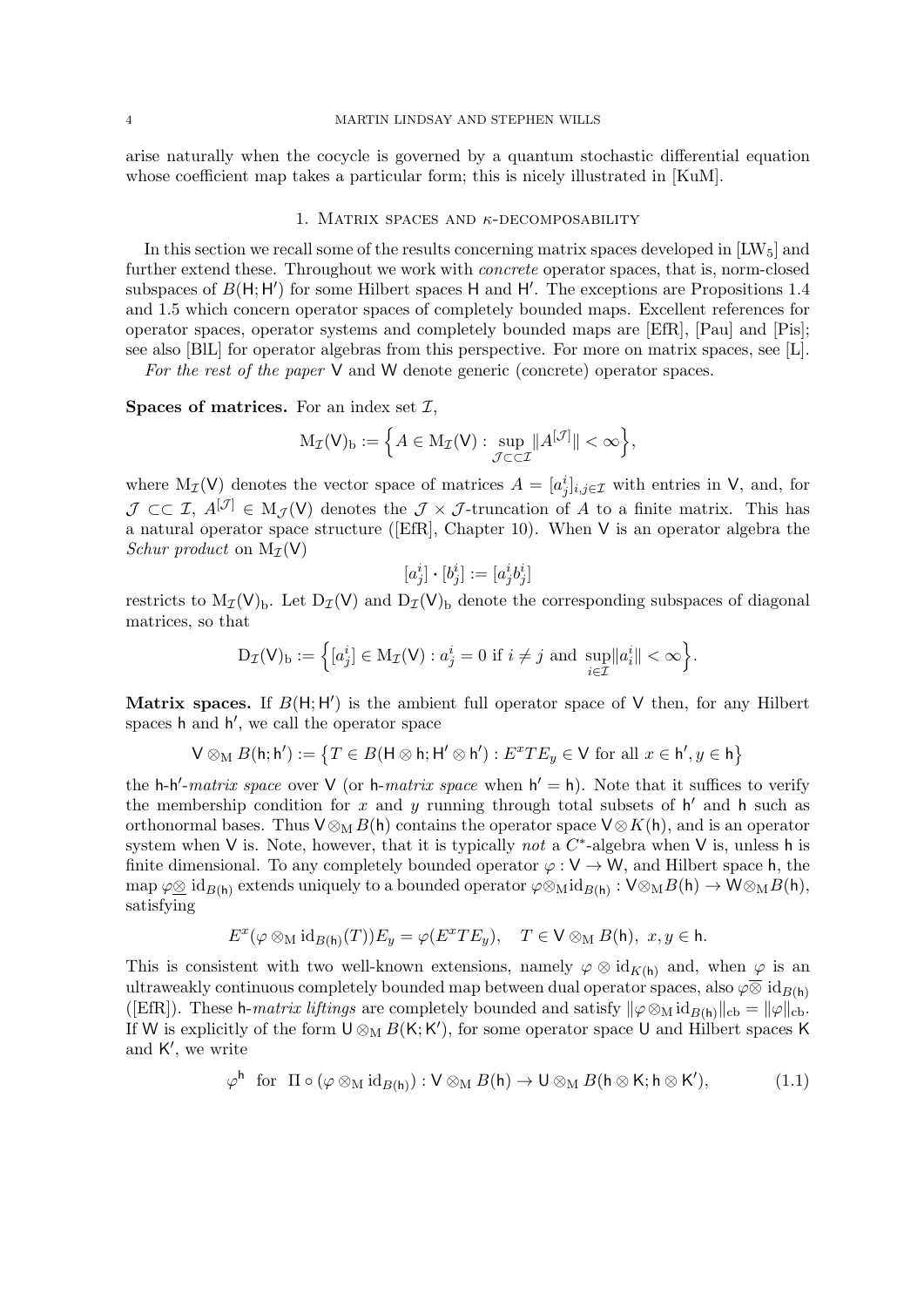II being the tensor flip  $\mathsf{U} \otimes_{\mathsf{M}} B(\mathsf{K} \otimes \mathsf{h}; \mathsf{K'} \otimes \mathsf{h}) \to \mathsf{U} \otimes_{\mathsf{M}} B(\mathsf{h} \otimes \mathsf{K}; \mathsf{h} \otimes \mathsf{K'})$ . If  $B(\mathsf{H}; \mathsf{H'})$  is the ambient full operator space of V then, for any ultraweakly continuous completely bounded map  $\chi: B(K; K') \to B(\mathsf{h}; \mathsf{h}'),$  the map  $\mathrm{id}_{B(\mathsf{H}; \mathsf{H}')}\otimes \chi$  restricts to a map

$$
\operatorname{id}_V\otimes_M \chi: V\otimes_M B({\sf K};{\sf K}')\to V\otimes_M B({\sf h};{\sf h}').
$$

Matrix spaces are thus an abstraction of the above operator spaces of matrices. Specifically, any choice of orthonormal basis  $\kappa = (e_i)_{i \in \mathcal{I}}$  for h determines the completely isometric isomorphism  $(i.e.$  linear isomorphism each of whose matrix liftings is an isometry)

$$
\mathsf{V} \otimes_{\mathsf{M}} B(\mathsf{h}) \cong \mathsf{M}_{\mathcal{I}}(\mathsf{V})_{\mathsf{b}}, \quad T \longleftrightarrow {}^{\kappa}T = [T_j^i]_{i,j \in \mathcal{I}}, \text{ where } T_j^i := E^{e_i} T E_{e_j} \in \mathsf{V}. \tag{1.2}
$$

Let  $V \otimes_M D_{\kappa}(h)$  denote the subspace of the matrix space tensor product that corresponds to  $D_{\mathcal{I}}(V)$ <sub>b</sub> under the above identification. In contrast to  $V \otimes_M B(h)$ , this operator space is manifestly  $\kappa$ -dependent. Note that

$$
\mathsf{V} \otimes_{\mathrm{M}} \mathrm{D}_{\kappa}(\mathsf{h}) = \big\{ T \in \mathsf{V} \otimes_{\mathrm{M}} B(\mathsf{h}) : T p(e_j) = p(e_j) T \text{ for all } j \in \mathcal{I} \big\}.
$$

We have frequent recourse to ampliations of the following kind, for an operator space V and Hilbert space h:

$$
\iota_{\mathsf{h}}^{\mathsf{V}} : \mathsf{V} \to \mathsf{V} \otimes_{\mathsf{M}} B(\mathsf{h}), \quad a \mapsto a \otimes I_{\mathsf{h}}.\tag{1.3}
$$

**Schur isometries and products.** For a Hilbert space h with orthonormal basis  $\kappa = (e_i)_{i \in \mathcal{I}}$ , let  $S_{\kappa}: \mathsf{h} \to \mathsf{h} \otimes \mathsf{h}$  denote the *Schur isometry* defined by continuous linear extension of the map  $e_i \mapsto e_i \otimes e_i$ , and let  $\Sigma_{\kappa}: B(\mathsf{h}) \to B(\mathsf{h} \otimes \mathsf{h})$  be the corresponding *Schur homomorphism*,  $T \mapsto S_{\kappa}TS_{\kappa}^*$ . Thus  $\Sigma_{\kappa}$  is an injective normal \*-homomorphism; its natural left inverse is the normal completely positive unital map  $\Upsilon_{\kappa}: R \mapsto S_{\kappa}^* R S_{\kappa}$ . Note that

$$
\Sigma_{\kappa}(K(\mathsf{h})) \subset K(\mathsf{h} \otimes \mathsf{h}) \text{ and } \Upsilon_{\kappa}(K(\mathsf{h} \otimes \mathsf{h})) = K(\mathsf{h}).
$$

Lemma 1.1. The following hold:

$$
(\mathrm{id}_{\mathsf{V}} \otimes_{\mathrm{M}} \Sigma_{\kappa}) (\mathsf{V} \otimes_{\mathrm{M}} B(\mathsf{h})) \subset (\mathsf{V} \otimes K(\mathsf{h})) \otimes_{\mathrm{M}} B(\mathsf{h}), \ \text{and} \tag{1.4}
$$

$$
\mathsf{V} \otimes_{\mathsf{M}} B(\mathsf{h}) = (\mathrm{id}_{\mathsf{V}} \otimes_{\mathsf{M}} \Upsilon_{\kappa}) ((\mathsf{V} \otimes K(\mathsf{h})) \otimes_{\mathsf{M}} B(\mathsf{h})). \tag{1.5}
$$

*Proof.* Let  $T \in V \otimes_M B(\mathsf{h})$  and  $i, j, l \in \mathcal{I}$ , and let  $B(\mathsf{K}; \mathsf{K}')$  be the ambient full operator space of V. The identity

 $(I_h \otimes \langle e_l |) S_\kappa = |e_l \rangle \langle e_l |$ 

gives

$$
E^{e_i}(\mathrm{id}_{\mathsf{V}} \otimes_{\mathsf{M}} \Sigma_{\kappa})(T)E_{e_j} = E^{e_i}(I_{\mathsf{K}'} \otimes S_{\kappa})T(I_{\mathsf{K}} \otimes S_{\kappa}^*)E_{e_j} = p(e_i)Tp(e_j). \tag{1.6}
$$

However

$$
p(e_i)Tp(e_j) = E^{e_i}TE_{e_j} \otimes |e_i\rangle\langle e_j| \in \mathsf{V} \otimes K(\mathsf{h}),
$$

and so inclusion (1.4) holds. Since  $id_V \otimes_M \Upsilon_{\kappa}$  is a left inverse for  $id_V \otimes_M \Sigma_{\kappa}$ , (1.5) follows from  $(1.4)$ .

Remarks. Note that under the identification (1.2), equation (1.6) says that  $(\mathrm{id}_{\mathsf{V}} \otimes_{\mathsf{M}} \Sigma_{\kappa})(T)$ is a matrix of matrices in which the  $(i, j)$ -block has only one nonzero component, namely  $T_j^i$ in the  $(i, j)$ -place of that block.

The map  $\mathrm{id}_{B(h)} \otimes \Upsilon_{\kappa}$  takes a matrix of matrices and transforms it into a matrix by selecting appropriately from each block. This is an instructive viewpoint for appreciating the next few results.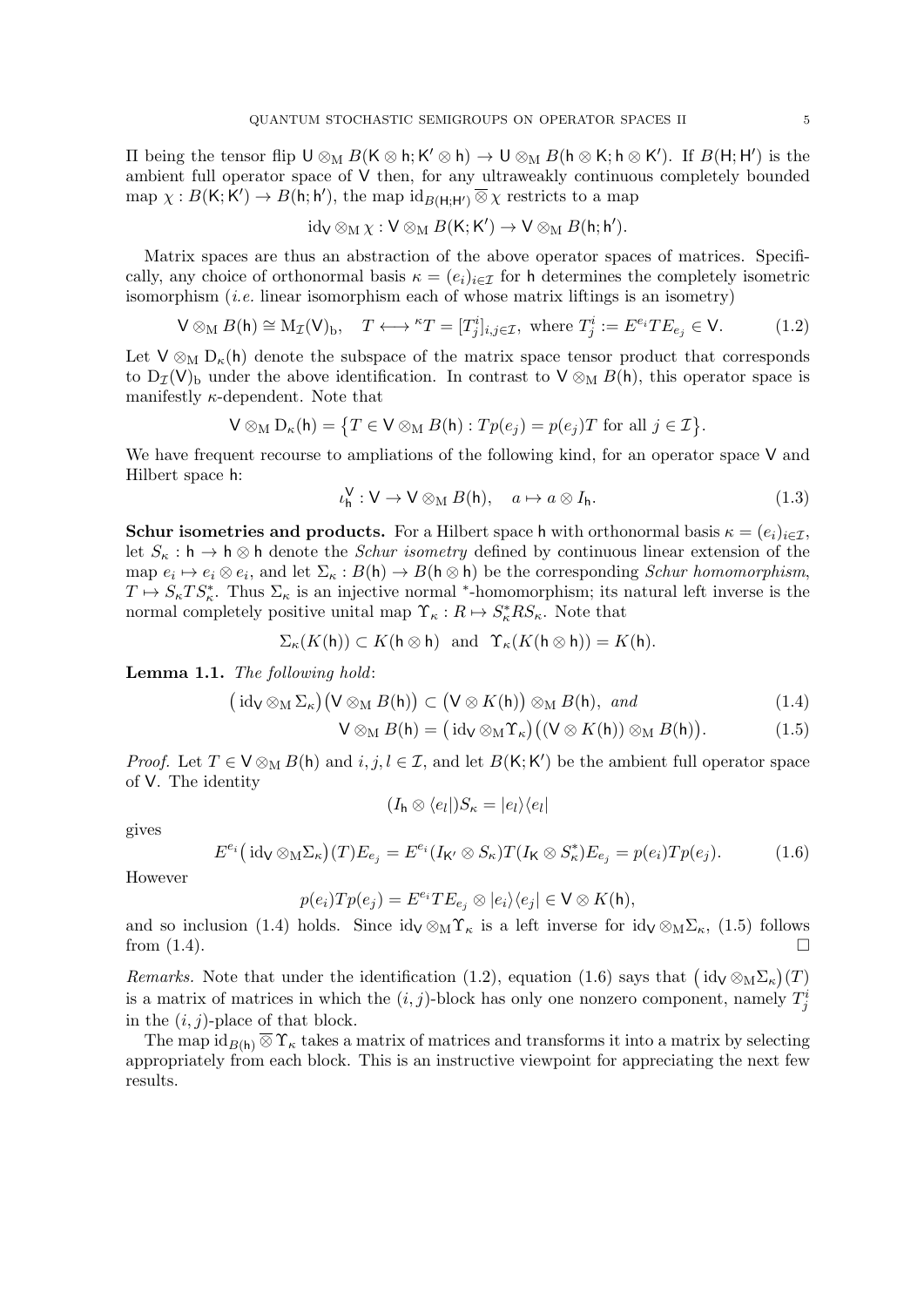The  $\kappa$ -*Schur product* on  $B(K \otimes h)$  is defined by

 $R\bm{\cdot}_{\kappa}T:=\big(\operatorname{id}_{B(\mathsf{K})}\mathbin{\overline{\otimes}} \Upsilon_\kappa\big)\big((R\otimes I_\mathsf{h})(I_\mathsf{K}\otimes \Pi)(T\otimes I_\mathsf{h})(I_\mathsf{K}\otimes \Pi)\big)$ 

where  $\Pi$  denotes the unitary tensor flip on  $h \otimes h$ . The terminology is justified since, under the identification (1.2),

$$
(R \cdot_{\kappa} T)^i_j = R^i_j T^i_j.
$$

The following generalisation of a well-known property of Schur products of complex matrices is easily verified.

**Lemma 1.2.** Let  $R \in B(K \otimes h)$  and  $T \in I_K \otimes B(h)$ . If R and T are both nonnegative then so is  $R \cdot_K T$ .

 $\kappa$ -decomposability. Let h be a Hilbert space with orthonormal basis  $\kappa = (e_i)_{i \in \mathcal{I}}$ . A map  $\phi \in B(\mathsf{V} \otimes_{\mathsf{M}} B(\mathsf{h}); \mathsf{W} \otimes_{\mathsf{M}} B(\mathsf{h}))$  is called *κ-decomposable* if it satisfies any of the following equivalent conditions: for each  $T \in V \otimes_M B(h)$  and  $i, j \in \mathcal{I}$ ,

- (i)  $E^{e_i} \phi(T) E_{e_j} = E^{e_i} \phi(p(e_i) T p(e_j)) E_{e_j}$ ; or
- (ii)  $p(e_i)\phi(T)p(e_i) = p(e_i)\phi(p(e_i)Tp(e_i))p(e_i);$  or
- (iii)  $p(e_i)\phi(T)p(e_j) = \phi(p(e_i)Tp(e_j)).$

The same definition applies to maps  $\psi \in B(\mathsf{V} \otimes K(\mathsf{h}); \mathsf{W} \otimes K(\mathsf{h}))$ . We use the respective notations

$$
B_{\kappa\text{-dec}}\big(\mathsf{V}\otimes_{\mathrm{M}} B(\mathsf{h}); \mathsf{W}\otimes_{\mathrm{M}} B(\mathsf{h})\big) \quad \text{and} \quad B_{\kappa\text{-dec}}\big(\mathsf{V}\otimes K(\mathsf{h}); \mathsf{W}\otimes K(\mathsf{h})\big)
$$

and similarly for spaces of completely bounded  $\kappa$ -decomposable maps. Note that these subspaces are norm closed.

Thus a  $\kappa$ -decomposable map  $\phi : V \otimes_M B(h) \to W \otimes_M B(h)$  has *Schur action*. That is, under the identifications (1.2) determined by  $\kappa$ , for each  $i, j \in \mathcal{I}$ ,

$$
\phi(T)^i_j = \phi^i_j(T^i_j), \text{ for the map}
$$
  

$$
\phi^i_j : a \mapsto E^{e_i} \phi(E_{e_i} a E^{e_j}) E_{e_j}.
$$
 (1.7)

The resulting Schur-action map  $[\phi_j^i] \cdot : M_{\mathcal{I}}(\mathsf{V})_b \to M_{\mathcal{I}}(\mathsf{W})_b$  is denoted  $\kappa \phi$ . Note that if  $\varphi \in CB(\mathsf{V}; \mathsf{W})$  then  $\varphi \otimes_{\mathbf{M}} id_{B(\mathsf{h})}$  is  $\kappa$ -decomposable, with  $(\varphi \otimes_{\mathbf{M}} id_{B(\mathsf{h})})^i_j = \varphi$  for every i and j.

Note also that if  $\phi \in B_{\kappa-\rm dec}(\mathsf{V}\otimes_{\mathrm{M}} B(\mathsf{h});\mathsf{W}\otimes_{\mathrm{M}} B(\mathsf{h}))$  then  $\phi\bigl(a\otimes |e_i\rangle\langle e_j|\bigr)=\phi^i_j(a)\otimes |e_i\rangle\langle e_j|,$ for  $a \in V$  and  $i, j \in \mathcal{I}$ . It follows that

$$
\phi(\mathsf{V} \otimes K(\mathsf{h})) \subset \mathsf{W} \otimes K(\mathsf{h}).
$$

Restriction therefore induces a map

$$
\Phi: CB_{\kappa\text{-dec}}(V \otimes_M B(\mathsf{h}); W \otimes_M B(\mathsf{h})) \to CB_{\kappa\text{-dec}}(V \otimes K(\mathsf{h}); W \otimes K(\mathsf{h})). \tag{1.8}
$$

In Proposition 1.4 below, we see that there is a satisfactory extension map inverting Φ.

**Lemma 1.3.** Let  $\phi \in CB_{\kappa-\text{dec}}(\mathsf{V} \otimes_{\mathsf{M}} B(\mathsf{h}); \mathsf{W} \otimes_{\mathsf{M}} B(\mathsf{h}))$ . Then

$$
(\phi \otimes_{\mathcal{M}} \mathrm{id}_{B(\mathsf{h})}) \circ (\mathrm{id}_{\mathsf{V}} \otimes_{\mathcal{M}} \Sigma_{\kappa}) = (\mathrm{id}_{\mathsf{W}} \otimes_{\mathcal{M}} \Sigma_{\kappa}) \circ \phi. \tag{1.9}
$$

*Proof.* For  $T \in V \otimes_M B(\mathsf{h})$  and  $i, j \in \mathcal{I}$ , applying (1.6) gives both

 $E^{e_i}(\phi \otimes_M \mathrm{id}_{B(\mathsf{h})}) \circ (\mathrm{id}_{\mathsf{V}} \otimes_M \Sigma_{\kappa})(T) E_{e_j} = \phi(E^{e_i}(\mathrm{id}_{\mathsf{V}} \otimes_M \Sigma_{\kappa})(T) E_{e_j}) = \phi(p(e_i) T p(e_j))$ 

and

$$
E^{e_i}((\mathrm{id}_\mathsf{W} \otimes_\mathrm{M} \Sigma_\kappa) \circ \phi)(T)E_{e_j} = p(e_i)\phi(T)p(e_j).
$$

Thus (1.9) follows by  $\kappa$ -decomposability of  $\phi$ .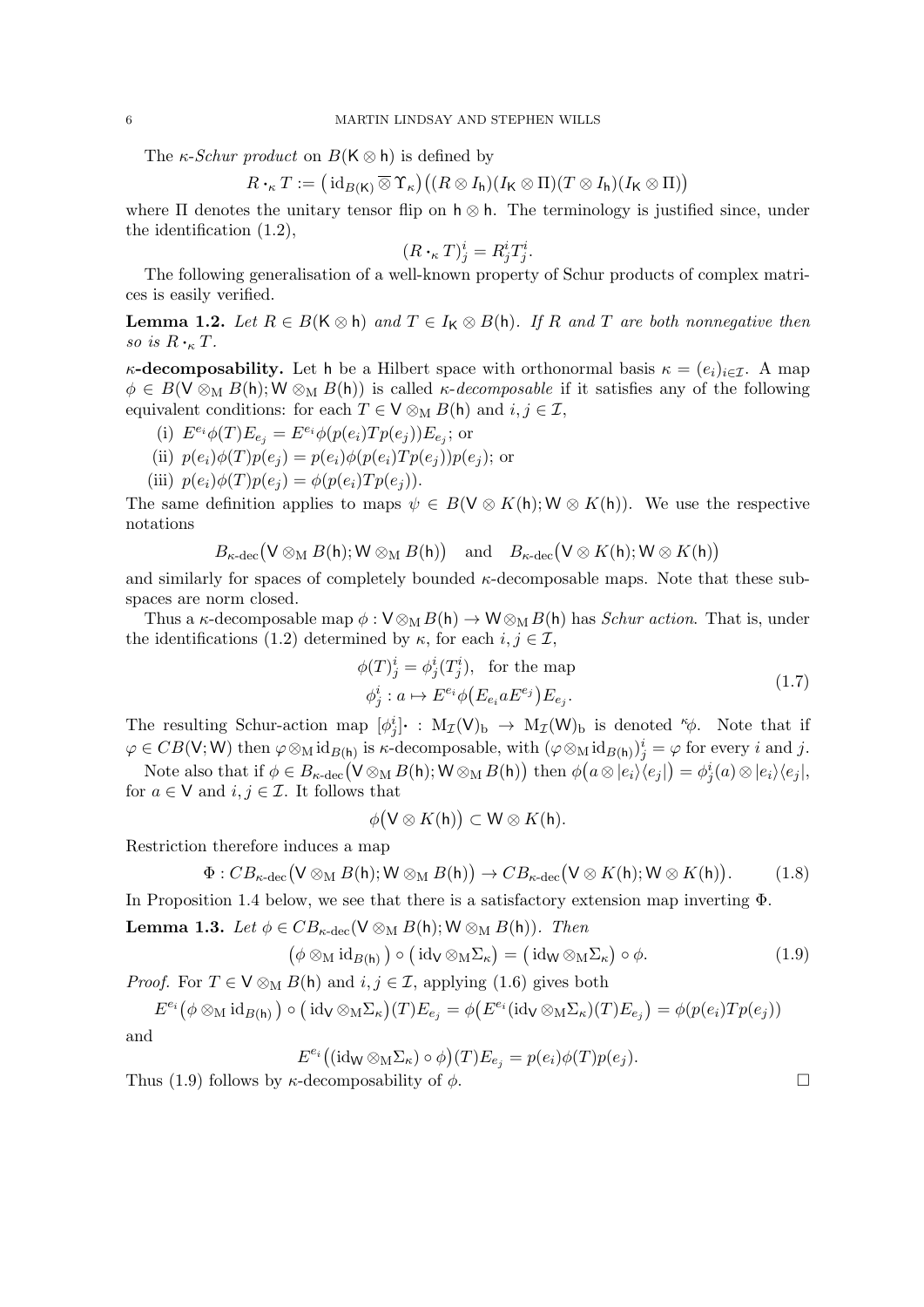By (1.4), the map  $\mathrm{id}_{\mathsf{V}} \otimes_{\mathsf{M}} \Sigma_{\kappa}$  co-restricts to a map  $(\mathrm{id}_{\mathsf{V}} \otimes_{\mathsf{M}} \Sigma_{\kappa})' \in CB(\mathsf{V} \otimes_{\mathsf{M}} B(\mathsf{h}); (\mathsf{V} \otimes_{\mathsf{M}} B(\mathsf{H}))$  $K(\mathsf{h})) \otimes_{\mathrm{M}} B(\mathsf{h})$ .

**Proposition 1.4.** The map  $\Phi$  defined in (1.8) is a completely isometric isomorphism whose inverse  $\Psi$  is the extension map given by

$$
\Psi : \psi \mapsto (\mathrm{id}_W \otimes_M \Upsilon_\kappa) \circ (\psi \otimes_M \mathrm{id}_{B(\mathsf{h})}) \circ (\mathrm{id}_V \otimes_M \Sigma_\kappa)'. \tag{1.10}
$$

*Proof.* Let  $\Psi$  be the map (1.10). Then, for  $\psi \in CB_{\kappa-\text{dec}}(V \otimes K(\mathsf{h}); W \otimes K(\mathsf{h})), T \in V \otimes_M B(\mathsf{h})$ and  $i, j \in \mathcal{I}$ ,

$$
E^{e_i}\Psi(\psi)(T)E_{e_j} = E^{e_i \otimes e_i}(\psi \otimes_M \mathrm{id}_{B(\mathsf{h})})((\mathrm{id}_{\mathsf{V}} \otimes_M \Sigma_{\kappa})(T))E_{e_j \otimes e_j}
$$
  
= 
$$
E^{e_i}\psi(E^{e_i}(\mathrm{id}_{\mathsf{V}} \otimes_M \Sigma_{\kappa})(T)E_{e_j})E_{e_j}
$$
  
= 
$$
E^{e_i}\psi(p(e_i)Tp(e_j))E_{e_j}
$$

by (1.6). Thus  $\Psi(\psi)$  is  $\kappa$ -decomposable. To see that  $\Psi$  inverts  $\Phi$ , pick  $\phi \in CB_{\kappa-\text{dec}}(V \otimes_M$  $B(\mathsf{h}); \mathsf{W} \otimes_{\mathsf{M}} B(\mathsf{h})$  and set  $\psi = \Phi(\phi)$  then  $\psi(p(e_i)Tp(e_j)) = \phi(p(e_i)Tp(e_j))$  and so

$$
E^{e_i}\Psi(\psi)(T)E_{e_j} = E^{e_i}\phi(T)E_{e_j}
$$

by κ-decomposability of  $\phi$  and  $\psi$ . Thus  $\Psi(\psi) = \phi$ , hence  $\Psi$  is a left inverse for  $\Phi$ . On the other hand, let  $\psi \in CB_{\kappa\text{-dec}}(\mathsf{V} \otimes K(\mathsf{h}); \mathsf{W} \otimes K(\mathsf{h}))$  and  $T \in \mathsf{V} \otimes K(\mathsf{h})$  then  $\psi(T) \in \mathsf{W} \otimes K(\mathsf{h})$ and, by  $\kappa$ -decomposability of  $\psi$ ,

$$
E^{e_i}\psi(T)E_{e_j} = E^{e_i}\psi(p(e_i)Tp(e_j))E_{e_j} = E^{e_i}\Psi(\psi)(T)E_{e_j}.
$$

It follows that  $\Phi(\Psi(\psi)) = \psi$ . Thus  $\Psi$  is a right inverse too.

Now  $\Psi$  is a composition of complete contractions and  $\Phi$  is clearly completely contractive. Therefore  $\Phi$  is a complete isometry and the result follows.

Remark. Clearly the extension map  $\Psi$  preserves complete positivity when V and W are  $C^*$ algebras or operator systems.

We use Proposition 1.4 at the end of this section. A generalisation of the extension procedure in the following result underlies the transformations discussed in Theorems 4.2 and 4.3.

**Proposition 1.5.** The prescription  $\varphi \mapsto (\mathrm{id}_W \otimes_M \Upsilon_{\kappa}) \circ (\varphi \otimes_M \mathrm{id}_{B(h)})$  defines an injective complete contraction

$$
\Xi: CB(\mathsf{V}; \mathsf{W} \otimes_{\mathrm{M}} B(\mathsf{h})) \to CB_{\kappa\text{-dec}}(\mathsf{V} \otimes_{\mathrm{M}} B(\mathsf{h}); \mathsf{W} \otimes_{\mathrm{M}} B(\mathsf{h})). \tag{1.11}
$$

*Proof.* Set  $\phi = (\text{id}_W \otimes_M \Upsilon_{\kappa}) \circ (\varphi \otimes_M \text{id}_{B(h)})$  where  $\varphi \in CB(V; W \otimes_M B(h))$ . Then

$$
E^{e_i}\phi(T)E_{e_j} = E^{e_i}\varphi(E^{e_i}TE_{e_j})E_{e_j}, \quad T \in V \otimes_M B(\mathsf{h}), i, j \in \mathcal{I}.
$$

It follows that  $\phi$  is  $\kappa$ -decomposable, and that

$$
E^{e_i}\varphi(a)E_{e_j}=E^{e_i}\phi(a\otimes|e_i\rangle\langle e_j|)E_{e_j},\quad a\in V, i,j\in\mathcal{I},
$$

which implies that  $\varphi = 0$  if  $\phi = 0$ . Thus the prescription (1.11) defines a linear injection Ξ between the given spaces. Being a composition of complete contractions, Ξ is a complete contraction. □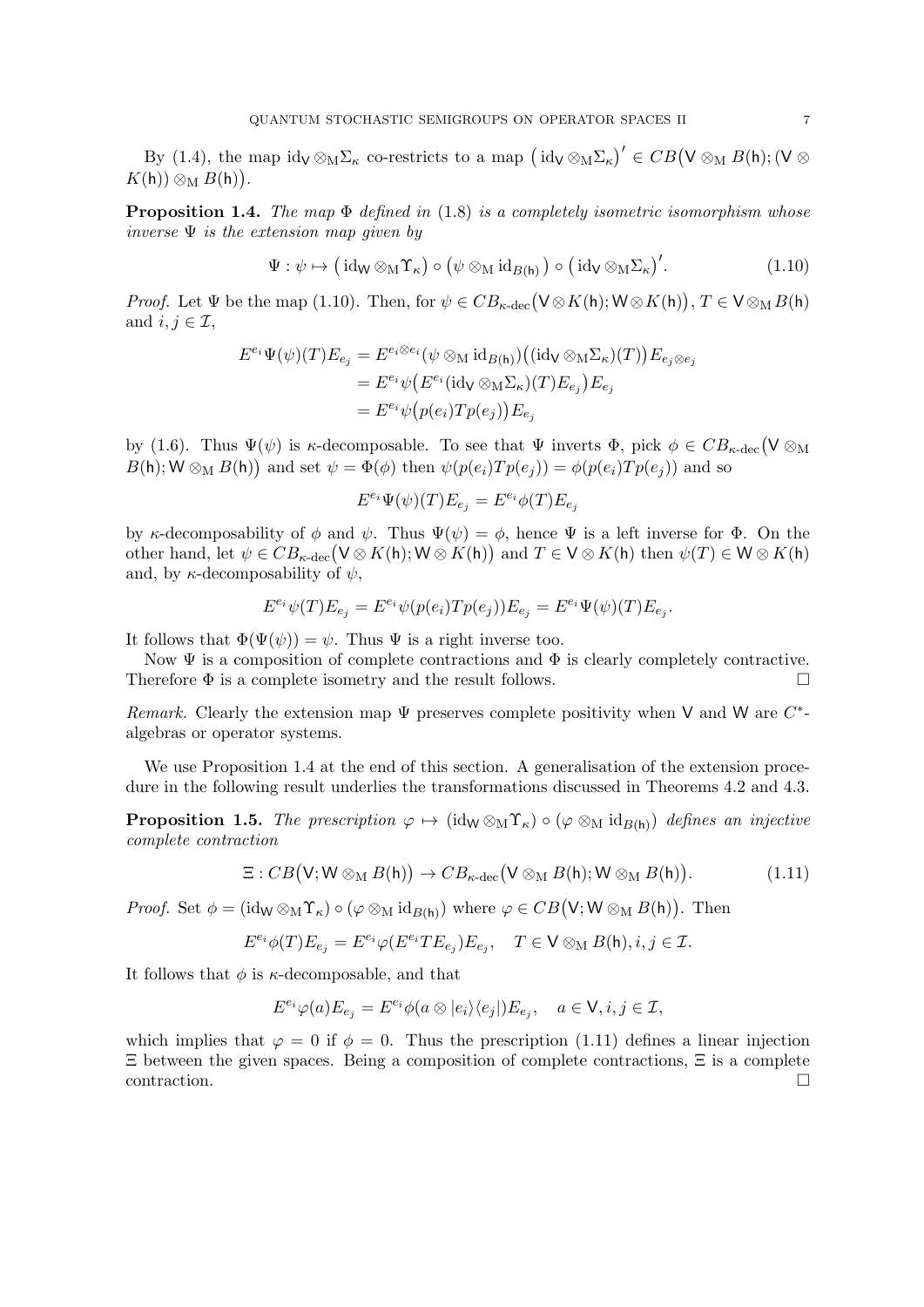*Remarks.* (i) Reverting to the matrix viewpoint, for  $\varphi \in CB(V; W \otimes_M B(h))$ 

$$
\Xi(\varphi) \longleftrightarrow ([a_j^i] \mapsto [\varphi_j^i(a_j^i)]) \quad \text{where} \quad \varphi \longleftrightarrow [\varphi_j^i := E^{e_i}\varphi(\cdot)E_{e_j}]. \tag{1.12}
$$

(ii) If h is finite dimensional then  $\Xi$  is bijective since it has right inverse  $\phi \mapsto \phi \circ \beta$  for the map  $\beta: V \to V \otimes_M B(\mathsf{h}), a \mapsto a \otimes |e_\mathcal{I}\rangle\langle e_\mathcal{I}|$  where  $e_\mathcal{I} := \sum_{i \in \mathcal{I}} e_i$ . However, if h is infinite dimensional then  $\Xi$  need not be bijective; for example if  $W = V \neq \{0\}$  then  $\mathrm{id}_{V \otimes_M B(h)} \notin \mathrm{Ran} \Xi$ .

Representations and semigroup generators. We conclude this section by applying the above techniques to obtain an extension of the Christensen–Evans characterisation of the generators of norm-continuous, completely positive semigroups on a  $C^*$ -algebra to normcontinuous,  $\kappa$ -decomposable semigroups on a matrix space over a  $C^*$ -algebra. The argument is based on the following slight generalisation of the well-known representation theory of  $K(k)$ .

**Lemma 1.6.** Let  $(\Pi, H)$  be a representation of  $A \otimes K(h)$  for a unital C<sup>\*</sup>-algebra A and Hilbert space h. Then there is a unital representation  $(\pi, K)$  of A and isometry  $V \in B(K \otimes h; H)$ satisfying

$$
\Pi(A) = V(\pi \otimes id_{K(\mathsf{h})})(A)V^*, \quad A \in \mathsf{A} \otimes K(\mathsf{h}).
$$
\n(1.13)

*Proof.* We may assume that  $h \neq \{0\}$  and so choose a unit vector e in h. Set K := PH, where  $P \in B(H)$  is the orthogonal projection  $\Pi(1_A \otimes |e\rangle\langle e|)$ , and let J be the inclusion  $K \to H$ . Then  $JJ^* = P$  so the prescription  $a \mapsto J^* \Pi(a \otimes |e\rangle\langle e|) J$  defines a unital representation  $\pi: A \rightarrow B(K)$ . Since

$$
\langle \Pi(1_{\mathsf{A}}\otimes|x\rangle\langle e|)J\xi,\Pi(1_{\mathsf{A}}\otimes|x'\rangle\langle e|)J\xi'\rangle=\langle x,x'\rangle\langle \xi,\xi'\rangle
$$

for  $\xi, \xi' \in K$ ,  $x, x' \in h$ , there is a unique isometry  $V \in B(K \otimes h; H)$  satisfying

$$
V(\xi \otimes x) = \Pi\big(1_{\mathsf{A}} \otimes |x\rangle\langle e| \big) J\xi,
$$

for all  $\xi \in k$  and  $x \in h$ . To establish (1.13) it suffices, by linearity and continuity, to show that

$$
\langle \zeta, \Pi(a \otimes |x\rangle\langle x'|)\zeta'\rangle = \langle \zeta, V(\pi(a) \otimes |x\rangle\langle x'|)V^*\zeta'\rangle \tag{1.14}
$$

for all  $a \in A$ ,  $x, x' \in h$  and  $\zeta, \zeta' \in H$ . But, for such elements,  $\Pi(a \otimes |x\rangle\langle x'|)\zeta' = V(\xi' \otimes x)$ where  $\xi' = J^* \Pi(a \otimes |e\rangle\langle x'|) \zeta'$ , so it is in fact sufficient to take  $\zeta$  and  $\zeta'$  of the form  $V(\xi \otimes y)$ and  $V(\xi' \otimes y')$  where  $\xi, \xi' \in \mathsf{K}$  and  $y, y' \in \mathsf{h}$ . For such choices it is easily verified that equality holds in (1.14) with common value  $\langle \xi, \pi(a)\xi' \rangle \langle y, x \rangle \langle x', y' \rangle$ ).  $\qquad \qquad \Box$ 

**Theorem 1.7.** Let A be a unital  $C^*$ -algebra acting nondegenerately on  $\mathfrak{h}$ , let  $\mathfrak{h}$  be a Hilbert space with orthonormal basis  $\kappa$  and let  $P = (P_t)_{t \geq 0}$  be a norm-continuous semigroup of  $\kappa$ decomposable bounded operators on the operator system  $A \otimes_M B(h)$  with generator  $\psi$ . Then P is completely positive if and only if  $\psi$  has the form

$$
\psi: A \mapsto T(\pi \otimes_{\mathcal{M}} \mathrm{id}_{B(\mathsf{h})})(A)T^* + NA + AN^* \tag{1.15}
$$

for a unital representation  $(\pi, K)$  of A and operators  $T \in B(K; \mathfrak{h}) \overline{\otimes} B(\mathfrak{h})$  and  $N \in B(\mathfrak{h} \otimes \mathfrak{h})$ . Moreover, T and N are necessarily  $\kappa$ -diagonal, and may be chosen so that  $N \in A'' \overline{\otimes} B(\mathsf{h})$ .

*Proof.* Let  $\psi^0$  and  $P^0$  denote the *κ*-decomposable operator and semigroup on  $A \otimes K(h)$  obtained by restriction of  $\psi$  and P. Since completely positive maps as well as maps of the form (1.15) are completely bounded, Proposition 1.4 and its accompanying remark imply that P is a completely positive semigroup if and only if  $P^0$  is, and  $\psi$  is given by (1.15), for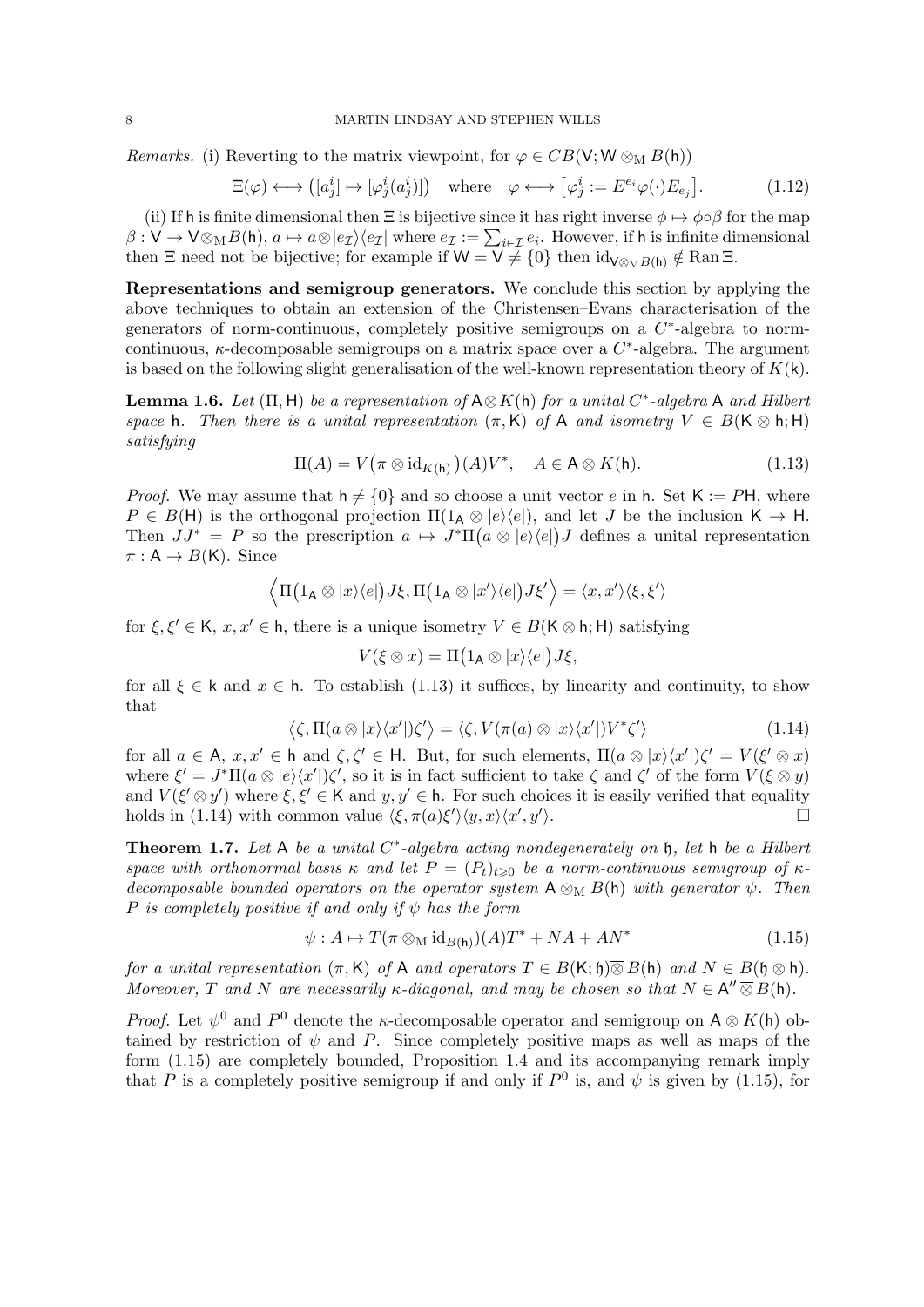some unital representation  $(\pi, K)$  of A and ( $\kappa$ -diagonal) operators  $T \in B(K; \mathfrak{h})\overline{\otimes}B(\mathfrak{h})$  and  $N \in B(\mathfrak{h} \otimes \mathfrak{h})$ , if and only if  $\psi^0$  has the form

$$
\psi^{0}: A \mapsto T(\pi \otimes id_{K(\mathsf{h})})(A)T^{*} + NA + AN^{*}
$$
\n(1.16)

for the same  $\pi$ , K, T and N.

Now if  $\psi^0$  has the form (1.16) then it is conditionally completely positive, and hence generates a completely positive semigroup ([EvK], Theorem 4.27).

Conversely, if  $\psi^0$  is the generator of a completely positive semigroup then, by Theorem 3.1 of [ChE], Stinespring's Theorem and Lemma 1.6, it must have the form (1.16), for a unital representation  $(\pi, K)$  of A and operators  $T \in B(K; \mathfrak{h}) \overline{\otimes} B(\mathfrak{h})$  and  $N \in (A \otimes K(\mathfrak{h}))'' = A'' \overline{\otimes} B(\mathfrak{h})$ . It therefore only remains to show that the *κ*-decomposability of  $\psi^0$  implies that T and N must be κ-diagonal. We may assume that dim  $h \geq 2$ . Let  $\kappa = (e_i)_{i \in \mathcal{I}}$  and pick  $j \in \mathcal{I}$ . Then

$$
\psi^0\big(1_{\mathsf{A}}\otimes |e_j\rangle\langle e_j|\big)=TE_{e_j}E^{e_j}T^*+NE_{e_j}E^{e_j}+E_{e_j}E^{e_j}N^*
$$

and so, by the  $\kappa$ -decomposability of  $\psi^0$ ,

$$
E^{e_i} T E_{e_j} E^{e_j} T^* E_{e_k} + \delta_{j,k} E^{e_i} N E_{e_j} + \delta_{i,j} E^{e_j} N^* E_{e_k} = 0
$$

unless  $i = k = j$ , where  $\delta$  is the Kronecker delta. Setting  $i = k \neq j$  shows that T is  $\kappa$ -diagonal. Setting  $i \neq j = k$  shows that N is  $\kappa$ -diagonal too.

Remark. Under the identification  $A \otimes_M B(h) \cong M_{\mathcal{I}}(A)$ , induced by the choice of basis  $\kappa$ , and corresponding identifications for the  $\kappa$ -decomposable maps (as in (1.2) and (1.7)),  $\psi$  is given by  $\kappa \psi = [\psi_j^i]$  where

$$
\psi_j^i : a \mapsto t_i \pi(a) t_j^* + n_i a + a n_j^*
$$

for  $t_i = E^{e_i} T E_{e_i}$  and  $n_i = E^{e_i} N E_{e_i}$ .

### 2. Quantum stochastic cocycles and associated semigroups

For the rest of the paper we let  $B(\mathfrak{h}; \mathfrak{h}')$  be the ambient full operator space of V (or  $B(\mathfrak{h})$  in case V is an operator system or  $C^*$ -algebra). We also let k be a fixed Hilbert space, referred to as the noise dimension space. Set

$$
\widehat{\mathbf{k}} = \mathbb{C} \oplus \mathbf{k} \quad \text{and, for each } x \in \mathbf{k}, \quad \widehat{x} := \begin{pmatrix} 1 \\ x \end{pmatrix}.
$$
 (2.1)

The quantum Itô projection is the orthogonal projection  $\Delta \in B(\hat{k})$  with range  $\{0\} \oplus k$ ; whenever there is no danger of confusion, its ampliations are denoted by the same symbol. When  $\eta = (d_i)_{i \in I_0}$  is an orthonormal basis for k (with  $0 \notin I_0$ ), we set  $\mathcal{I} := \{0\} \cup I_0$  and define an orthonormal basis  $\overline{\eta} = (e_{\alpha})_{\alpha \in \mathcal{I}}$  for k by

$$
e_0 := \widehat{d}_0 = \begin{pmatrix} 1 \\ 0 \end{pmatrix} \text{ where } d_0 := 0 \in \mathsf{k} \text{ and, for } i \in \mathcal{I}_0, e_i := \begin{pmatrix} 0 \\ d_i \end{pmatrix};\tag{2.2}
$$

thus

$$
\mathsf{T}(\eta) := \{ d_{\alpha} : \alpha \in \mathcal{I} \} = \{ 0 \} \cup \{ d_i : i \in \mathcal{I}_0 \}
$$
\n(2.3)

is a total subset of k containing 0.

For each subinterval J of  $\mathbb{R}_+$  let  $\mathcal{F}_J$  denote the symmetric Fock space over  $L^2(J; \mathsf{k})$ , dropping the subscript when  $J = \mathbb{R}_+$ . We use normalised exponential vectors

$$
\varpi(f) := e^{-\frac{1}{2}||f||^2} ((n!)^{-1/2} f^{\otimes n})_{n \geq 0}, \quad f \in L^2(\mathbb{R}_+; \mathsf{k});
$$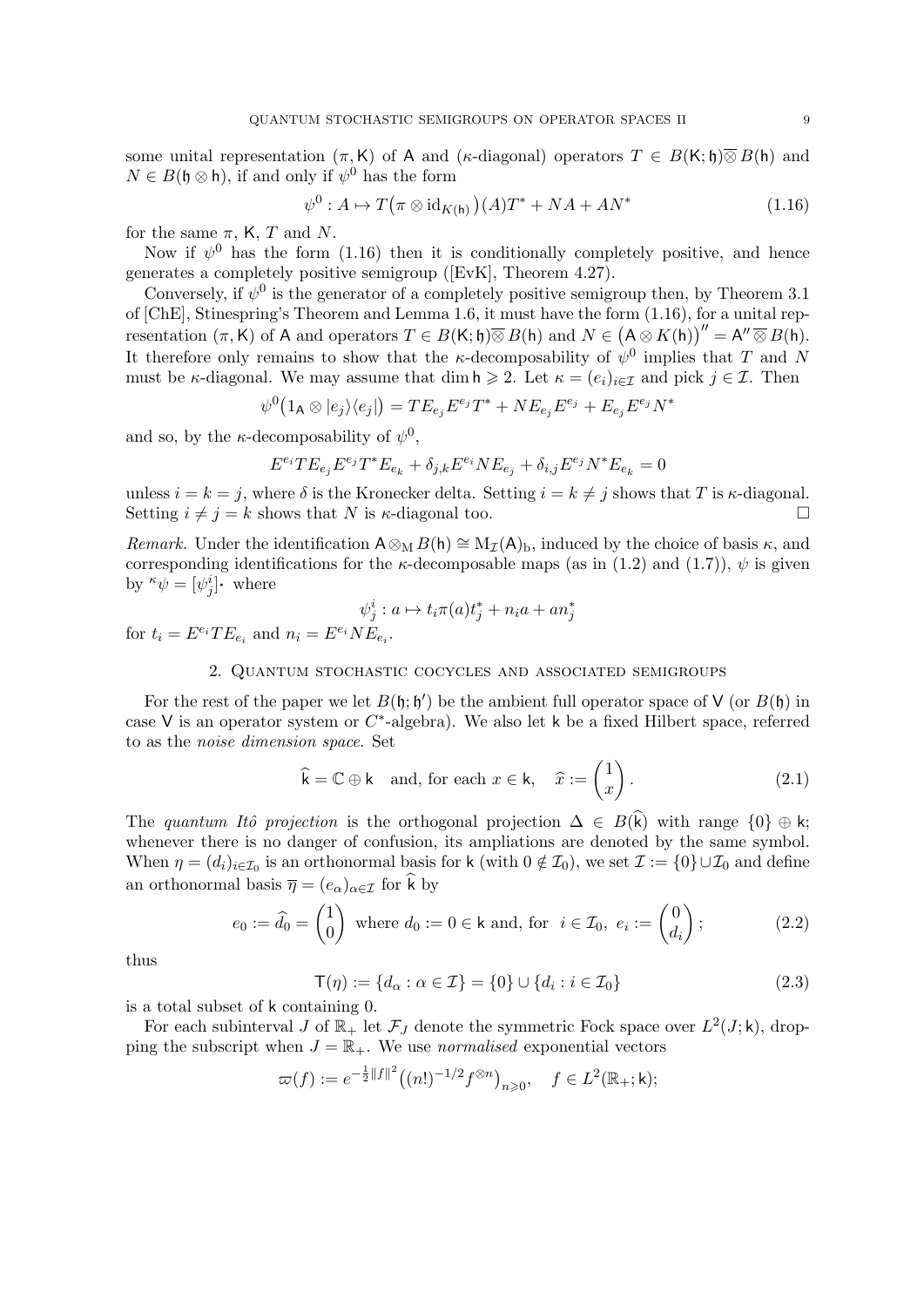these are linearly independent in  $\mathcal F$ . For any subset  $\mathsf T$  of k containing 0, we set

$$
\mathcal{E}_{\mathsf{T}} := \text{Lin}\{\varpi(f) : f \in \mathbb{S}_{\mathsf{T}}\},\
$$

where  $\mathbb{S}_{\mathsf{T}}$  denotes the collection of (right continuous) T-valued step functions in  $L^2(\mathbb{R}_+;\mathsf{k})$ . The subscript is dropped when  $T = k$ . If T is total in k then  $\mathcal{E}_T$  is total in F ([Ske]). For a proof of this, together with the basics of quantum stochastic analysis and QS cocycles, and extensive references, we refer to [L]; see also [Fag]. The Fock–Weyl operators are the unitary operators on  $\mathcal F$  defined by continuous linear extension of the following prescription:

$$
W(f) : \varpi(g) \mapsto e^{-i \operatorname{Im} \langle f, g \rangle} \varpi(f+g), \qquad f, g \in L^2(\mathbb{R}_+; \mathsf{k}).
$$

**Quantum stochastic cocycles.** By a quantum stochastic process on  $V$  with noise dimension space k we mean a family of linear maps

$$
k_t: V \to L(\mathcal{E}; V \otimes_M |\mathcal{F}) \subset L(\mathfrak{h} \underline{\otimes} \mathcal{E}; \mathfrak{h}' \otimes \mathcal{F}), \quad t \in \mathbb{R}_+,
$$

which is adapted and pointwise weakly measurable:

$$
k_t(a)E_{\varpi(g_{[0,t[})}\in V\otimes_M|\mathcal{F}_{[0,t[}\rangle\otimes|\varpi(0|_{[t,\infty[})\rangle,\text{ and }\\s\mapsto\langle\zeta,k_s(a)u\varpi(g)\rangle\text{ is measurable}
$$

for all  $a \in V$ ,  $t \geq 0$ ,  $g \in \mathbb{S}$ ,  $u \in \mathfrak{h}$  and  $\zeta \in \mathfrak{h}' \otimes \mathcal{F}$ . We refer to  $\mathfrak{h} \otimes \mathcal{E}$  as the exponential domain for the process  $k$ . A (completely) bounded, completely positive or completely contractive QS process on V is a QS process k on V for which each  $k_t$  has that property, in which case  $k_t(a)$ will also denote the continuous extension of this bounded operator to all of  $\mathfrak{h} \otimes \mathcal{F}$ . Here we invoke the natural identification (cf.  $[LW_5]$ , Proposition 2.4) and inclusion

$$
CB(\mathsf{V};\mathsf{V}\otimes_{\mathrm{M}} B(\mathcal{F}))=CB(\mathsf{V};CB(|\mathcal{F}\rangle;\mathsf{V}\otimes_{\mathrm{M}}|\mathcal{F}\rangle))\\ \subset L(\mathsf{V};L(\mathcal{E};\mathsf{V}\otimes_{\mathrm{M}}|\mathcal{F}\rangle).
$$

Adaptedness implies that a process k is determined by the family of functions  $\{k^{f,g}: f, g \in \mathbb{S}\}\$ in  $L(V)$  defined by

$$
k_t^{f,g} := E^{\varpi(f_{[0,t[}))} k_t(\cdot) E_{\varpi(g_{[0,t[})}, \quad t \ge 0.
$$

A QS process  $k$  on V is a (weak) quantum stochastic cocycle on V if

$$
k_0^{f,g} = \text{id}_{\mathsf{V}} \quad \text{and} \quad k_{r+t}^{f,g} = k_r^{f,g} \circ k_t^{s_r^* f, s_r^* g}
$$
 (2.4)

for all  $f, g \in \mathbb{S}$  and  $r, t \geq 0$  ([LW<sub>2</sub>], [DLT]). Here  $(s_r^*)_{r \geq 0}$  denotes the semigroup of left shifts on  $L^2(\mathbb{R}_+;\mathsf{k})$ . The collection of QS cocycles on V with noise dimension space k is denoted  $QSC(V, k)$ . We say that  $k \in QSC(V, k)$  has a hermitian conjugate QS cocycle if

$$
\text{Dom } k_t(a)^* \supset \mathfrak{h}' \underline{\otimes} \mathcal{E} \text{ for all } t \in \mathbb{R}_+, a \in \mathsf{V}, \text{ and } k^{\dagger} : \left(a^* \mapsto k_t(a)^* \vert_{\mathfrak{h}' \underline{\otimes} \mathcal{E}}\right)_{t \geq 0} \in \text{QSC}(\mathsf{V}^{\dagger}, k)
$$

where  $V^{\dagger}$  is the adjoint operator space  $\{a^* : a \in V\}$ . When V is an operator system or  $C^*$ -algebra (or, more generally, when V is *hermitian*:  $V^{\dagger} = V$ ), we set

$$
QSCh(V, k) := \{k \in QSC(V, k) : k \text{ is hermitian}\}\
$$
 (2.5)

where "k is hermitian" amounts to  $k_t(a)^* \supset k_t(a^*)$ , for all  $t \in \mathbb{R}_+$  and  $a \in V$ . When V is an operator system we also set

$$
\mathrm{QSC}_{\mathrm{u}}(\mathsf{V}, \mathsf{k}) := \{ k \in \mathrm{QSC}(\mathsf{V}, \mathsf{k}) : k \text{ is unital} \}
$$
\n
$$
(2.6)
$$

where "k is unital" means that  $k_t(1) \subset I_{\mathfrak{h} \otimes \mathcal{F}}$  for all  $t \in \mathbb{R}_+$ .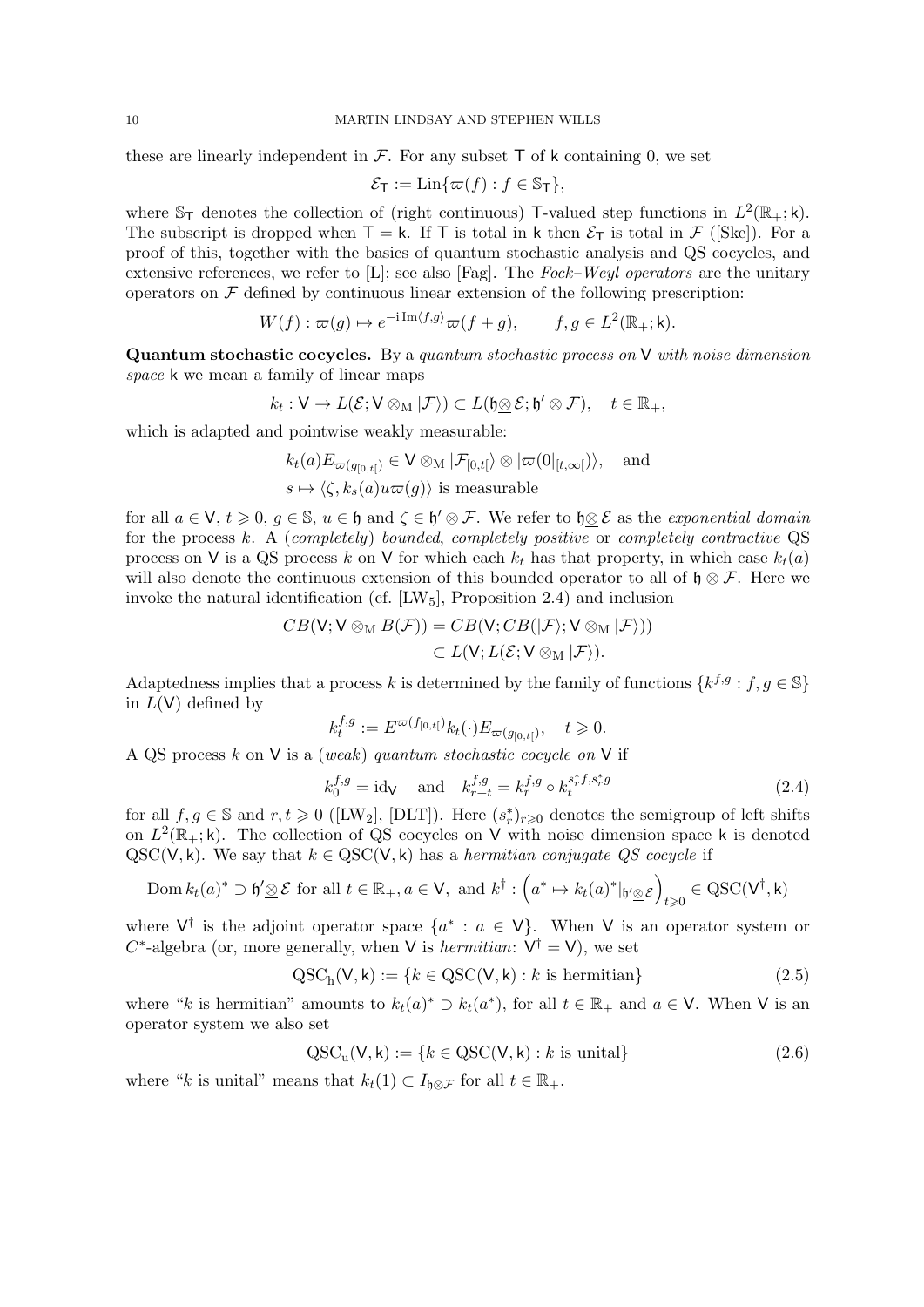When k is a completely bounded QS process, condition  $(2.4)$  is equivalent to the following, which is more recognisable as a cocycle identity:

$$
k_0 = \iota_{\mathcal{F}}^{\mathsf{V}} \quad \text{and} \quad k_{r+t} = \widehat{k}_r \circ \sigma_r \circ k_t, \quad r, t \geqslant 0,
$$
\n
$$
(2.7)
$$

where  $\iota_{\mathcal{F}}^{\mathbf{V}}$  is the ampliation introduced in (1.3) and  $\hat{k}_r$  denotes the natural (matrix-space) tensor extension of  $k_r$  to the range of  $\sigma_r$  (see [LW<sub>5</sub>], Section 5). We refer to such processes as completely bounded QS cocycles, and denote the class of these by  $QSC_{ch}(V, k)$ . When V is  $a C^*$ -algebra or operator system, we similarly write

$$
\mathrm{QSC}_{\mathrm{cp}}(V,k), \quad \mathrm{QSC}_{\mathrm{cpc}}(V,k) \ \mathrm{and} \ \ \mathrm{QSC}_{\mathrm{cpu}}(V,k)
$$

for the respective subclasses of completely positive, completely positive contractive and completely positive unital QS cocycles.

*Remark.* In  $[{\rm LW}_5]$  all QS cocycles were assumed to be completely bounded (and the measurability condition was not imposed). The reason for dealing with weak QS cocycles here, and elsewhere, is that solutions of the QS differential equation (3.3) with completely bounded coefficients are of this type — but k need not be completely bounded. Indeed,  $k_t(a)$  need not even be a bounded operator.

 $QS$  cocycles  $k$  have *associated semigroups*, defined by

$$
\mathcal{P}_t^{x,y} = E^{\varpi(x_{[0,t[})} k_t(\cdot) E_{\varpi(y_{[0,t[})}, \quad x, y \in \mathsf{k},
$$

and, for each  $f, g \in \mathbb{S}$ , the semigroup decomposition of QS cocycles represents  $k_t^{f,g}$  $t^{J,g}$  in terms of these semigroups ( $[{\rm LW}_5]$ , Proposition 5.1). When it is bounded a QS cocycle is thereby determined by the family of semigroups  $\{\mathcal{P}^{x,y}: x, y \in \mathsf{T}\}\$  for any total subset T of k containing 0. A QS cocycle is elementary if each of its associated semigroups is completely bounded and cb-norm continuous. Note. We have previously used the terminology 'cb-Markov regular'. We write  $El-QSC(V, k)$  for this class of cocycle. For a completely bounded QS cocycle k which is locally bounded in cb-norm, cb-norm continuity for any one of the associated semigroups, such as the vacuum-expectation semigroup  $\mathcal{P}^{0,0}$ , implies that k is elementary. This is a simple consequence of the continuity of the normalised exponential map  $\varpi : L^2(\mathbb{R}_+; \mathsf{k}) \to \mathcal{F}$ . Similarly for such cocycles either all or none of the associated semigroups are  $C_0$ -semigroups. Part (c) of Theorem 2.3 below includes the analogous result for continuity in cb-norm.

A completely bounded QS cocycle k with locally bounded cb-norm is necessarily exponentially bounded in cb-norm: there is  $M \geq 1$  and  $\beta \in \mathbb{R}$  such that

$$
||k_t||_{cb} \leqslant Me^{\beta t}, \qquad t \in \mathbb{R}_+ \tag{2.8}
$$

 $([LW_5]$ , Proposition 5.4). Following the terminology of semigroup theory, we refer to the quantity inf  $\{\beta \in \mathbb{R} : \sup_{t \geq 0} e^{-\beta t} ||k_t||_{cb} < \infty\} \in [-\infty, \infty]$  as the *(exponential) growth bound* of  $k$ , set

$$
QSC_{qc}^{\beta}(V,k) := \{k \in QSC_{cb}(V,k) : (2.8) \text{ holds with } M = 1\}, \text{ and}
$$
  

$$
QSC_{qc}(V,k) := \bigcup_{\beta \in \mathbb{R}} QSC_{qc}^{\beta}(V,k),
$$

and call elements of the latter class of cocycles  $cb$ -quasicontractive. Thus, for a  $C^*$ -algebra A,  $El-QSC<sub>cpc</sub>(A, k)$  denotes the class of completely positive quasicontractive elementary QS cocycles on A with noise dimension space k.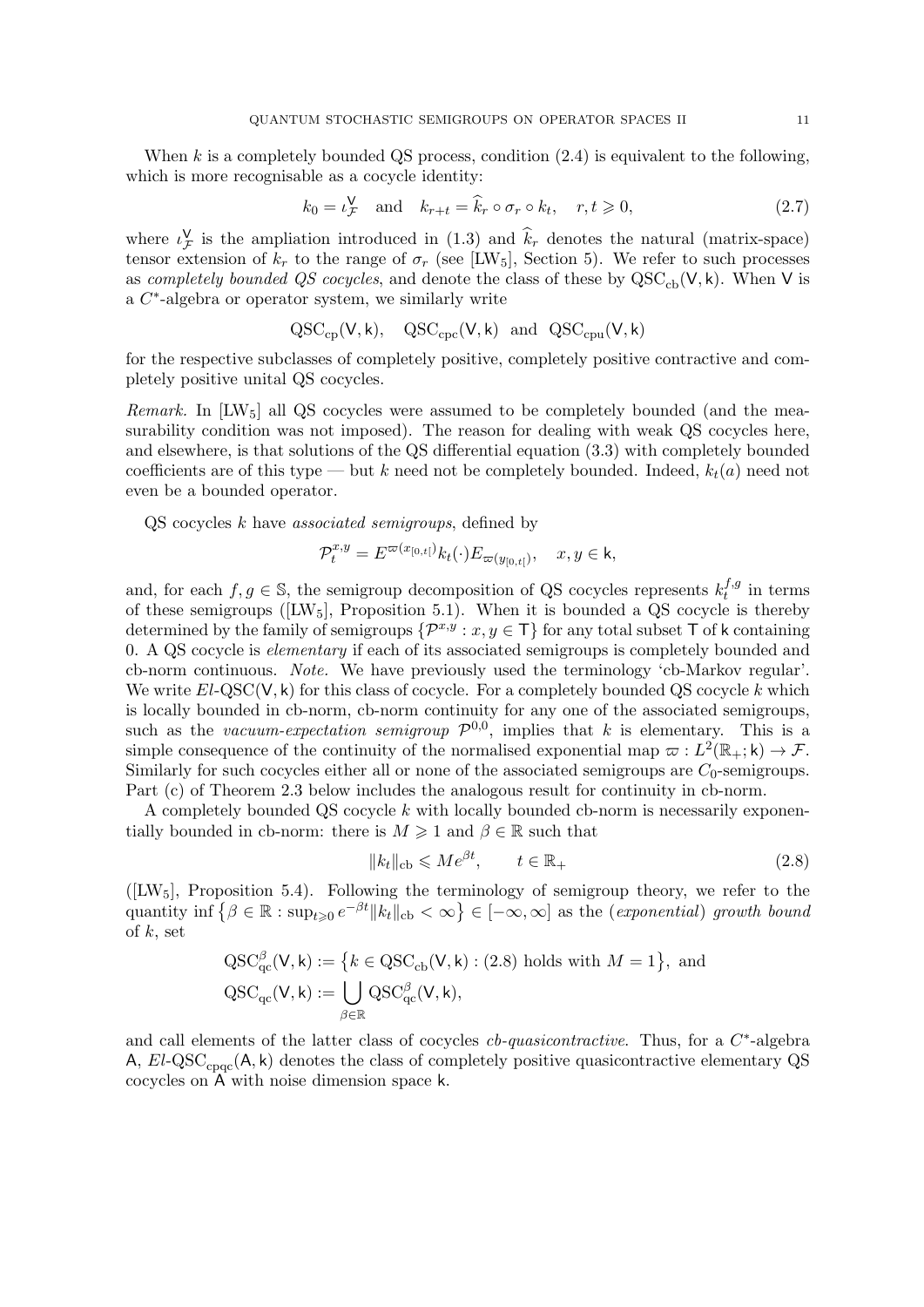Remark. Let  $k \in \mathrm{QSC}_{\mathrm{cpqc}}(\mathsf{A}, \mathsf{k})$  for a C<sup>\*</sup>-algebra A. If its vacuum expectation semigroup is norm continuous then, by the Christensen–Evans theorem ([ChE]), it has completely bounded generator and so is cb-norm continuous, and therefore (being locally bounded in cb-norm) the QS cocycle  $k$  is elementary.

Let h be a Hilbert space. A suitably measurable, Fock-adapted family of operators  $X =$  $(X_t)_{t>0}$  in  $B(\mathfrak{h} \otimes \mathcal{F})$  is a bounded left quantum stochastic operator cocycle on  $\mathfrak{h}$  (with noise dimension space k) if

$$
X_0 = I_{\mathfrak{h}\otimes\mathcal{F}}
$$
 and  $X_{r+t} = X_r \sigma_r(X_t)$ ,  $r, t \in \mathbb{R}_+$ .

For  $x, y \in \mathsf{k}$ ,  $P^{x,y} := \left( E^{\varpi(x_{[0,t[}))} X_t E_{\varpi(y_{[0,t[})} \right)_{t \geq 0}$  defines its  $(x, y)$ -associated semigroup of operators on  $\mathfrak{h}$ ; X is elementary if all of these are norm continuous. Again, if X is locally bounded then norm continuity for any one of its associated semigroups implies that  $X$  is elementary. Important examples are the *Weyl cocycles*,  $(W(z_{[0,t]}))_{t\geqslant0}$   $(z \in k)$ , much used in quantum stochastic calculus (see [L], pages 247–9). We use the notations  $El-QSC_b(\mathfrak{h}, k)$ ,  $QSC_{qc}(\mathfrak{h}, k)$ etc.

Connections between operator cocycles and mapping cocycles are described in Proposition 5.5 of  $[LW_5]$ . In this paper we shall use the following one: given bounded left QS operator cocycles  $X$  and  $Y$  on  $\mathfrak h$ , the prescription

$$
k_t(T) := X_t(T \otimes I_{\mathcal{F}})Y_t^* \quad (T \in B(\mathfrak{h}), t \in \mathbb{R}_+)
$$

defines a completely bounded cocycle k on  $B(h)$ .

Associated Γ-cocycle and global Γ-semigroup. An important idea of Accardi and Kozyrev ( $[ACK]$ ), expanded on at length in  $[LW_5]$ , is to gather associated semigroups of a QS cocycle into a matrix. For any index set  $\mathcal{I}$ , let  $(\delta^{\alpha})_{\alpha \in \mathcal{I}}$  denote the standard orthonormal basis for  $l^2(\mathcal{I})$ . Then, given a map  $\Gamma : \mathcal{I} \to \mathsf{k}$ , define unitaries  $W_t^{\Gamma} \in B(l^2(\mathcal{I}) \otimes \mathcal{F})$ , for  $t \in \mathbb{R}_+$ , by continuous linear extension of the rule

$$
\delta^{\alpha} \otimes \xi \mapsto \delta^{\alpha} \otimes W\big(\Gamma(\alpha)_{[0,t]}\big)\xi, \quad \alpha \in \mathcal{I}, \xi \in \mathcal{F}.
$$
 (2.9)

Note that  $W_t^{\Gamma} \in D_{\mathcal{I}}(B(\mathcal{F}))_b$  under the identification (1.2). We adapt this notation in two special cases: if  $\mathcal{I} = \{0\} \cup \mathcal{I}_0$  and  $\eta = (d_i)_{i \in \mathcal{I}_0}$  is a basis for k then we write  $W^{\eta} = W^{\Gamma}$  for the map  $\Gamma : \mathcal{I} \to \mathsf{k}, \, \alpha \mapsto d_{\alpha}$  (recall our convention (2.2)); if  $n \in \mathbb{N}$  and  $\mathbf{x} = (x_1, \dots, x_n) \in \mathsf{k}^n$ , set  $W^{\mathbf{x}} = W^{\Gamma}$  for the map  $\Gamma : \{1, \cdots, n\} \to \mathsf{k}, i \mapsto x_i$ .

The following is Proposition 5.9 of  $[LW_5]$ . Recall the notation (1.1).

**Proposition 2.1.** Let  $k \in \text{QSC}_{cb}(V, k)$ , with associated semigroups  $\{\mathcal{P}^{x,y}: x, y \in k\}$ , and let  $B(\mathfrak{h};\mathfrak{h}')$  be the ambient full operator space of V. Then, for any set  $\mathcal I$  and map  $\Gamma: \mathcal I \to \mathsf k$ , setting  $h = l^2(\mathcal{I}),$ 

$$
((I_{\mathfrak{h}'} \otimes W_t^{\Gamma})^* k_t^{\mathfrak{h}} (\cdot) (I_{\mathfrak{h}} \otimes W_t^{\Gamma}) )_{t \geq 0}
$$

defines a cocycle  $k^{\Gamma} \in \text{QSC}_{cb}(V \otimes_M B(h), k)$  that has Schur-action under the identifications (1.2); its vacuum-expectation semigroup is given by the Schur-action prescription

$$
\mathcal{P}_t^{\Gamma}: [a_{\beta}^{\alpha}] \mapsto \left[\mathcal{P}_t^{\Gamma(\alpha), \Gamma(\beta)}(a_{\beta}^{\alpha})\right]
$$

where, for each  $x, y \in \mathsf{k}$ ,  $\mathcal{P}^{x,y}$  is the  $(x, y)$ -associated semigroup of k.

Remarks. We use the notation  $k^{\eta}$ ,  $\mathcal{P}^{\mathbf{x}}$ , etc. in the special cases noted above for  $\Gamma$ . Also, for each set  $\mathcal I$  and map  $\Gamma: \mathcal I \to \mathsf k$ , the semigroup  $\mathcal P^{\Gamma}$  clearly leaves  $\mathsf V \otimes K(\mathsf h)$  invariant; we denote the resulting restriction by  $\mathcal{P}^{\Gamma,K}$ .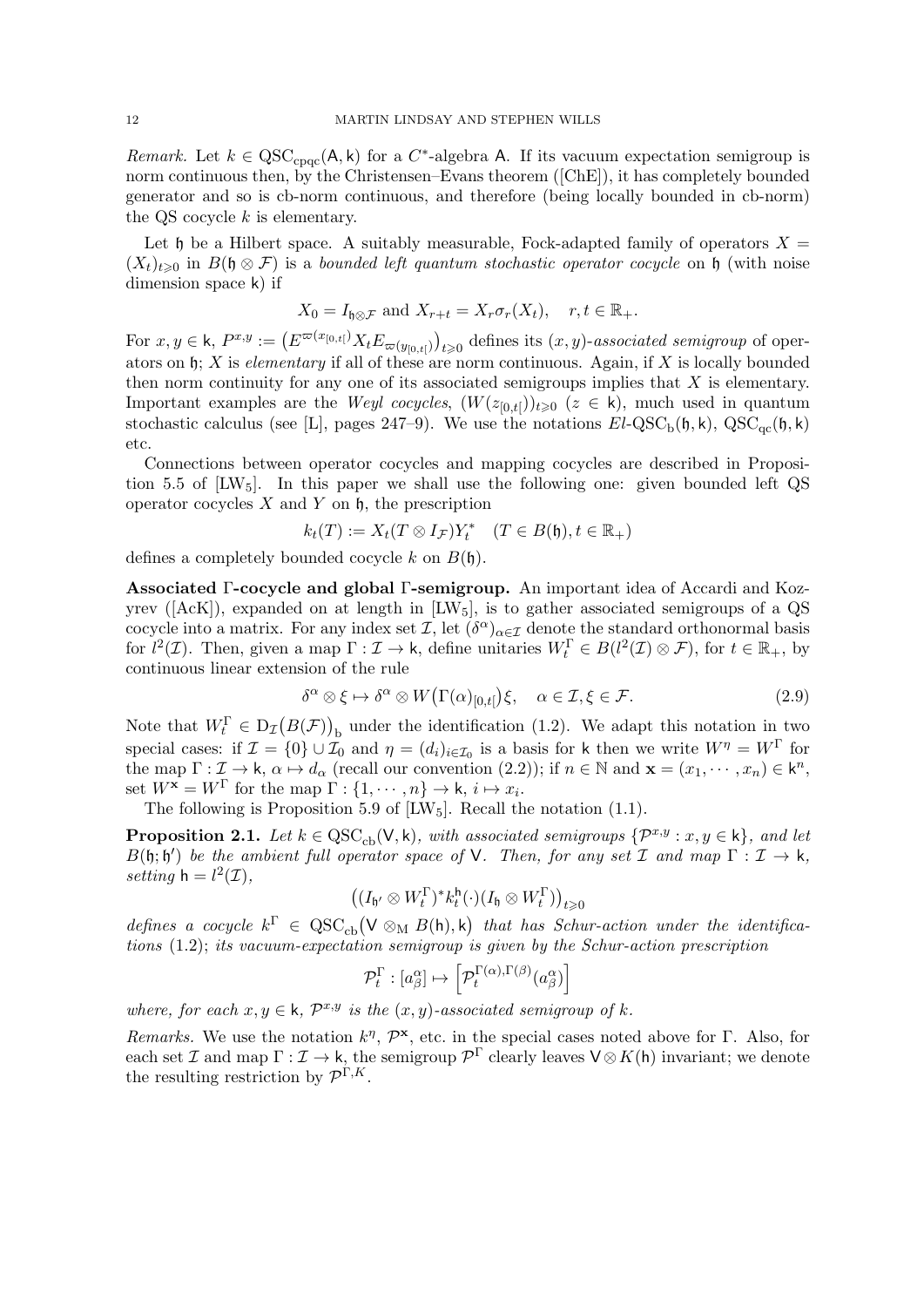Continuity. We now collect together the basic relationships between continuity for QS cocycles and continuity for associated semigroups. We also highlight some implications of strengthened continuity hypotheses which render them inappropriate. Some hybrid locally convex topologies on spaces of the form  $B(H \otimes h; H' \otimes h)$  are needed. These are the h-ultraweak topology defined by the seminorms

$$
p^{\omega}: T \mapsto ||(\mathrm{id}_{B(\mathsf{H};\mathsf{H'})} \overline{\otimes} \omega)(T)||, \quad \omega \in B(\mathsf{h})_*,
$$

and the h-weak topology defined by the seminorms

$$
p_{x,y}: T \mapsto ||E^x TE_y||, \quad x, y \in \mathsf{h}.
$$

Thus  $p_{x,y} = p^{\omega_{x,y}}$  for the vector functional

$$
\omega_{x,y} : R \mapsto \langle x, Ry \rangle, \quad x, y \in \mathsf{h}. \tag{2.10}
$$

Note that, for any operator space V in  $B(H; H')$ , the matrix space  $V \otimes_M B(h)$  is the closure of the algebraic tensor product  $\sqrt{\otimes B(\mathsf{h})}$  with respect to either of these topologies, and the two topologies coincide on norm-bounded subsets of  $B(H \otimes h; H' \otimes h)$ . See Sections 2 and 3 of [LW<sub>5</sub>] for more details. Moreover,  $\sqrt{V} \otimes K(\mathsf{h})$  is dense in  $\sqrt{V} \otimes_M B(\mathsf{h})$  with respect to the weak and strong operator topologies on  $B(H \otimes h; H' \otimes h)$ .

For a set  $\mathcal I$  and bounded map  $\Gamma : \mathcal I \to \mathsf k$ , set

$$
w_t^{\Gamma} := W_t^{\Gamma} E_{\varpi(0)} \in B(l^2(\mathcal{I}); l^2(\mathcal{I}) \otimes \mathcal{F}), \quad t \in \mathbb{R}_+.
$$

**Lemma 2.2.** For all  $t \in \mathbb{R}_+$ ,  $||w_t^{\Gamma} - w_0^{\Gamma}|| = \sqrt{2(1 - e^{-tM})}$ , where  $M = \sup$  $\alpha \in \mathcal{I}$  $\|\Gamma(\alpha)\|^2/2.$ 

*Proof.* Let  $t \in \mathbb{R}_+$ . Then  $w_t^{\Gamma} - w_0^{\Gamma} \in D_{\mathcal{I}}(|\mathcal{F}\rangle)$ <sub>b</sub> and, for all  $\alpha \in \mathcal{I}$ ,

$$
\|(w_t^{\Gamma} - w_0^{\Gamma})\delta^{\alpha}\|^2 = \|\delta^{\alpha} \otimes (\varpi(\Gamma(\alpha)_{[0,t[}) - \varpi(0)))\|^2 = 2(1 - e^{-t\|\Gamma(\alpha)\|^2/2}).
$$

The result follows.

**Theorem 2.3.** Let  $k \in \text{QSC}_{cb}(V, k)$ , with locally bounded cb-norm. Then the following sets of equivalences hold:

- (a) (i) k is pointwise ultraweakly continuous.
	- (ii)  $\mathcal{P}^{\Gamma}$  is pointwise ultraweakly continuous for every k-valued map  $\Gamma$ .
	- (iii)  $\mathcal{P}^{x,y}$  is pointwise ultraweakly continuous for all  $x, y \in \mathsf{k}$ .
	- (iv)  $\mathcal{P}^{x,y}$  is pointwise ultraweakly continuous for all  $x, y \in \mathsf{T}$ , for some total subset  $\mathsf{T}$ of k containing 0.

Suppose that V is ultraweakly closed and each map  $\mathcal{P}_t^{x,y}$  $\mathbf{u}_t^{x,y}$  is ultraweakly continuous. Then there is a further equivalence:

- (v)  $\mathcal{P}^{x,y}$  is pointwise ultraweakly continuous at 0 for some  $x, y \in \mathsf{k}$ .
- (b) (i) k is pointwise  $\mathcal{F}\text{-}ultraweakly continuous.$ 
	- (ii)  $\mathcal{P}^{\Gamma,K}$  is a  $C_0$ -semigroup for every k-valued map  $\Gamma$ .
	- (iii)  $\mathcal{P}^{x,y}$  is a  $C_0$ -semigroup for all  $x, y \in \mathsf{k}$ .
	- (iv)  $\mathcal{P}^{x,y}$  is a  $C_0$ -semigroup for some  $x, y \in \mathsf{k}$ .
- (c) (i) The map  $\mathbb{R}_+ \to CB(V)$ ,  $s \mapsto (id_V \otimes_M \omega) \circ k_s$  is continuous, for all  $\omega \in B(\mathcal{F})_*$ .
	- (ii) For every bounded k-valued map  $\Gamma : \mathcal{I} \to \mathsf{k}$ ,  $\mathcal{P}^{\Gamma}$  is cb-norm continuous.
	- (iii) k is elementary.
	- (iv)  $\mathcal{P}^{x,y}$  is cb-norm continuous for some  $x, y \in \mathsf{k}$ .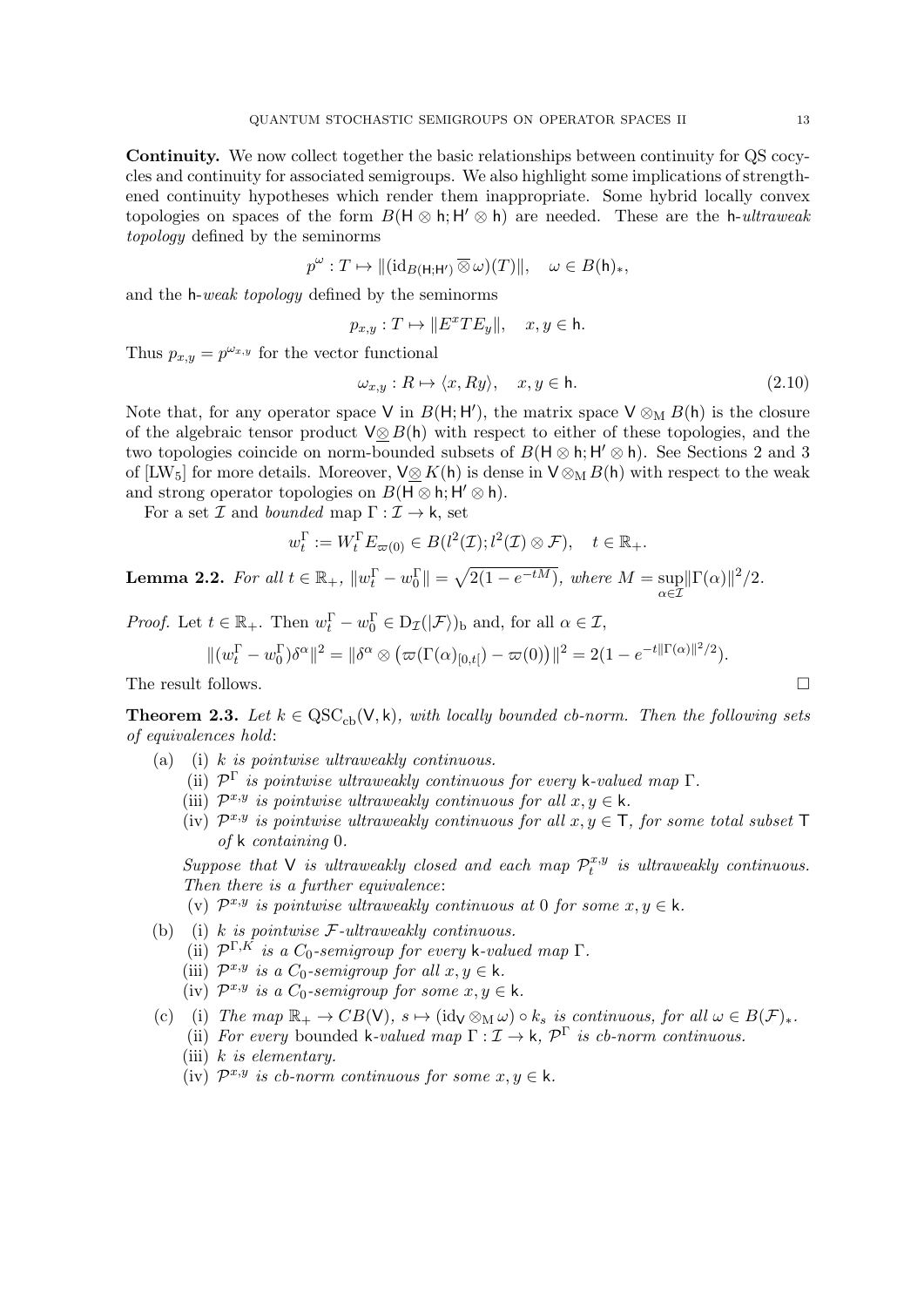*Proof.* The implication (ii)⇒(iii) follows in (a), (b) and (c) since if  $\mathbf{x} \in \mathsf{k} \times \mathsf{k}$  then

$$
[\mathcal{P}^{x_i,x_j}]=\mathcal{P}^{\mathbf{x}}=\mathcal{P}^{\Gamma},
$$

for the map  $\Gamma: \{1,2\} \to \mathsf{k}, i \mapsto x_i$ ; the implication (iii)⇒(iv) is obvious in (a), (b) and (c)

(a) (i)⇒(ii): Assume that (i) holds, fix a map  $\Gamma : \mathcal{I} \to \mathsf{k}$  defined on some set  $\mathcal{I}$ , and set  $h := l^2(\mathcal{I})$ , with standard orthonormal basis  $(\delta^{\alpha})_{\alpha \in \mathcal{I}}$ . The key identity is

$$
\langle u' \otimes \delta^{\alpha}, \mathcal{P}_t^{\Gamma}(A)u \otimes \delta^{\beta} \rangle = \langle u' \otimes \varpi(\Gamma(\alpha)_{[0,t[}), k_t(E^{e_{\alpha}}AE_{e_{\beta}})u \otimes \varpi(\Gamma(\beta)_{[0,t[}) \rangle,
$$

valid for all  $A \in V \otimes_M B(h)$ ,  $t \in \mathbb{R}_+$ ,  $u' \in \mathfrak{h}'$ ,  $u \in \mathfrak{h}$  and  $\alpha, \beta \in \mathcal{I}$ . The result follows by local norm-boundedness of  $\mathcal{P}^{\Gamma}$ , norm-totality of the set  $\{\omega_{u' \otimes \delta^{\alpha}, u \otimes \delta^{\beta}} : u' \in \mathfrak{h}', u \in \mathfrak{h}, \alpha, \beta \in \mathcal{I}\}\$ in  $B(\mathfrak{h} \otimes \mathfrak{h}; \mathfrak{h}' \otimes \mathfrak{h})_*$ , adaptedness of k and continuity of the map  $f \mapsto \varpi(f)$ .

 $(iv)$ ⇒ $(v)$ : Obvious.

 $(iv) \Rightarrow (i)$ : This follows from the local norm-boundedness of k, the semigroup decomposition of QS cocycles, and the norm-totality in the predual space  $B(\mathfrak{h} \otimes \mathcal{F}; \mathfrak{h}' \otimes \mathcal{F})_*$  of the set  $\{\omega_{u' \otimes \varepsilon', u \otimes \varepsilon} : u' \in \mathfrak{h}', u \in \mathfrak{h}, \varepsilon', \varepsilon \in \mathcal{E}_{\mathsf{T}}\}.$  See Proposition 4.2 of [LW<sub>2</sub>] for full details.

(v)⇒(iii): Now suppose that V is ultraweakly closed, and let V<sup>∗</sup> denote the space of ultraweakly continuous linear functionals on V. Assume that each map  $\mathcal{P}_t^{x,y}$  $t^{x,y}$  is ultraweakly continuous and the associated semigroup  $\mathcal{P}^{x',y'}$  is pointwise ultraweakly continuous at 0. For each  $x, y \in \mathsf{k}$ , let  $Q^{x,y}$  denote the semigroup on  $\mathsf{V}_*$  induced by  $\mathcal{P}^{x,y}$ . Pointwise ultraweak continuity for  $\mathcal{P}^{x,y}$  amounts to pointwise weak continuity for  $Q^{x,y}$ . Therefore, by semigroup theory ( $[Day]$ , in particular Theorem 6.2.6), (iii) holds if each  $\mathcal{P}^{x,y}$  is pointwise ultraweakly continuous at 0. Thus let  $x, y \in \mathsf{k}$ ,  $a \in \mathsf{V}$  and  $\omega \in \mathsf{V}_*$ . Then, for  $t \in \mathbb{R}_+$ ,

$$
\omega(\mathcal{P}_t^{x,y}a) - \omega(\mathcal{P}_t^{x',y'}a) = \langle \varpi(x_{[0,t[}), g_t(a)\varpi(y_{[0,t[})\rangle - \langle \varpi(x'_{[0,t[}), g_t(a)\varpi(y'_{[0,t[})\rangle
$$

where  $g_t := (\omega \overline{\otimes} \text{ id}_{B(\mathcal{F})}) \circ k_t \in CB(\mathsf{V}; B(\mathcal{F}))$ . Therefore the required pointwise continuity at 0 of  $\mathcal{P}^{x,y}$  follows from the local boundedness of the family  $\{g_t(a): t \in \mathbb{R}_+\}$  and the continuity of the normalised exponential map  $\varpi : L^2(\mathbb{R}_+; \mathsf{k}) \to \mathcal{F}$ .

(b) (i)⇒(ii): Let  $\mathcal I$  be a set, let  $\Gamma : \mathcal I \to \mathsf k$  be a map and let  $(\delta^\alpha)_{\alpha \in \mathcal I}$  be the standard orthonormal basis of  $l^2(\mathcal{I})$ . For all  $a \in V$ ,  $\alpha, \beta \in \mathcal{I}$  and  $t \in [0,1]$ ,

$$
\mathcal{P}_t^{\Gamma,K}(a\otimes |\delta^{\alpha}\rangle\langle\delta^{\beta}|)=\langle \varpi(\Gamma(\alpha)_{[t,1[}),\varpi(\Gamma(\beta)_{[t,1[})\rangle^{-1}(\mathrm{id}_{\mathsf{V}}\otimes_{\mathsf{M}}\omega_{\xi,\zeta})(k_t(a))\otimes |\delta^{\alpha}\rangle\langle\delta^{\beta}|
$$

for  $\xi = \varpi(\Gamma(\alpha)_{[0,1]})$  and  $\zeta = \varpi(\Gamma(\beta)_{[0,1]})$ . Since  $\mathcal{P}^{\Gamma,K}$  is locally norm bounded, it follows by totality of  $\{a\otimes|\delta^{\alpha}\rangle\langle\delta^{\beta}| : a\in V, \alpha, \beta\in\mathcal{I}\}\$  that  $\mathcal{P}^{\Gamma,K}$  is strongly continuous at 0, and this extends to all of  $\mathbb{R}_+$  by standard semigroup theory.

 $(iii) \Rightarrow (i)$ : This follows from the semigroup decomposition of QS cocycles and the normtotality of the family  $\{\omega_{\varpi(f),\varpi(g)} : f, g \in \mathbb{S}\}\$ in  $B(\mathcal{F})_*$ .

 $(iv) \Rightarrow (iii)$ : This has been remarked upon earlier.

(c) (i)⇒(ii): Fix a set  $\mathcal I$  and map  $\Gamma : \mathcal I \to \mathsf k$ . First note that for  $t \in \mathbb R_+$ 

$$
\mathcal{P}_t^{\Gamma} = (I_{\mathfrak{h}'} \otimes w_t^{\Gamma})^* k_t^{\mathfrak{h}}(\cdot)(I_{\mathfrak{h}} \otimes w_t^{\Gamma}), \text{ and}
$$
\n
$$
\mathcal{P}_t^{0,0} \otimes_{\mathcal{M}} \mathrm{id}_{B(\mathfrak{h})} = (I_{\mathfrak{h}'} \otimes w_0^{\Gamma})^* k_t^{\mathfrak{h}}(\cdot)(I_{\mathfrak{h}} \otimes w_0^{\Gamma}),
$$
\n(2.11)

where  $h = l^2(\mathcal{I})$ . Thus  $\|\mathcal{P}_t^{\Gamma} - \mathcal{P}_t^{0,0} \otimes_M id_{B(h)}\|_{cb} \to 0$  as  $t \to 0$  by Lemma 2.2. The result follows by standard semigroup techniques, since

$$
\|\mathcal{P}^{0,0}_t-\mathrm{id}_\mathsf{V}\|_{\mathrm{cb}}=\|(\mathrm{id}_\mathsf{V}\otimes_{\mathrm{M}}\omega_{\varpi(0),\varpi(0)})\circ (k_t-k_0)\|_{\mathrm{cb}}.
$$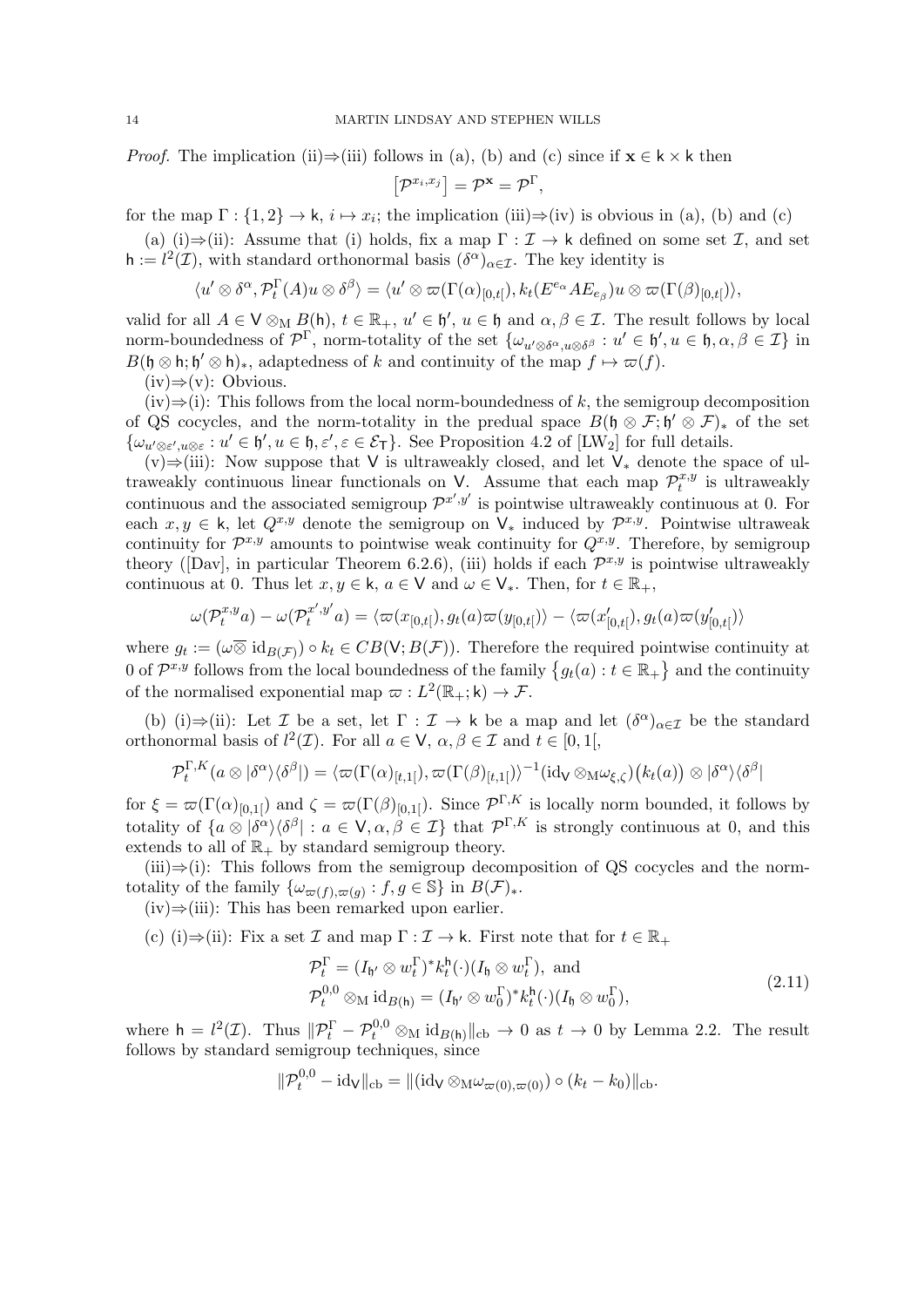$(iii) \Rightarrow (i)$ : This follows as in part (b).

(iv)⇒(iii): Note that for any set  $\mathcal{I}$ , if  $h = l^2(\mathcal{I})$  then

$$
\mathcal{P}_t^{x,y} \otimes_\mathrm{M} \mathrm{id}_{B(\mathsf{h})} = (I_{\mathfrak{h}'} \otimes_\mathrm{M} w_t^{\Gamma_x})^* k_t^\mathsf{h}(\cdot) (I_{\mathfrak{h}} \otimes_\mathrm{M} w_t^{\Gamma_y})
$$

for the constant maps  $\Gamma_x, \Gamma_y : \mathcal{I} \to \mathsf{k}, \ \alpha \mapsto x$ , respectively  $\alpha \mapsto y$ . Thus  $\lim_{t\to 0} ||\mathcal{P}_t^{x,y}$  $\mathcal{P}_t^{0,0}$  $t^{0,0}$ l<sub>cb</sub> = 0 by similar arguments to those used above.

Remarks. Proposition 2.10 below shows the inappropriateness of strong continuity on all of  $V \otimes_M B(h)$  as an assumption for  $\mathcal{P}^{\Gamma}$  in part (b).

The hypothesis for (v) of part (a) rectifies an omission in Proposition 5.4 of  $[{\rm LW}_2]$ . Intermediate between (b) and (c) there is the further equivalence:

- (i) The map  $\mathbb{R}_+ \to B(V)$ ,  $s \mapsto (\text{id}_V \otimes_M \omega) \circ k_s$ , is continuous, for all  $\omega \in B(\mathcal{F})_*$ .
- (ii)  $\mathcal{P}^{x,y}$  is norm continuous for all  $x, y \in \mathsf{k}$ .
- (iii)  $\mathcal{P}^{x,y}$  is norm continuous for some  $x, y \in \mathsf{k}$ .

The analogous form of Theorem 2.3 for QS operator cocycles is given next; it may be deduced via the natural correspondence between bounded QS operator cocycles on h and completely bounded QS mapping cocycles on  $|\phi\rangle$ , the column-operator space of  $\phi$  ([LW<sub>5</sub>], Proposition 5.5), or proved directly as in [W].

**Corollary 2.4.** Let  $X \in \text{QSC}_b(\mathfrak{h}, \mathsf{k})$  with locally bounded norm. Then the following sets of equivalences hold:

- (a) (i)  $X$  is strongly continuous.
	- (ii)  $P^{x,y}$  is a  $C_0$ -semigroup for all  $x, y \in \mathsf{k}$ .
	- (iii)  $P^{x,y}$  is a  $C_0$ -semigroup for some  $x, y \in \mathsf{k}$ .
- (b) (i) The map  $\mathbb{R}_+ \to B(\mathfrak{h})$ ,  $t \mapsto (\mathrm{id}_{B(\mathfrak{h})} \overline{\otimes} \omega)(X_t)$  is continuous, for all  $\omega \in B(\mathcal{F})_*$ . (ii)  $X$  is elementary.
	- (iii)  $P^{x,y}$  is norm continuous for some  $x, y \in \mathsf{k}$ .

We denote the former class of operator cocycles by  $C_0$ -QSC( $\mathfrak{h}, \mathsf{k}$ ), and the latter class by  $El-QSC(\mathfrak{h}, \mathsf{k}).$ 

Remarks. For  $X \in \text{QSC}_b(\mathfrak{h}, k)$  with locally bounded norm, it is easily seen that there are constants  $M \geq 1$  and  $\beta \in \mathbb{R}$  such that  $||X_t|| \leq Me^{\beta t}$  for all  $t \in \mathbb{R}$ . Any bounded operator QS cocycle that is weak operator continuous at 0 is necessarily locally norm bounded ([W], Proposition 2.1).

We conclude this subsection with a result concerning continuity in the arguments of  $k_t$ ,  $\mathcal{P}_t^{x,y}$  $t_t^{x,y}$  and  $\mathcal{P}_t^{\Gamma}$  for fixed  $t \in \mathbb{R}_+$ , when V is ultraweakly closed.

**Proposition 2.5.** Let  $k \in \text{QSC}_{cb}(V, k)$ , let T any total subset of k that contains 0, and suppose that V is ultraweakly closed. Then, for  $t \in \mathbb{R}_+$ , the following are equivalent:

- (i)  $k_t$  is ultraweakly continuous from  $\vee$  to  $\vee \overline{\otimes} B(\mathcal{F})$ .
- (ii)  $\mathcal{P}_t^{\Gamma}$  is ultraweakly continuous on  $\sqrt{\otimes} B(l^2(\mathcal{I}))$  for each set  $\mathcal I$  and map  $\Gamma : \mathcal{I} \to \mathsf{k}$ .
- $(iii)$   $\mathcal{P}_t^{x,y}$  $t^{x,y}$  is ultraweakly continuous on  $\vee$  for each  $x, y \in \mathsf{T}$ .

*Proof.* (i)  $\Rightarrow$  (ii): Suppose that (i) holds. Since ultraweakly continuous completely bounded maps ampliate to ultraweakly continuous maps,  $\mathcal{P}_t^{\Gamma}$  is a composition of ultraweakly continuous maps, so (ii) follows.

 $(ii) \Rightarrow (iii)$ : This is obvious.

(iii)  $\Rightarrow$  (i): This is covered by Proposition 4.2 of [LW<sub>2</sub>].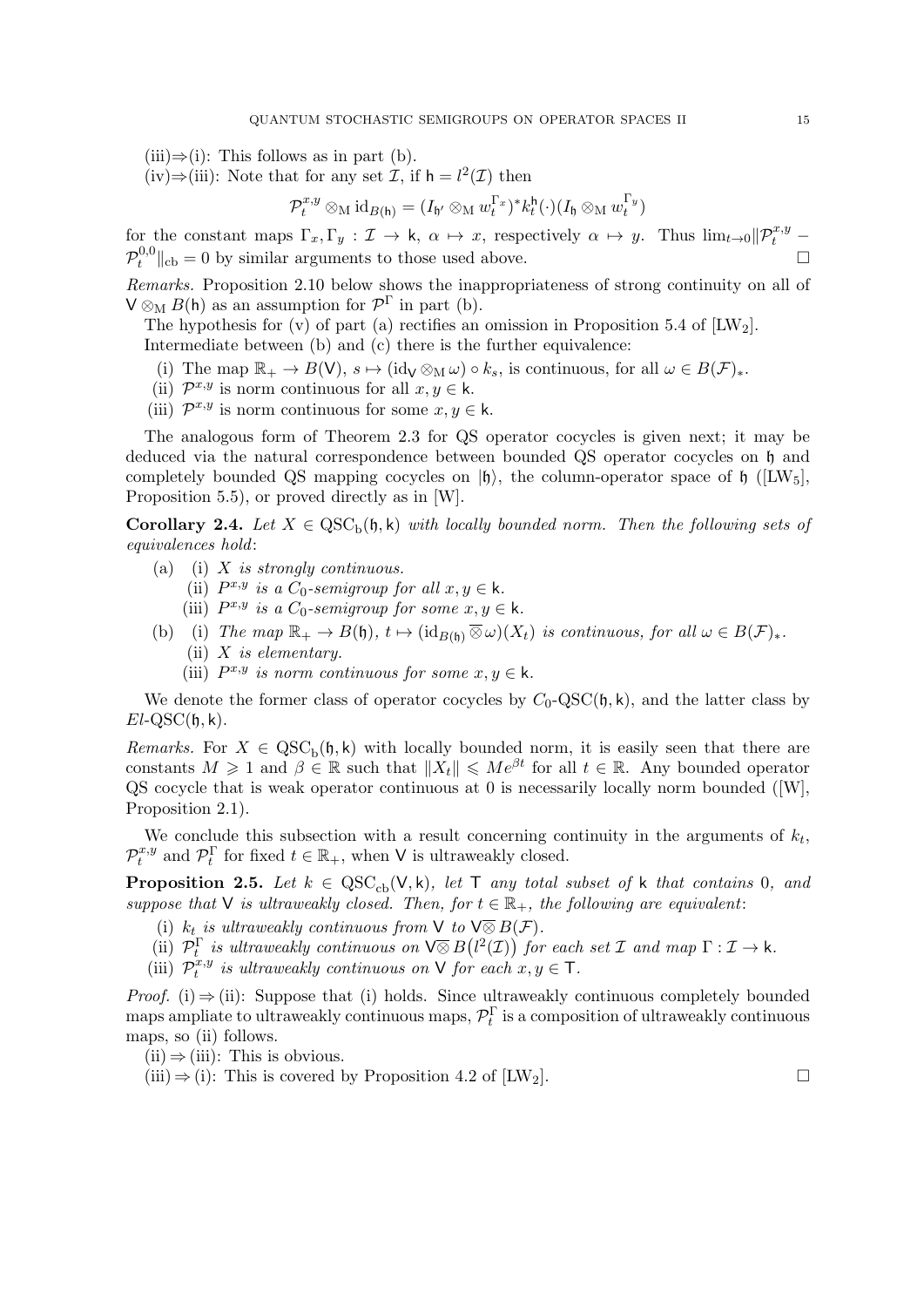Strengthening continuity. Theorem 2.3 identifies the relevant continuity conditions on a QS cocycle k that correspond to standard continuity conditions on its associated semigroups. Thus if V is a  $C^*$ -algebra, for example, then pointwise  $\mathcal{F}\text{-ultraweak continuity}$  is the appropriate condition on  $k$ , whereas if  $V$  is a von Neumann algebra then pointwise ultraweak continuity is the appropriate condition on k. Our next two results show some of the hazards of moving outside these conditions.

**Proposition 2.6.** Let  $k \in \mathrm{QSC}_{\text{co}}(M, k)$  for a von Neumann algebra M, and suppose that k is pointwise  $F$ -ultraweakly continuous. Then  $k$  is elementary.

*Proof.* Let  $\{\mathcal{P}^{x,y}: x,y \in \mathsf{k}\}\$  be the associated semigroups of k. By Theorem 2.3 the semigroup  $\mathcal{P}^{\mathbf{x}}$  is strongly continuous on  $M_n(M)$ , for each  $n \geq 1$  and  $\mathbf{x} \in k^n$ . Since  $\mathcal{P}^{\mathbf{x}}$  is completely positive (by Proposition 2.1) this implies that  $\mathcal{P}^{\mathbf{x}}$  is norm continuous ([Ell]). Since normcontinuous completely positive semigroups have completely bounded generators ([ChE]), it follows that  $\mathcal{P}^{\mathbf{x}}$  is cb-norm continuous, and thus each of its component semigroups is too.  $\Box$ 

Remark. From this proposition it follows that a strongly continuous completely positive QS contraction cocycle on  $B(\mathfrak{h})$  necessarily has cb-norm-continuous associated semigroups. Furthermore, the analysis of  $[{\rm LW}_2]$  (or Sections 4–6 below) shows that such a cocycle is governed by the QS differential equation (3.3) with a completely bounded stochastic generator. This appears to have been overlooked in [AcK].

Whilst Proposition 2.6 shows that insisting on strong continuity for  $k$  can result in  $k$ being necessarily an elementary QS cocycle, the following result and example shows that the converse is false: there are elementary QS cocycles that are not strongly continuous.

**Proposition 2.7.** Let  $k$  be a strongly continuous  $*$ -homomorphic QS cocycle on a unital  $C^*$ -algebra A. Then k is unital.

*Proof.* If k is nonunital then the projection-valued process  $(1_A \otimes I_{\mathcal{F}} - k_t(1_A))_{t \geq 0}$  is nonzero for all  $t > 0$ , by Proposition 5.8 of [LW<sub>5</sub>]. Thus  $\lim_{t\to 0^+} ||k_t(1_A) - 1_A \otimes I_{\mathcal{F}}|| = 1$  and so k is not strongly continuous.

Since bounded derivations  $\delta$  on a unital C<sup>\*</sup>-algebra A satisfy  $\delta(1_A) = 0$ , norm continuity for a homomorphic semigroup on A implies unitality. This is not so for cocycles on A.

**Example 2.8.** Let  $\pi$  be a nonunital endomorphism of a unital C<sup>\*</sup>-algebra A and set  $k = k^{\phi}$ for the completely bounded map

$$
\phi: \mathsf{A} \to \mathsf{A} \otimes B(\mathbb{C}^2), \quad a \mapsto \begin{bmatrix} 0 & 0 \\ 0 & \pi(a) - a \end{bmatrix}.
$$

Here  $k^{\phi}$  denotes the solution of the QS differential equation (3.3) determined by  $\phi$ ; it is a <sup>\*</sup>homomorphic elementary QS cocycle on A with noise dimension space  $\mathbb{C}$ . However  $\phi(1_A) \neq 0$ , so k is not unital ([LiP], Theorem 5.1) thus k cannot be strongly continuous (by Proposition 2.7). In this case the generator of the global semigroup  $\mathcal{P}^{\eta}$ , with respect to the basis  $\eta = \{1\}$  for  $\mathbb{C}$ , is given by

$$
\begin{bmatrix} a & b \\ c & d \end{bmatrix} \mapsto \begin{bmatrix} 0 & -\frac{1}{2}b \\ -\frac{1}{2}c & \pi(d) - d \end{bmatrix},
$$

as follows from Theorem 4.3 below.

For an example of this, with A a separable unital algebra, take A to be the Toeplitz algebra, that is  $C^*(T)$  where T is the right-shift operator on  $l^2$ , and  $\pi$  to be the map  $a \mapsto TaT^*$ .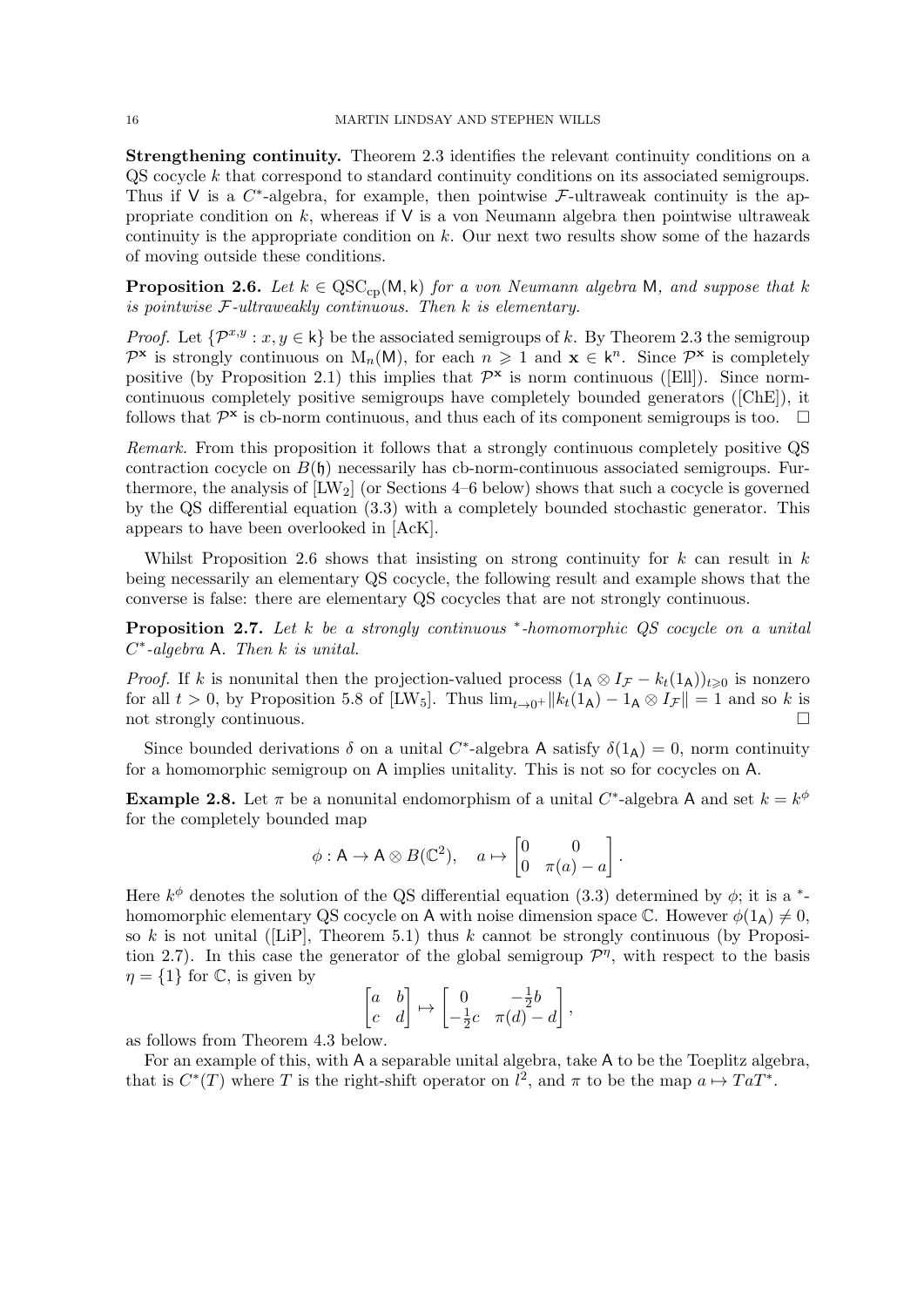**Lemma 2.9.** Let  $(\varphi_t)_{t>0}$  a family of completely bounded maps on V and let K be an infinite dimensional Hilbert space. Then the following are equivalent:

- (i)  $\varphi_t \otimes_M id_{B(K)} \to 0$  strongly as  $t \to 0$ .
- (ii)  $\|\varphi_t\|_{\text{cb}} \to 0 \text{ as } t \to 0.$

acts in Theorem 2.3 (b).

*Proof.* Clearly (ii) implies (i). Suppose therefore that  $\|\varphi_t\|_{cb} \nightharpoonup 0$  as  $t \to 0$ . Then there is  $\varepsilon > 0$  and a decreasing sequence  $(t_n)_{n\geqslant 0}$  in  $]0, \infty[$  with  $\lim_{n\to\infty} t_n = 0$  such that  $\|\varphi_{t_n}\|_{cb} \geqslant 2\varepsilon$ for each n. Choose a sequence  $(K_n)_{n\geqslant 0}$  of mutually orthogonal finite-dimensional subspaces of K and a sequence  $(A_n)_{n\geq 0}$  of operators in  $\mathsf{V} \otimes B(\mathsf{K}_n)$  such that  $||A_n|| = 1$  and  $||(\varphi_{t_n} \otimes$  $\text{id}_{B(K_n)}(A_n)$   $\geq \varepsilon$ . The block-diagonal operator  $A = 0' \oplus A_n \in V \otimes_M B(K)$ , where 0' denotes the zero element of  $V \otimes_M B(K \ominus \bigoplus K_n)$ , satisfies  $\|\varphi_{t_n}\otimes_M id_{B(K)}(A)\| \geq \varepsilon$  for all n. Thus (i) implies (ii).  $\Box$ 

**Proposition 2.10.** Let  $k \in \text{QSC}_{cb}(V, k)$  with locally bounded cb-norm, and let  $\Gamma$  be a function from some set  $\mathcal I$  to k. Suppose that  $\mathcal I$  is infinite,  $\Gamma$  is bounded, and  $\mathcal P^\Gamma$  is strongly continuous on  $V \otimes_M B(l^2(\mathcal{I}))$ . Then k is elementary.

*Proof.* In view of the identities (2.11),  $\mathcal{P}_t^{0,0} \otimes_M id_{B(h)} \to id_{V \otimes B(h)}$  strongly as  $t \to 0$ , where  $h = l^2(\mathcal{I})$ . Thus Lemma 2.9 implies that  $\mathcal{P}^{0,0}$  is cb-norm continuous. The result therefore follows from Theorem 2.3.

Finally we conclude with a result that is useful for establishing quantum stochastic integrability of certain processes obtained from a QS cocycle.

**Proposition 2.11.** Let  $k \in \text{QSC}_{cb}(V, k)$  with locally bounded cb-norm, and suppose that k is pointwise continuous at  $t = 0$  with respect to the weak operator topology. Then the following hold:

- (a) k is pointwise right-continuous on all of  $\mathbb{R}_+$  in this topology.
- (b) If further V is a von Neumann algebra and k is completely positive and contractive then k is pointwise right-continuous on  $\mathbb{R}_+$  with respect to the strong operator topology.

*Proof.* From the cocycle identity (2.7) it is sufficient to show that for any  $a \in V$  and  $t \in \mathbb{R}_+$ 

$$
\lim_{r\downarrow 0} \langle u\otimes \varpi(f), [(\hat{k}_r\circ \sigma_r)(A)-A] v\otimes \varpi(g)\rangle = 0
$$

where  $A = k_t(a)$ . However, the definitions and identifications in (2.7) yield the identity

$$
\langle u \otimes \varpi(f), (\widehat{k}_r \circ \sigma_r)(A)v \otimes \varpi(g) \rangle = \langle u \otimes \varpi(f_{[0,r[}), k_r(E^{\varpi(s_r^*f)}AE_{\varpi(s_r^*g)})v \otimes \varpi(g_{[0,r[}) \rangle
$$

where  $(s_r^*)_{r\geqslant0}$  denotes the  $C_0$ -semigroup of left-shifts on  $L^2(\mathbb{R}_+;\mathsf{k})$ . This fact, coupled with the assumptions on k, gives the desired limit as  $r \downarrow 0$ .

Suppose now that  $V$  is a von Neumann algebra and  $k$  completely positive and contractive. Then the operator Schwarz inequality gives, for  $A = k_t(a)$  and  $\xi \in \mathfrak{h} \otimes \mathcal{F}$ ,

$$
\| [(\widehat{k}_r \circ \sigma_r)(A) - A] \xi \|^2 \leq \langle \xi, (\widehat{k}_r \circ \sigma_r)(A^*A) \xi \rangle - 2 \operatorname{Re} \langle A \xi, (\widehat{k}_r \circ \sigma_r)(A) \xi \rangle + \|A \xi \|^2,
$$

and the RHS tends to zero as  $r \downarrow 0$  by the first part. The second part follows.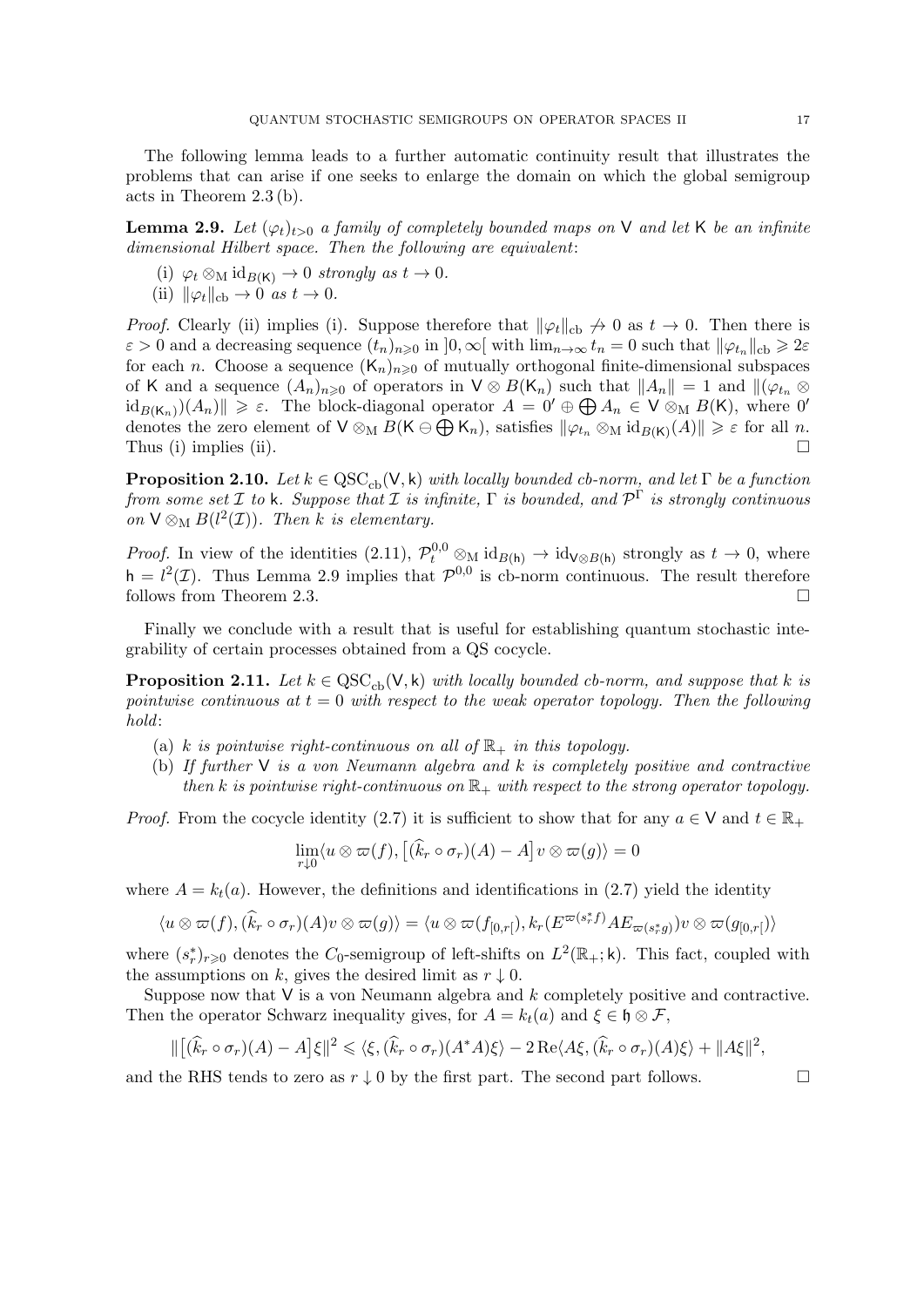### 3. QS cocycles and QS differential equations

As noted earlier, solutions of the QS differential equation (3.3) provide a basic source of  $\text{QS}$  cocycles. We adopt the notations  $(1.1), (1.3), (2.1), (2.10)$  and the definition

$$
\chi: \mathsf{k} \times \mathsf{k} \to \mathbb{C}, \quad (x, y) \mapsto \frac{1}{2} ||x||^2 + \frac{1}{2} ||y||^2 - \langle x, y \rangle,
$$
\n
$$
(3.1)
$$

so that

$$
\langle \varpi(f), \varpi(g) \rangle = \exp\left(-\int ds \,\chi(f(s), g(s))\right), \quad f, g \in L^2(\mathbb{R}_+; \mathsf{k}).
$$

An operator process  $\Lambda_F = (\Lambda_F(t))_{t \geq 0}$  is defined, for each operator  $F \in B(\mathfrak{h} \otimes \hat{\mathfrak{k}}; \mathfrak{h}' \otimes \hat{\mathfrak{k}})$ , through the identity

$$
\langle u \otimes \varpi(f), \Lambda_F(t)v \otimes \varpi(g) \rangle = \int_0^t ds \langle u \otimes \widehat{f}(s), F(v \otimes \widehat{g}(s) \rangle \langle \varpi(f), \varpi(g) \rangle
$$

for all  $v \in \mathfrak{h}$ ,  $u \in \mathfrak{h}'$ ,  $f, g \in \mathbb{S}$  and  $t \in \mathbb{R}_+$ . We also use the following notations for an operator  $\phi$  from V to V  $\otimes_M B(\hat{k})$  with domain V<sub>0</sub>:

$$
\phi_{x,y} := \left(\text{id}_{\mathsf{V}} \otimes_{\mathsf{M}} \omega_{\widehat{x},\widehat{y}}\right) \circ \phi - \chi(x,y) \text{id}_{\mathsf{V}}, \quad x, y \in \mathsf{k},\tag{3.2}
$$

and  $\Lambda_{\phi}$  for the process-valued map  $\Lambda_{\phi(\cdot)}$ . For subsets T and T' of k which are total and contain 0, a process k on V is said to satisfy (3.3)  $\mathcal{E}_{T'}$ -weakly for the domain  $\mathfrak{h} \otimes \mathcal{E}_T$ , if

$$
\langle u \otimes \varpi(f), (k_t(a) - a \otimes I_{\mathcal{F}}) v \otimes \varpi(g) \rangle = \int_0^t ds \, \langle u \otimes \varpi(f), k_s\big(E^{\widehat{f}(s)}\phi(a)E_{\widehat{g}(s)}\big)v \otimes \varpi(g) \rangle
$$

for all  $a \in V_0, t \in \mathbb{R}_+, u \in \mathfrak{h}'$ ,  $v \in \mathfrak{h}$ ,  $f \in \mathbb{S}_{\mathsf{T}'}$  and  $g \in \mathbb{S}_{\mathsf{T}}$ . Such a solution is *weakly regular* if, for all  $f \in \mathbb{S}_{\mathsf{T}'}$  and  $g \in \mathbb{S}_{\mathsf{T}}$ ,  $E^{\varpi(f)}k_t(\cdot)E_{\varpi(g)}$  is bounded with bounds that are locally uniform in t.

Our first result contains a basic criterion for uniqueness of solutions of QS differential equations, extending those of [LiP] and [LW<sub>1</sub>]. Recall that a *pregenerator* of a  $C_0$ -semigroup is a closable operator whose closure is a generator.

**Theorem 3.1.** Let  $\phi$  be an operator from  $\vee$  to  $\vee \otimes_M B(\hat{k})$  with domain  $\vee_0$ , and let  $\top$  and  $\top'$ be total subsets of k containing 0.

(a) Let  $k \in \text{QSC}(V, k)$  and suppose that, for all  $x \in \mathsf{T}'$  and  $y \in \mathsf{T}$ , its  $(x, y)$ -associated semigroup  $\mathcal{P}^{x,y}$  is strongly continuous and has pregenerator  $\phi_{x,y}$ . Then k is an  $\mathcal{E}_{\mathsf{T}'}$ . weak solution of the QS differential equation

$$
dk_t = k_t \cdot d\Lambda_{\phi}(t), \quad k_0 = \iota_{\mathcal{F}}^{\mathsf{V}} \tag{3.3}
$$

on  $V_0$  for the domain  $\mathfrak{h} \otimes \mathcal{E}_T$ .

- (b) Conversely, suppose that for all  $x \in \mathsf{T}'$  and  $y \in \mathsf{T}$ ,  $\phi_{x,y}$  is a pregenerator of a  $C_0$ semigroup  $\mathcal{P}^{x,y}$  on V. Then (3.3) has at most one weakly regular  $\mathcal{E}_{\mathsf{T}'}$ -weak solution on  $\vee_0$  for the domain  $\mathfrak{h} \otimes \mathcal{E}_T$ . Moreover, any such solution is a (weak) QS cocycle on V whose  $(x, y)$ -associated semigroup is  $\mathcal{P}^{x,y}$ , for each  $x \in \mathsf{T}'$  and  $y \in \mathsf{T}$ .
- (c) Let k be an  $\mathcal{E}_{\mathsf{T}'}$ -weak solution of (3.3) on  $\mathsf{V}_0$  for the domain  $\mathfrak{h} \otimes \mathcal{E}_{\mathsf{T}}$ . Then, for any element a of  $V_0$ , the following are equivalent:
	- (i)  $k_t(a) = \iota_{\mathcal{F}}^{\mathsf{V}}(a)$  for all  $t \in \mathbb{R}_+$ ;

<sup>(</sup>ii)  $\phi(a) = 0$ .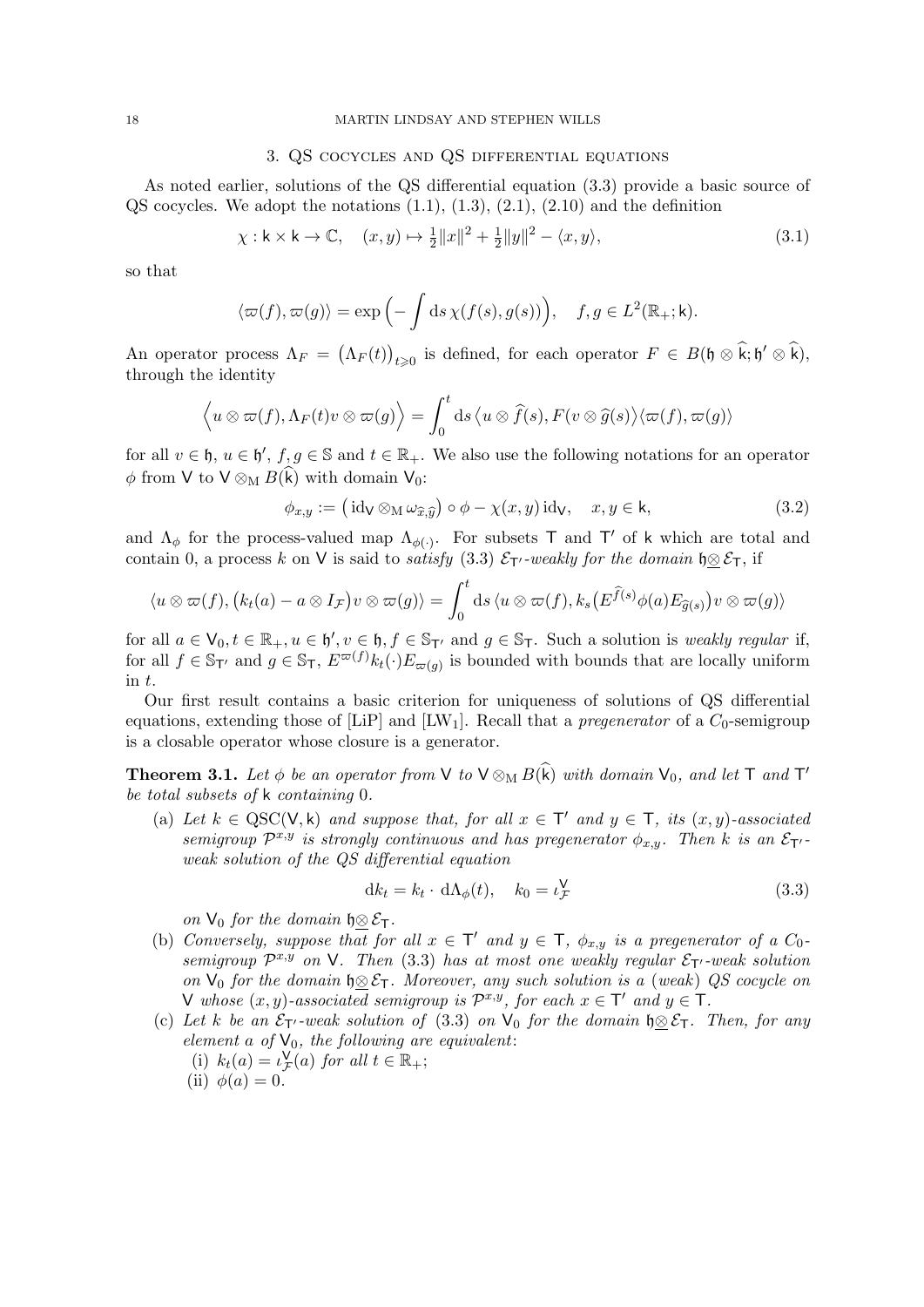In particular, if  $V$  is an operator system and  $1 \in V_0$  then k is unital if and only if  $\phi(1) = 0.$ 

Proof. (a) This is a straightforward consequence of the semigroup decomposition of QS cocycles.

(b) Let  $f \in \mathbb{S}_{\mathsf{T}'}$  and  $g \in \mathbb{S}_{\mathsf{T}}$ , let  $[t_0, t_1[, [t_1, t_2], \cdots, [t_n, t_{n+1}]$  be common intervals of constancy of f and g, with  $t_0 = 0$  and  $t_{n+1} = \infty$ , and set  $v := (\phi_{f(t),g(t)})_{t \geq 0}$ . Since v is pregenerator-valued, it follows from semigroup theory that the integral equation

$$
Q_t a = a + \int_0^t \mathrm{d}s \, Q_s v_s(a), \qquad a \in \mathsf{V}_0, t \in \mathbb{R}_+ \tag{3.4}
$$

has unique strongly continuous  $B(V)$ -valued solution  $Q$ , namely the 'piecewise semigroup evolution' generated by  $\overline{v} := (\phi_{f(t),g(t)})_{t \geqslant 0}$ , where  $\phi_{x,y}$  denotes the closure of  $\phi_{x,y}$ ; it is given by

$$
Q_t = \mathcal{P}_{t_1 - t_0}^{f(t_0), g(t_0)} \circ \cdots \circ \mathcal{P}_{t_i - t_{i-1}}^{f(t_{i-1}), g(t_{i-1})} \circ \mathcal{P}_{t - t_i}^{f(t_i), g(t_i)} \quad \text{for } t \in [t_i, t_{i+1}] \text{ and } i \in \{0, \cdots n\}. \tag{3.5}
$$

The result follows since, for any weakly regular  $\mathcal{E}_{\mathsf{T}'}$ -weak solution k of (3.3) on  $\mathsf{V}_0$  for the domain  $\mathfrak{h} \otimes \mathcal{E}_{\mathsf{T}}$ , the  $B(\mathsf{V})$ -valued family  $(E^{\varpi(f_{[0,t[})}k_t(\cdot)E_{\varpi(g_{[0,t[})})_{t\geqslant0})$  is strongly continuous and satisfies  $(3.4)$ , and identity  $(3.5)$  then affirms the (weak) cocycle property of k (through semigroup decomposition).

(c) If (i) holds then (ii) follows since, for all  $u \in \mathfrak{h}'$ ,  $v \in \mathfrak{h}$ ,  $x \in \mathsf{T}'$ ,  $y \in \mathsf{T}$  and  $T > 0$ ,

$$
e^{-\chi(x,y)T}\langle u, E^{\widehat{x}}\phi(a)E_{\widehat{y}}v\rangle = \lim_{t\to 0} t^{-1}\langle u\otimes \varpi(x_{[0,T[})\rangle, (k_t(a)-\iota_{\mathcal{F}}^{\mathsf{V}}(a))v\otimes \varpi(y_{[0,T[})\rangle = 0.
$$

The converse is even more straightforward to verify.

*Remarks.* (i) Another version of the uniqueness part of this theorem is proved in  $BW_2$ .

(ii) The theorem has a corresponding version appropriate when V is a von Neumann algebra.

Specialising to completely bounded operators  $\phi$ , we next summarise some quantum stochastic lore (see [L] and references therein). Note that, for such  $\phi$ , each  $\phi_{x,y}$  is completely bounded and therefore generates a cb-norm-continuous semigroup so Theorem 3.1 applies.

**Theorem 3.2.** Let  $\phi \in CB(V; V \otimes_M B(\widehat{k}))$ . The QS differential equation (3.3) has a unique weakly regular  $\mathcal E$ -weak solution on the exponential domain  $\mathfrak h \otimes \mathcal E$ , denoted  $k^\phi$ . Moreover  $k^\phi$  is a strong solution and an elementary (weak) QS cocycle on  $\vee$  whose  $(x, y)$ -associated semigroup has generator  $\phi_{x,y}$ , for all  $x, y \in \mathsf{k}$ .

If the QS cocycle  $k^{\phi}$  is completely bounded then, for any Hilbert space h, the cb-process  $\left(\left(k_t^{\phi}\right)\right)$  $\binom{\phi}{t}$ <sup>h</sup>)<sub>t >0</sub> on  $\vee \otimes_M B$ (h) equals the elementary QS cocycle  $k^{\Phi}$ , where  $\Phi = \phi^{\text{h}}$ . Moreover it is  $\kappa$ -decomposable for any orthonormal basis  $\kappa$  of h.

Remark. The resulting map

$$
\Phi_{\mathsf{V},\mathsf{k}}: CB(\mathsf{V}; \mathsf{V} \otimes_{\mathsf{M}} B(\widehat{\mathsf{k}})) \to El\text{-}QSC(\mathsf{V},\mathsf{k}), \quad \phi \mapsto k^{\phi}.\tag{3.6}
$$

is injective, and is referred to as the  $QS$  generation map (on  $V$ , with respect to the noise dimension space k);  $\phi$  is called the *stochastic generator* of the QS cocycle  $k^{\phi}$ . For  $\phi \in$  $CB(\mathsf{V};\mathsf{V}\otimes_{\mathrm{M}} B(\widehat{\mathsf{k}})), \phi^{\dagger} := (a^* \mapsto \phi(a)^*) \in CB(\mathsf{V}^{\dagger};\mathsf{V}^{\dagger} \otimes_{\mathrm{M}} B(\widehat{\mathsf{k}})), \text{ where } \mathsf{V}^{\dagger} \text{ is the adjoint}$ operator space  $\{a^*: a \in V\}$ , and  $k^{\phi}$  has hermitian conjugate QS cocycle  $k^{\phi^{\dagger}}$ . When  $V^{\dagger} = V$ , we set

$$
real(V, k) := \{ \phi \in CB(V; V \otimes_M B(\widehat{k})) : \phi^{\dagger} = \phi \},
$$
\n(3.7)

$$
\Box
$$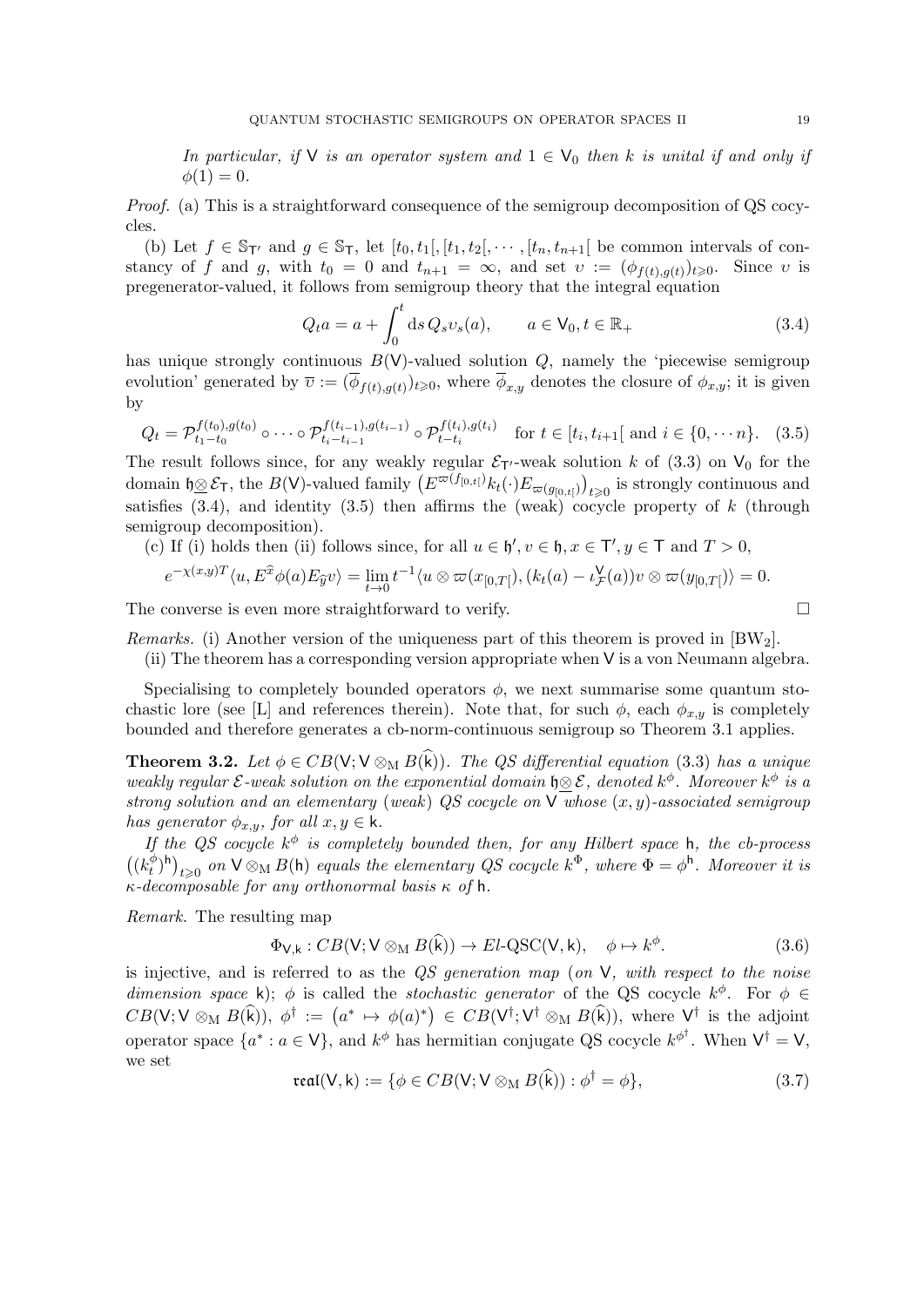thus (see (2.5))  $\Phi_{V,k}(\text{real}(V,k)) \subset \text{QSC}_h(V,k)$ . Also, when V is an operator system, we set

$$
\mathfrak{u}(\mathsf{V},\mathsf{k}) := \{ \phi \in CB(\mathsf{V}; \mathsf{V} \otimes_{\mathsf{M}} B(\mathsf{k})) : \phi(1) = 0 \},\tag{3.8}
$$

thus (see (2.6)), by part (c) of Theorem 3.1,  $\Phi_{V,k}(\mathfrak{u}(V,k)) \subset \mathrm{QSC}_{u}(V,k)$ .

For a  $C^*$ -algebra, the QS generation map is shown to restrict to various bijections of interest in Section 6.

We next give a useful invariance principle, whose straightforward proof follows from the definition of  $\mathcal{P}^{\Gamma}$  (Proposition 2.1), the semigroup decomposition of QS cocycles, and the fact that, for all  $x, y \in \mathsf{k}$ ,  $\phi_{x,y}$  is the generator of the  $(x, y)$ -associated semigroup of the QS cocycle  $k^{\phi}$ .

**Proposition 3.3.** Let  $k \in \text{QSC}_{cb}(V, k)$  and, for a set  $\mathcal{I}$ , let  $\Gamma : \mathcal{I} \to k$  be a map whose range is total and contains 0. Set  $h = l^2(\mathcal{I})$ . Then, for a closed subspace W of V, the following are equivalent:

(i)  $k_t(W) \subset W \otimes_M B(\mathcal{F})$  for all  $t \geq 0$ .

(ii)  $\mathcal{P}_t^{\Gamma}(\mathsf{W} \otimes_{\mathsf{M}} B(\mathsf{h})) \subset \mathsf{W} \otimes_{\mathsf{M}} B(\mathsf{h})$  for all  $t \geqslant 0$ .

If these hold then k defines a QS cocycle on W by restriction.

Further equivalences arise if either  $k = k^{\phi}$  for some map  $\phi \in CB(V; V \otimes_M B(\widehat{k}))$ , or  $\mathcal{P}^{\Gamma}$  is norm continuous with generator  $\varphi$ . Namely,

(iii)  $\phi(\mathsf{W}) \subset \mathsf{W} \otimes_{\mathsf{M}} B(\widehat{\mathsf{k}}),$ 

respectively,

 $(iv) \varphi(W \otimes_M B(h)) \subset W \otimes_M B(h).$ 

Remark. Suppose that the map  $\Gamma$  is bounded,  $k = k^{\phi}$  where  $\phi \in CB(V; V \otimes_{M} B(\hat{k}))$ , and k is completely bounded and locally bounded in cb-norm. Then, by Theorem 4.2 below,  $\mathcal{P}^{\Gamma}$  is cb-norm continuous.

# 4. Transformations of CB generators

In this section we obtain the affine transformation from (completely bounded) stochastic generators of quantum stochastic cocycles to the generators of the corresponding global semigroups, and establish its injectivity in cases of interest. We also examine the question of inverting the transform in case the global semigroup is determined by an orthonormal basis of the noise dimension space. A basic tool for the section is diagonal Weyl processes  $W^{\Gamma}$ associated with a k-valued map  $\Gamma$  on an index set (defined in  $(2.9)$ ).

**Lemma 4.1.** Let  $\mathcal I$  be a set and  $\Gamma : \mathcal I \to \mathsf k$  a map. Set  $\mathsf h = l^2(\mathcal I)$  and let  $(\delta^\alpha)_{\alpha \in \mathcal I}$  be its standard orthonormal basis. Then the diagonal Weyl process  $W^{\Gamma}$  is both a left and a right unitary cocycle. It is elementary if and only if  $\Gamma$  is bounded, in which case  $W^{\Gamma}$  is a strong solution of the QS differential equation

$$
dX_t = X_t d\Lambda_F(t), \quad X_0 = I_{h \otimes \mathcal{F}}, \tag{4.1}
$$

for the coefficient operator  $F = F_{\Gamma} \in B(\mathsf{h} \otimes \widehat{\mathsf{k}})$  given by

$$
F_{\Gamma} = \begin{bmatrix} -\frac{1}{2}L_{\Gamma}^* L_{\Gamma} & -L_{\Gamma}^* \\ L_{\Gamma} & 0 \end{bmatrix},
$$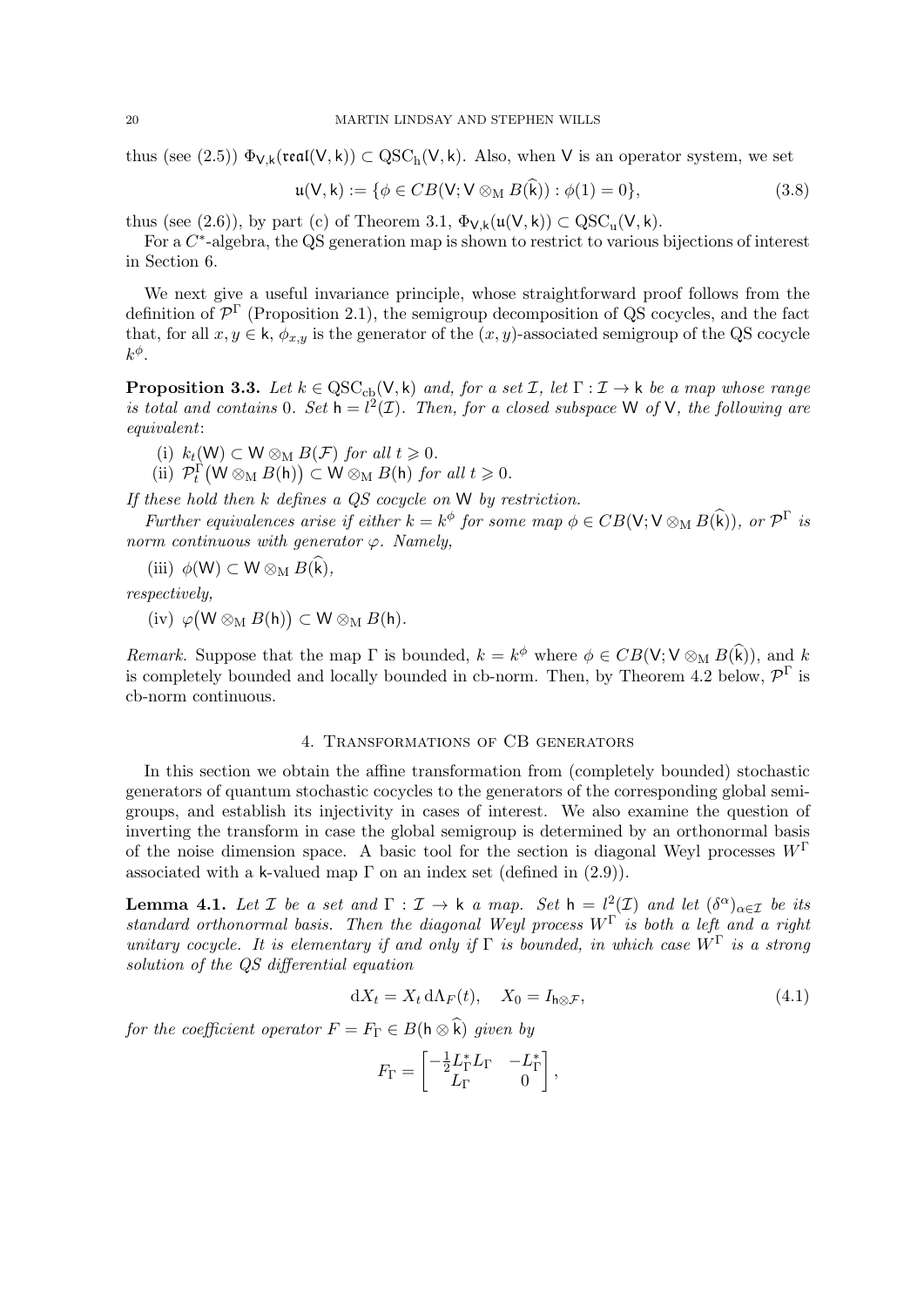in which  $L_{\Gamma} \in B(\mathsf{h}; \mathsf{h} \otimes \mathsf{k})$  is the bounded operator determined by the prescription  $\delta^{\alpha} \mapsto$  $\delta^{\alpha} \otimes \Gamma(\alpha)$ . In this case,  $j := (T \mapsto (W_t^{\Gamma})^*(T \otimes I_{\mathcal{F}})W_t^{\Gamma})_{t \geqslant 0}$  defines an elementary QS flow j on  $B(h)$  with stochastic generator

$$
\Theta_{\Gamma}(T) := F_{\Gamma}^*(T \otimes I_{\widehat{k}}) + (T \otimes I_{\widehat{k}})F_{\Gamma} + F_{\Gamma}^*(T \otimes \Delta)F_{\Gamma}.
$$

Note. By a QS flow we mean a unital \*-homomorphic QS cocycle.

Proof. The time-shift identity and Weyl relations,

$$
\sigma_t\big(W(f)\big) = W(s_t f) \quad \text{and} \quad W(x_{[0,r]}) W(x_{[r,r+t]}) = W(x_{[0,r+t]}) = W(x_{[r,r+t]}) W(x_{[0,r}),
$$

for  $f \in L^2(\mathbb{R}_+; \mathsf{k})$ ,  $x \in \mathsf{k}$  and  $r, t \in \mathbb{R}_+$ , imply that the unitary process  $W^{\Gamma}$  is a left and right QS operator cocycle. It follows from Lemma 2.2 and Corollary 2.4 that  $W^{\Gamma}$  is elementary if and only if  $\Gamma$  is bounded. The unique solution  $X^F$  of (4.1) is a left QS operator cocycle. To show that  $X^F = W^{\Gamma}$  first note that for any  $\alpha \in \mathcal{I}$  and  $x \in \mathsf{k}$ 

$$
F_{\Gamma}(\delta^{\alpha} \otimes \widehat{x}) = \delta^{\alpha} \otimes \begin{pmatrix} -\frac{1}{2} ||\Gamma(\alpha)||^2 - \langle \Gamma(\alpha), x \rangle \\ \Gamma(\alpha) \end{pmatrix}.
$$
 (4.2)

From this one readily obtains

$$
\langle \delta^{\alpha}, (E^{\widehat{x}} F_{\Gamma} E_{\widehat{y}} - \chi(x, y)) \delta^{\beta} \rangle = \frac{\mathrm{d}}{\mathrm{d} t} \Big|_{t=0} \langle \delta^{\alpha} \otimes \varpi(x_{[0, t[}), W_{t}^{\Gamma} (\delta^{\beta} \otimes \varpi(y_{[0, t[}))) \rangle) \rangle
$$

which is enough to show that the associated semigroups of these two cocycles coincide.

That  $j = k^{\overline{\phi}}$  for  $\phi = \Theta_{\Gamma}$  is a standard result (see [L] or [LW<sub>1</sub>], Theorem 7.4).

Recall the notation  $k^{\Gamma}$  for the associated  $\Gamma$ -cocycle introduced in Proposition 2.1.

**Theorem 4.2.** Let  $\phi \in CB(V; V \otimes_M B(\hat{k}))$  and, for a set  $\mathcal{I}$ , let  $\Gamma$  be a bounded map from  $\mathcal{I}$ to k. Set  $h = l^2(\mathcal{I})$ , with standard orthonormal basis  $(\delta^{\alpha})_{\alpha \in \mathcal{I}}$ . In terms of the operators given in Lemma 4.1, define maps  $\Phi_{\Gamma} \in CB(\mathsf{V} \otimes_{\mathsf{M}} B(\mathsf{h}); \mathsf{V} \otimes_{\mathsf{M}} B(\mathsf{h} \otimes \hat{\mathsf{k}}))$  and  $\varphi_{\Gamma} \in CB(\mathsf{V} \otimes_{\mathsf{M}} B(\mathsf{h})),$ by

$$
\Phi_{\Gamma} := (\mathrm{id}_{\mathsf{V}} \otimes_{\mathsf{M}} v_{\Gamma}) \circ \phi^{\mathsf{h}} + \mathrm{id}_{\mathsf{V}} \otimes_{\mathsf{M}} \Theta_{\Gamma}, \text{ and}
$$

$$
\varphi_{\Gamma} := (\mathrm{id}_{\mathsf{V} \otimes_{\mathsf{M}} B(\mathsf{h})} \otimes_{\mathsf{M}} \omega_{\widehat{0},\widehat{0}}) \circ \Phi_{\Gamma}.
$$

where  $v_{\Gamma}(A) := \widetilde{F}_{\Gamma}^* A \widetilde{F}_{\Gamma}$  for the operator  $\widetilde{F}_{\Gamma} := I_{\mathsf{h} \otimes \widehat{k}} + (I_{\mathsf{h}} \otimes \Delta) F_{\Gamma}$ . Under the identifications  $(1.2)$  and  $(1.7)$ , the following hold:

(a)  $(e^{t\varphi_T})_{t\geqslant0}$  is the Schur-action semigroup on  $\mathsf{V}\otimes_{\mathsf{M}} B(\mathsf{h})$  comprised of associated semigroups of the (weak) QS cocycle  $k^{\phi}$ :

$$
e^{t\varphi_{\Gamma}} = [\mathcal{P}_t^{\Gamma(\alpha),\Gamma(\beta)}]_{\alpha,\beta \in \mathcal{I}} \cdot \quad \text{for } t \in \mathbb{R}_+.
$$

(b) Suppose that the QS cocycle  $k^{\phi}$  is completely bounded with locally bounded cb-norm and let  $\mathcal{P}^{\Gamma}$  denote its global  $\Gamma$ -semigroup. Then, setting  $k^{\phi,\Gamma} = (k^{\phi})^{\Gamma}$ ,

$$
k^{\phi,\Gamma} = k^{\Phi_{\Gamma}}
$$
 and  $\mathcal{P}^{\Gamma} = (e^{t\varphi_{\Gamma}})_{t \geq 0}$ .

(c) Suppose that the range of Γ is total and contains 0. Then the affine-linear map  $\phi \mapsto \varphi_{\Gamma}$ is injective.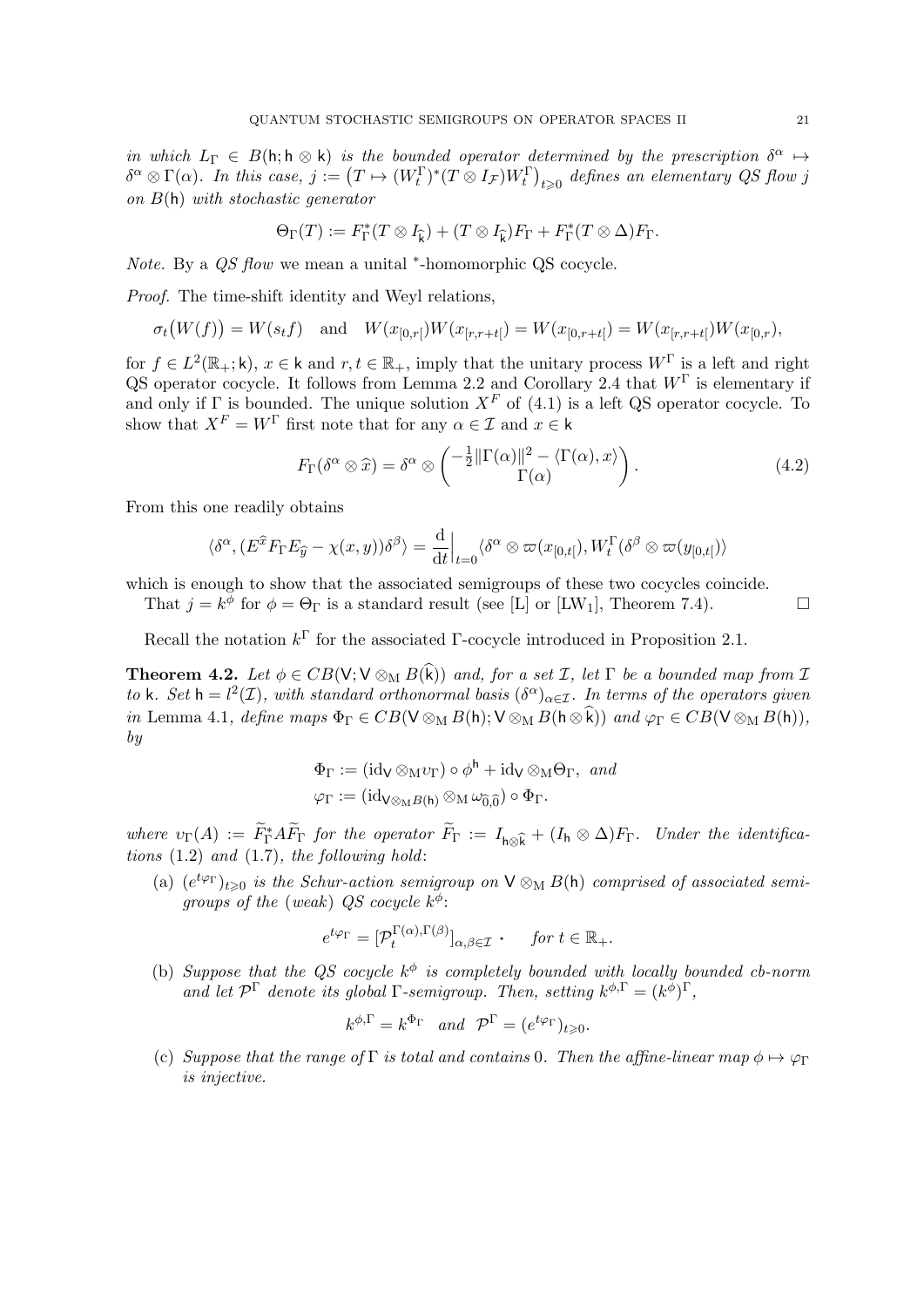Proof. Let  $B(\mathfrak{h}; \mathfrak{h}')$  be the ambient full operator space of V. For any  $\alpha \in \mathcal{I}$  and  $x \in \mathfrak{k}$ , using  $(4.2)$ ,

$$
\widetilde{F}_{\Gamma}(\delta^{\alpha} \otimes \widehat{x}) = \delta^{\alpha} \otimes \begin{pmatrix} 1 \\ x + \Gamma(\alpha) \end{pmatrix}, \tag{4.3}
$$

.

and therefore

$$
\langle u' \otimes \delta^{\alpha}, \varphi_{\Gamma}(A)u \otimes \delta^{\beta} \rangle = \langle u', \phi_{\Gamma(\alpha), \Gamma(\beta)}(E^{e_{\alpha}}AE_{e_{\beta}})u \rangle, \tag{4.4}
$$

for all  $A \in V \otimes_M B(\mathsf{h}), u \in \mathfrak{h}, u' \in \mathfrak{h}'$  and  $\alpha, \beta \in \mathcal{I}$ , where  $\phi_{x,y}$  denotes the semigroup generator defined in (3.2). Consequently (a) follows; in particular (4.4) shows that  $\varphi_{\Gamma}$  has Schur-action.

To prove (b) note that, by Theorem 3.2, the weak QS cocycle  $k^{\Phi_{\Gamma}}$  is elementary. By assumption on  $k^{\phi}$  and Proposition 2.1,  $k^{\phi,\Gamma}$  is a well-defined completely bounded cocycle whose vacuum-expectation semigroup is  $\mathcal{P}^{\Gamma}$ . In particular  $\mathcal{P}^{\Gamma}$  is cb-norm continuous by part (a), and so  $k^{\phi,\Gamma}$  is also elementary by Theorem 2.3. So to verify that  $k^{\phi,\Gamma} = k^{\Phi_{\Gamma}}$  it suffices to check that their cb-norm-continuous associated semigroups are the same, which can be established by showing that

$$
\frac{\mathrm{d}}{\mathrm{d}t}\Big|_{t=0}\langle u' \otimes \delta^{\alpha} \otimes \varpi(x_{[0,t[}), (k_t^{\Phi_{\Gamma}} - k_t^{\phi,\Gamma})(A)u \otimes \delta^{\beta} \otimes \varpi(y_{[0,t[}) \rangle = 0
$$

for all  $u \in \mathfrak{h}, u' \in \mathfrak{h}'$ ,  $\alpha, \beta \in \mathcal{I}, x, y \in \mathsf{k}$  and  $A \in \mathsf{V} \otimes_M B(\mathsf{h})$ . This follows from a straightforward if somewhat lengthy computation using (4.2), (4.3) and (3.2).

For (c) let  $\phi, \phi' \in CB(\mathsf{V}; \mathsf{V} \otimes_{\mathsf{M}} B(\mathsf{h}))$ , and suppose that  $\varphi_{\Gamma} = \varphi_{\Gamma}'$ . Then, by (3.2) and (4.4),  $E^{\widehat{\Gamma(\alpha)}}(\phi - \phi')(a)E_{\widehat{\Gamma(\beta)}} = 0$  for all  $\alpha, \beta \in \mathcal{I}$  and  $a \in \mathsf{V}$ . The totality of  $\{\widehat{\Gamma(\alpha)} : \alpha \in \mathcal{I}\}\$ in k gives  $\phi = \phi'$ .

Remark. The two results above have been proved using the 'matrix of cocycles' idea from Section 5.1 of [LW<sub>5</sub>]. For example, the matricial QS cocycle  $k^{\phi, \Gamma}$  takes the form

$$
\left( \left[ (I_{\mathfrak{h}'} \otimes W(\Gamma(\alpha)_{[0,t[}))^* k_t^{\phi}(\cdot) (I_{\mathfrak{h}} \otimes W(\Gamma(\beta)_{[0,t[})) \right]_{\alpha,\beta \in \mathcal{I}} \right)_{t \geq 0}
$$

For the rest of the section we specialise to the case where  $\Gamma$  is determined by the choice of some orthonormal basis  $\eta = (d_i)_{i \in I_0}$  of k. Thus  $l^2(I_0)$  is identified with k,  $l^2(I)$  is identified with  $\hat{k}$ , and, as usual, the convention (2.2) is in operation. Operators such as  $F_{\Gamma}$  from above will be rebranded as  $F_\eta$ , etc. For example, the operator  $L_\eta : \hat{k} \to \hat{k} \otimes k$  from Lemma 4.1 is now a decapitated version of the Schur isometry  $S_{\overline{n}}$  from Section 1.

The spaces  $CB(V; V \otimes_M B(\vec{k}))$  and  $CB_{\overline{\eta} \text{-dec}}(V \otimes_M B(\vec{k}))$  can both be viewed as subspaces of  $M_{\mathcal{I}}(CB(V))$  through the identifications (1.12) and (1.7) respectively. For the given choice of basis  $\eta$  the map  $\phi \mapsto \varphi_{\eta}$  extends to a map on  $M_{\mathcal{I}}(CB(V))$  which is then manifestly bijective. Indeed, in terms of their matrix components, the transformation and its inverse are as follows:

$$
\varphi_0^0 = \phi_0^0, \n\varphi_0^i = \phi_0^0 + \phi_0^i - \frac{1}{2} \operatorname{id}_V, \n\varphi_j^0 = \phi_0^0 + \phi_j^0 - \frac{1}{2} \operatorname{id}_V, \n\varphi_j^i = \phi_0^0 + \phi_0^i + \phi_j^0 + \phi_j^i + (\delta_j^i - 1) \operatorname{id}_V, \n\vdots \n\varphi_j^i = \phi_0^i - \phi_0^0 + \frac{1}{2} \operatorname{id}_V, \n\phi_j^i = \phi_j^i - \phi_0^i + \frac{1}{2} \operatorname{id}_V, \n\phi_j^i = \phi_j^i - \phi_0^i - \phi_j^0 + \phi_0^0 - \delta_j^i \operatorname{id}_V
$$
\n(4.5)

for  $i, j \in \mathcal{I}_0$ . The difficult task is to determine if, on restriction, we have a surjection  $CB(V; V \otimes_M B(k)) \to CB_{\overline{\eta}-\text{dec}}(V \otimes_M B(k)).$  In Section 6 we determine the image of various subspaces of interest, but for now we must make do with a partially defined inverse. This is given in terms of truncations of  $\phi$  and uses operators that are defined in terms of finite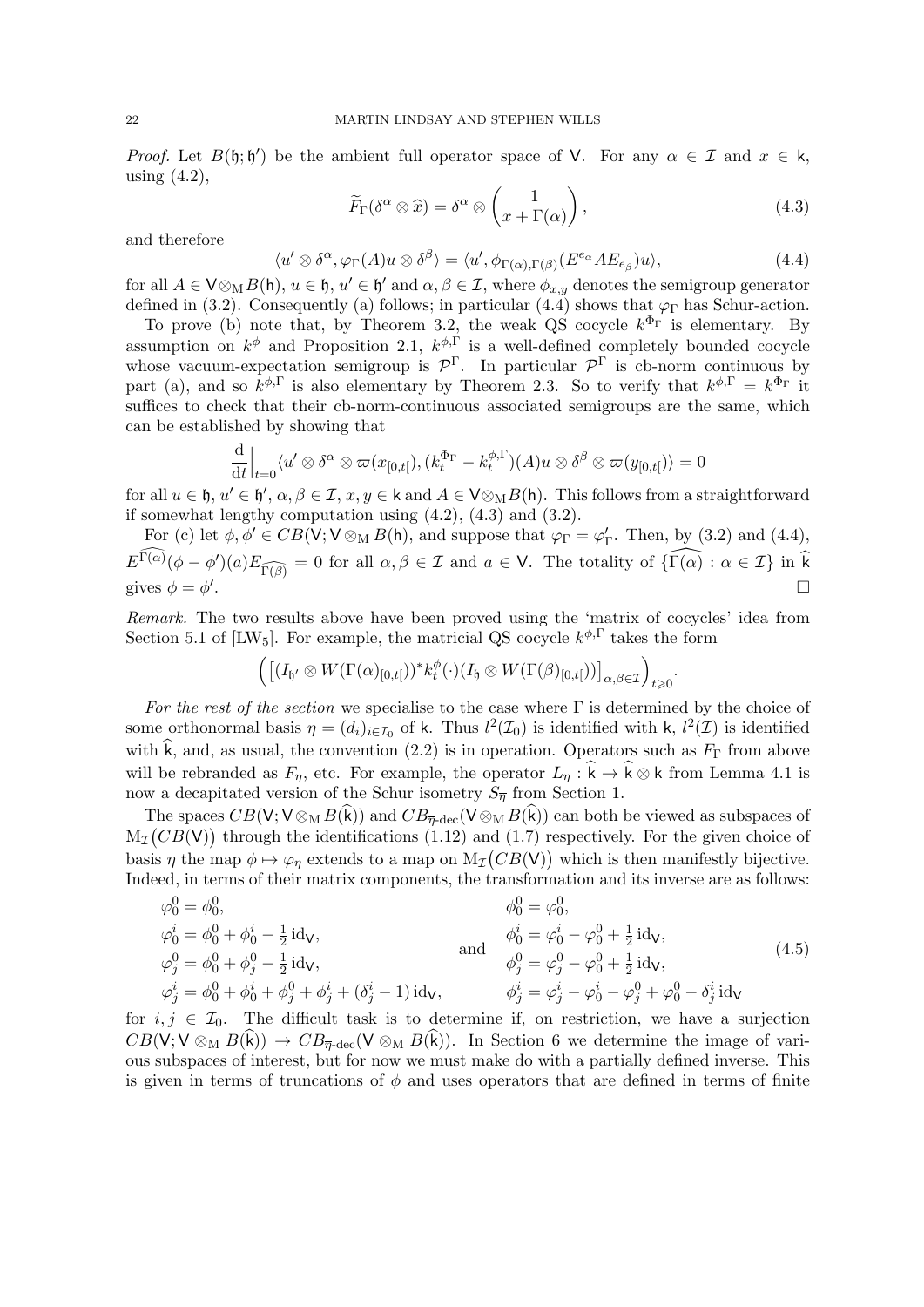subsets  $\mathcal{J}_0$  of  $\mathcal{I}_0$ . For such subsets, in the notation  $(2.2)$ , we set  $\mathcal{J} = \{0\} \cup \mathcal{J}_0$ . The requisite operators are:

$$
C_{\mathcal{J}_0} = \sum_{i \in \mathcal{J}_0} |d_i\rangle \in |k\rangle, \qquad C_{\mathcal{J}} = \sum_{\alpha \in \mathcal{J}} |e_{\alpha}\rangle \in |\widehat{k}\rangle, \qquad Q_{\mathcal{J}_0} = \sum_{i \in \mathcal{J}_0} |d_i\rangle \langle d_i| \in B(k),
$$

and the following operators in  $B(\widehat{k})$ :

$$
\Box_{\mathcal{J}} := C_{\mathcal{J}} C_{\mathcal{J}}^*, \qquad \Delta_{\mathcal{J}} := \begin{bmatrix} 0 & 0 \\ 0 & Q_{\mathcal{J}_0} \end{bmatrix}, \qquad Q_{\mathcal{J}} := \begin{bmatrix} 1 & 0 \\ 0 & Q_{\mathcal{J}_0} \end{bmatrix} = \sum_{\alpha \in \mathcal{J}} |e_{\alpha}\rangle \langle e_{\alpha}|,
$$
\n
$$
A_{\mathcal{J}} := \begin{bmatrix} 0 & -\frac{1}{2} C_{\mathcal{J}_0}^* \\ -\frac{1}{2} C_{\mathcal{J}_0} & Q_{\mathcal{J}_0} - C_{\mathcal{J}_0} C_{\mathcal{J}_0}^* \end{bmatrix} \quad \text{and} \quad B_{\mathcal{J}} := \begin{bmatrix} 1 & -C_{\mathcal{J}_0}^* \\ 0 & I_k \end{bmatrix} = I_{\widehat{k}} - \sum_{i \in \mathcal{J}_0} |e_0\rangle \langle e_i|.
$$
\n
$$
(4.6)
$$

For each  $\mathcal{J}_0 \subset \mathcal{I}_0$  and  $T \in B(\mathfrak{h} \otimes \hat{k})$  we define

$$
T_{\left[ \mathcal{J}\right] }:=Q_{\mathcal{J}}TQ_{\mathcal{J}},
$$

so that  $T_{\mathcal{J}}$  is a truncation of T when viewed as a matrix according to (1.2). Note that  $Q_{\mathcal{J}_0}, Q_{\mathcal{J}}$  and  $\Delta_{\mathcal{J}}$  are truncations of the bounded operators  $I_k$ ,  $I_k$  and  $\Delta$ , whereas the other operators defined above are truncations of sesquilinear forms, i.e. the norms are unbounded as  $\mathcal{J}_0$  grows. Recall the left inverse  $\Upsilon_{\overline{\eta}}$  of the Schur homomorphism  $\Sigma_{\overline{\eta}}$  from Section 1.

**Theorem 4.3.** Let  $\phi \in CB(\mathsf{V}; \mathsf{V} \otimes_{\mathsf{M}} B(\mathsf{k}))$  and let  $\varphi \in CB_{\overline{\eta}\text{-dec}}(\mathsf{V} \otimes_{\mathsf{M}} B(\mathsf{k}))$ . Then the following are equivalent:

- (i)  $\varphi = (\mathrm{id}_{\mathsf{V} \otimes_M B(\widehat{\mathsf{K}})} \otimes_M \omega_{\widehat{0},\widehat{0}}) \circ \Phi_{\eta}$ , as defined in Theorem 4.2.
- (ii)  $\varphi = (\mathrm{id}_V \otimes_M \widetilde{\Upsilon}_{\eta}) \circ \phi^k + \mathrm{id}_V \otimes_M \Upsilon'_{\eta}$ , for the maps  $\widetilde{\Upsilon}_{\eta}:B(\widehat{\mathsf{k}}\otimes \widehat{\mathsf{k}})\to B(\widehat{\mathsf{k}}),\quad T\mapsto \widetilde{S}_{\eta}^{*}T\widetilde{S}_{\eta}\quad where\quad \widetilde{S}_{\eta}:=S_{\overline{\eta}}+\Delta\otimes|\widehat{0}\rangle,\quad and$

$$
\Upsilon'_{\eta}: B(\widehat{k}) \to B(\widehat{k}), \quad T \mapsto \Upsilon_{\overline{\eta}}(T \otimes \Delta) - \frac{1}{2}(T\Delta + \Delta T).
$$

(iii) For each  $a \in V$  and  $\mathcal{J}_0 \subset \subset \mathcal{I}_0$ , the truncation  $\phi_{[\mathcal{J}]} : a \mapsto \phi(a)_{[\mathcal{J}]}$  is given by

$$
\phi_{\lbrack\mathcal{J}\rbrack}:a\mapsto (I_{\mathfrak{h}'}\otimes B_{\mathcal{J}})^{*}\big(\varphi(a\otimes \square_{\mathcal{J}})-a\otimes A_{\mathcal{J}}\big)(I_{\mathfrak{h}}\otimes B_{\mathcal{J}}).
$$
\n(4.7)

*Proof.* Set  $\varphi_{\eta} := (\mathrm{id}_{\mathsf{V} \otimes_{\mathrm{M}} B(\widehat{k})} \otimes_{\mathrm{M}} \omega_{\widehat{0},\widehat{0}}) \circ \Phi_{\eta}$ . The identities

$$
F_{\eta}E_{\widehat{0}} = (I_{\widehat{k}} \otimes \Delta)S_{\overline{\eta}} - \frac{1}{2}\Delta \otimes |\widehat{0}\rangle
$$
 and  $\widetilde{F}_{\eta}E_{\widehat{0}} = \widetilde{S}_{\eta}$ 

are verified using the relations  $(4.2)$  and  $(4.3)$ ; the equivalence of (i) and (ii) then follows. The relations

$$
\Upsilon_{\overline{\eta}}(\square_{\mathcal{J}} \otimes \Delta) = \Delta_{\mathcal{J}}
$$
 and  $A_{\mathcal{J}} = \Delta_{\mathcal{J}} - \frac{1}{2}(\Delta\square_{\mathcal{J}} + \square_{\mathcal{J}}\Delta)$ 

show that

$$
\Upsilon_{\eta}'(\square_{\mathcal{J}}) = A_{\mathcal{J}}.\tag{4.8}
$$

Moreover, since  $(C_{\mathcal{J}}^* \otimes \langle e_{\beta} |) \widetilde{S}_{\eta} B_{\mathcal{J}} = \langle e_{\beta} | Q_{\mathcal{J}} \rangle$  it follows that

$$
B_{\mathcal{J}}^*\widetilde{S}_{\eta}^*(\Box_{\mathcal{J}}\otimes T)\widetilde{S}_{\eta}B_{\mathcal{J}}=T_{[\mathcal{J}]},\tag{4.9}
$$

first for  $T = |e_{\alpha}\rangle\langle e_{\beta}|$  and thus for any  $T \in B(\widehat{k})$  by linearity and ultraweak continuity.

Suppose that (ii) holds. Then (iii) follows from  $(4.8)$ ,  $(4.9)$  and the totality, with respect to the weak operator topology, of the set of simple tensors in  $V \otimes_M B(\widehat{k})$ .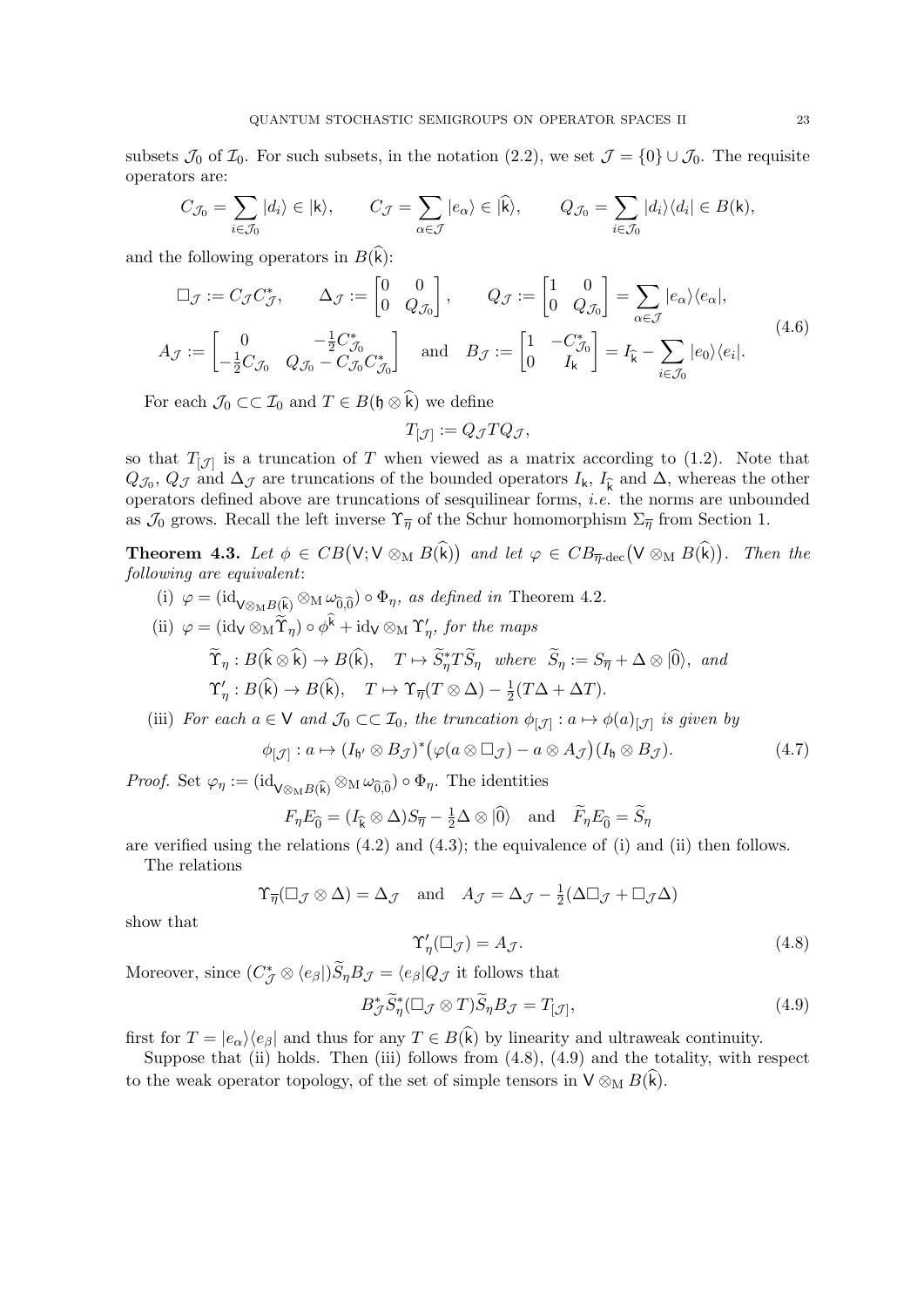Finally, suppose that  $\varphi$  is such that (iii) holds. We already know that (iii) holds for  $\varphi_{\eta}$ and so

$$
(I_{\mathfrak{h}'}\otimes B_{\mathcal{J}})^*\varphi(a\otimes \Box_{\mathcal{J}})(I_{\mathfrak{h}}\otimes B_{\mathcal{J}})=\phi_{[\mathcal{J}]}(a)+a\otimes B_{\mathcal{J}}^*A_{\mathcal{J}}B_{\mathcal{J}}=(I_{\mathfrak{h}'}\otimes B_{\mathcal{J}})^*\varphi_{\eta}(a\otimes \Box_{\mathcal{J}})(I_{\mathfrak{h}}\otimes B_{\mathcal{J}}).
$$

Invertibility of  $B_{\mathcal{J}}$  shows that  $\varphi(a\otimes \Box_{\mathcal{J}})=\varphi_{\eta}(a\otimes \Box_{\mathcal{J}})$  for all  $a\in V$  and  $\mathcal{J}_0\subset\subset\mathcal{I}_0$ . Since  $\phi$ and  $\phi_{\eta}$  are both  $\bar{\eta}$ -decomposable, this is sufficient to deduce that  $\varphi = \varphi_{\eta}$ , so (i) holds.  $\square$ 

#### 5. Generation of completely positive QS cocycles

In this section we consider the stochastic generation of completely positive QS cocycles. Let E be an operator system acting nondegenerately on  $\mathfrak{h}$  (so that  $1_{\mathsf{E}} = I_{\mathfrak{h}}$ ), and fix an orthonormal basis  $\eta = (d_i)_{i \in \mathcal{I}_0}$  for k and, as usual, set  $\mathcal{I} := \{0\} \cup \mathcal{I}_0$  and  $\overline{\eta} = (e_\alpha)_{\alpha \in \mathcal{I}}$  with the convention (2.2) in operation, as always. As well as the truncated operators  $\Delta_{\mathcal{J}}, \Box_{\mathcal{J}}, A_{\mathcal{J}}$ etc. from the previous section, we define, for  $\mathcal{J}_0 \subset\subset \mathcal{I}_0$  and  $t \geq 0$ , the operator:

$$
\square_{\mathcal{J},t}:=\begin{bmatrix}1\\ e^{-t/2}C_{\mathcal{J}_0}\end{bmatrix}\begin{bmatrix}1\\ e^{-t/2}C_{\mathcal{J}_0}\end{bmatrix}^*+(1-e^{-t})\Delta_{\mathcal{J}}\in B(\widehat{\mathbf{k}}).
$$

Thus  $\Box_{\mathcal{J},0} = \Box_{\mathcal{J}}$ . We focus on the global semigroup  $\mathcal{P}^{\eta}$  on  $\mathsf{E} \otimes_M B(\hat{k})$  determined by a QS cocycle on E and the given choice of basis. The following summarises Proposition 6.2 and Theorem 6.4 of  $[{\rm LW}_5]$ , written now in terms of this single semigroup by means of a re-indexing as used in the proof of Theorem 6.5 of that paper. (There we worked instead with the infinite family of semigroups  $\{\mathcal{P}^{\mathbf{x}} : \mathbf{x} \in \mathbb{T}^n, n \in \mathbb{N}\}$  for a total subset T of k containing 0.) Recall (2.2), the notation  $\bar{\eta}$  for the orthonormal basis  $(\widehat{d}_{\alpha})_{\alpha \in \mathcal{I}}$  of  $\widehat{k}$ .

**Theorem 5.1** ([LW<sub>5</sub>]). Let P be a semigroup on  $E \otimes K(\hat{k})$ , or on  $E \otimes_M B(\hat{k})$ , comprised of completely bounded  $\overline{\eta}$ -decomposable maps.

- (a) Suppose that  $P = \mathcal{P}^{\eta}$ , the global  $\eta$ -semigroup associated to a cocycle  $k \in \mathrm{QSC}_{cb}(\mathsf{E}, \mathsf{k})$ . Then the following hold:
	- (i) k is completely positive if and only if  $P$  is.
	- (ii) Suppose that k is completely positive. Then k is contractive if and only if  $P$ satisfies

$$
\mathcal{P}_t(1_{\mathsf{E}} \otimes \Box_{\mathcal{J}}) \leqslant 1_{\mathsf{E}} \otimes \Box_{\mathcal{J},t} \text{ for all } \mathcal{J}_0 \subset \subset \mathcal{I}_0 \text{ and } t \geqslant 0,
$$
\n
$$
(5.1)
$$

and  $k$  is unital if and only if  $(5.1)$  holds with equality.

(b) Conversely, suppose that  $P$  is completely positive and satisfies (5.1). Then there is a unique cocycle  $k \in \mathrm{QSC}_{\mathrm{cpc}}(E, k)$  whose global  $\eta$ -semigroup is  $\mathcal{P}$ .

*Remarks.* In part (a) (i)  $E$  may alternatively be assumed to be a (not necessarily unital)  $C^*$ -algebra. Parts (a) (ii) and (b) can also be reformulated to cover the case of nonunital  $C^*$ -algebras by using operator intervals. See Theorem 6.7 of [LW<sub>5</sub>] for details.

Note that no continuity in  $t$  is assumed in Theorem 5.1. The flexibility as to whether we look at semigroups on  $E \otimes K(\hat{k})$  or on  $E \otimes_M B(\hat{k})$  follows from Proposition 1.4, however when considering continuity questions one should heed cautionary results such as Proposition 2.10.

Let  $\mathcal{J}_0 \subset \mathcal{L}_0 \subset \mathcal{I}_0$ . If the inequality (5.1) holds for  $\mathcal{L} = \{0\} \cup \mathcal{L}_0$  then, by  $\overline{\eta}$ -decomposability, it holds for  $\mathcal J$  too. Thus if k is finite dimensional then  $(5.1)$  may be replaced by the inequalities

$$
\mathcal{P}_t(1_{\mathsf{E}} \otimes \Box_{\mathcal{I}}) \leqslant 1_{\mathsf{E}} \otimes \Box_{\mathcal{I},t}, \quad t \geqslant 0.
$$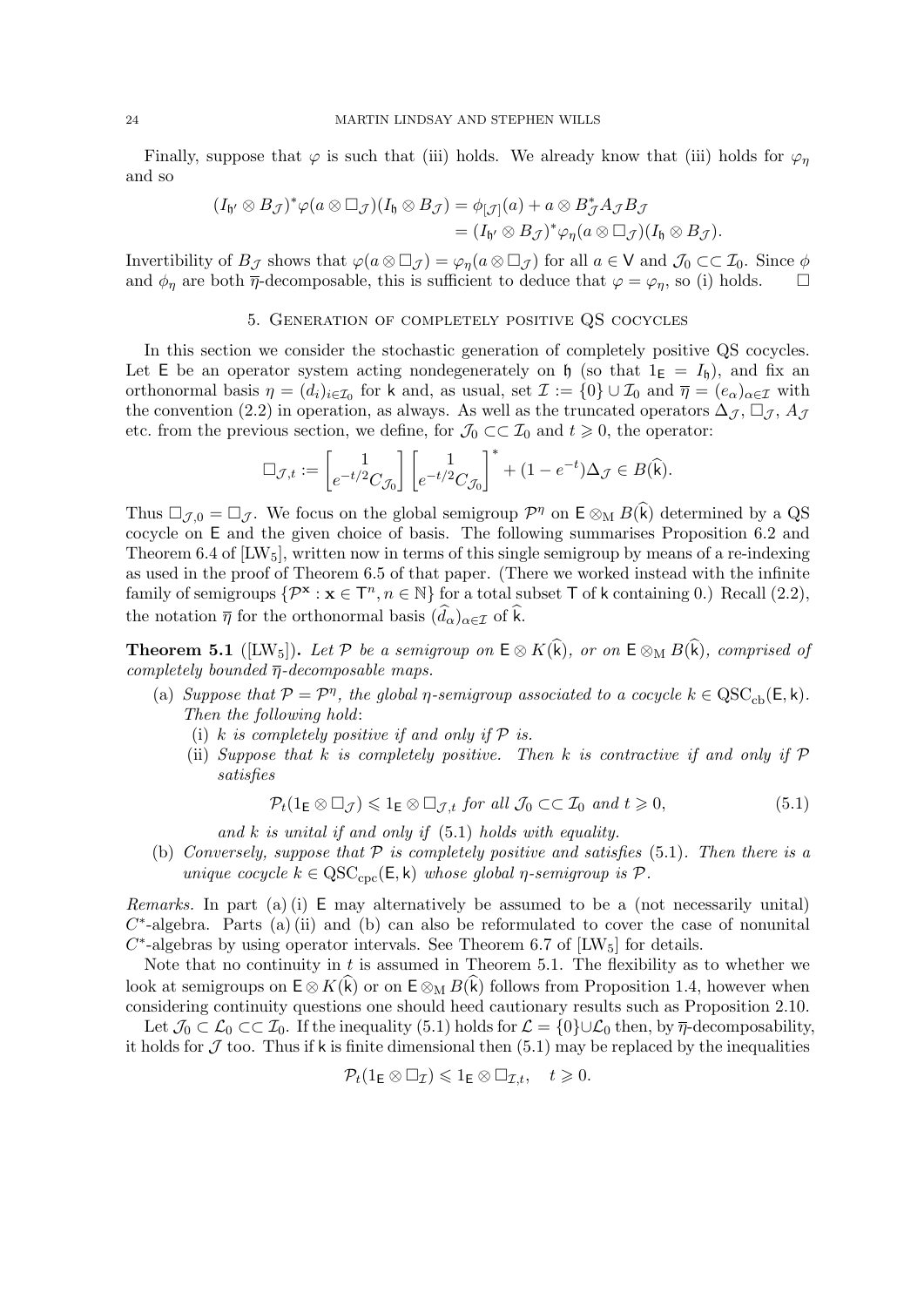We next derive an infinitesimal adjunct to part (a) of Theorem 5.1.

**Proposition 5.2.** Let P be a  $C_0$ -semigroup on  $E \otimes K(\hat{k})$  consisting of completely positive,  $\overline{\eta}$ -decomposable maps, and let  $\varphi$  be its generator. Let  $\mathcal{J}_0 \subset\subset \mathcal{I}_0$  and assume that  $1_E \otimes \Box_{\mathcal{J}} \in$ Dom  $\varphi$ . Then the following are equivalent:

- (i)  $\mathcal{P}_t(1_E \otimes \Box_{\mathcal{J}}) \leqslant 1_E \otimes \Box_{\mathcal{J},t}$  for all  $t \in \mathbb{R}_+$ .
- (ii)  $\varphi(1_E \otimes \Box_{\mathcal{J}}) \leq \mathbb{1}_E \otimes A_{\mathcal{J}}$  where  $A_{\mathcal{J}}$  is the operator defined in (4.6).

Furthermore, (i) holds with equality if and only if (ii) does.

*Proof.* Let us abbreviate  $1_E \otimes \Box_{\mathcal{J}}$ ,  $1_E \otimes \Delta_{\mathcal{J}}$  and  $1_E \otimes \Delta$ , to  $\Box_{\mathcal{J}}$ ,  $\Delta_{\mathcal{J}}$  and  $\Delta$  respectively. In view of the  $\bar{\eta}$ -decomposability of  $\mathcal{P}$ ,

$$
\widetilde{\mathcal{P}}_t := R_t \mathcal{P}_t(\cdot) R_t \text{ where } R_t = \Delta^{\perp} + e^{t/2} \Delta,
$$

defines a completely positive,  $\eta$ -decomposable  $C_0$ -semigroup  $\widetilde{\mathcal{P}}$  with generator  $\widetilde{\varphi}$  given by

$$
\text{Dom}\,\widetilde{\varphi} = \text{Dom}\,\varphi, \quad \widetilde{\varphi}(T) = \varphi(T) + \frac{1}{2}(\Delta T + T\Delta),
$$

and the proposition is established once it is proved that

$$
\widetilde{\mathcal{P}}_t(\square_{\mathcal{J}}) \leq \square_{\mathcal{J}} + (e^t - 1)\Delta_{\mathcal{J}} \text{ for all } t \geq 0 \ \Leftrightarrow \ \widetilde{\varphi}(\square_{\mathcal{J}}) \leq \Delta_{\mathcal{J}}.
$$

Equality holds on the left when  $t = 0$ , so the left to right implication is obtained by differentiation. Suppose therefore that  $\tilde{\varphi}$  satisfies the right-hand inequality. Since the semigroup  $\tilde{\mathcal{P}}$ is positive and  $\eta$ -decomposable

$$
\widetilde{\mathcal{P}}_t(\Box_{\mathcal{J}}) = \Box_{\mathcal{J}} + \int_0^t dt_1 \, (\widetilde{\mathcal{P}}_{t_1} \circ \widetilde{\varphi})(\Box_{\mathcal{J}})
$$
\n
$$
\leq \Box_{\mathcal{J}} + \int_0^t dt_1 \, \widetilde{\mathcal{P}}_{t_1}(\Delta_{\mathcal{J}}) = \Box_{\mathcal{J}} + \int_0^t dt_1 \, \Delta_{\mathcal{J}} \cdot \widetilde{\mathcal{P}}_{t_1}(\Box_{\mathcal{J}})
$$

where  $\cdot$  denotes the  $\eta$ -Schur product. Since  $\Delta_{\mathcal{J}} \in 1_E \otimes B(\hat{k})_+$ , iteration is sanctioned by Lemma 1.2, giving

$$
\widetilde{\mathcal{P}}_t(\Box_{\mathcal{J}}) \leq \Box_{\mathcal{J}} + \int_0^t dt_1 \,\Delta_{\mathcal{J}} \cdot \left( \Box_{\mathcal{J}} + \int_0^{t_1} dt_2 \,\Delta_{\mathcal{J}} \cdot \widetilde{\mathcal{P}}_{t_2}(\Box_{\mathcal{J}}) \right)
$$

$$
= \Box_{\mathcal{J}} + t \Delta_{\mathcal{J}} + \int_0^t dt_1 \int_0^{t_1} dt_2 \,\Delta_{\mathcal{J}} \cdot \widetilde{\mathcal{P}}_{t_2}(\Box_{\mathcal{J}}).
$$

Further iteration gives

$$
\widetilde{\mathcal{P}}_t(\square_{\mathcal{J}}) \leq \square_{\mathcal{J}} + \sum_{k=1}^n \frac{t^k}{k!} \Delta_{\mathcal{J}} + \varepsilon_n(t),
$$

where

$$
\varepsilon_n(t) = \int_0^t dt_1 \int_0^{t_1} dt_2 \cdots \int_0^{t_n} dt_{n+1} \widetilde{\mathcal{P}}_{t_{n+1}}(\Delta_{\mathcal{J}}).
$$

Since  $\varepsilon_n(t) \to 0$  as  $n \to \infty$ , the result follows, noting that the case of equality in (i) and (ii) follows by the same argument.  $\hfill \square$ 

Remark. One cannot work with  $P$  and  $\varphi$  directly since  $A_{\mathcal{J}}$  is not positive.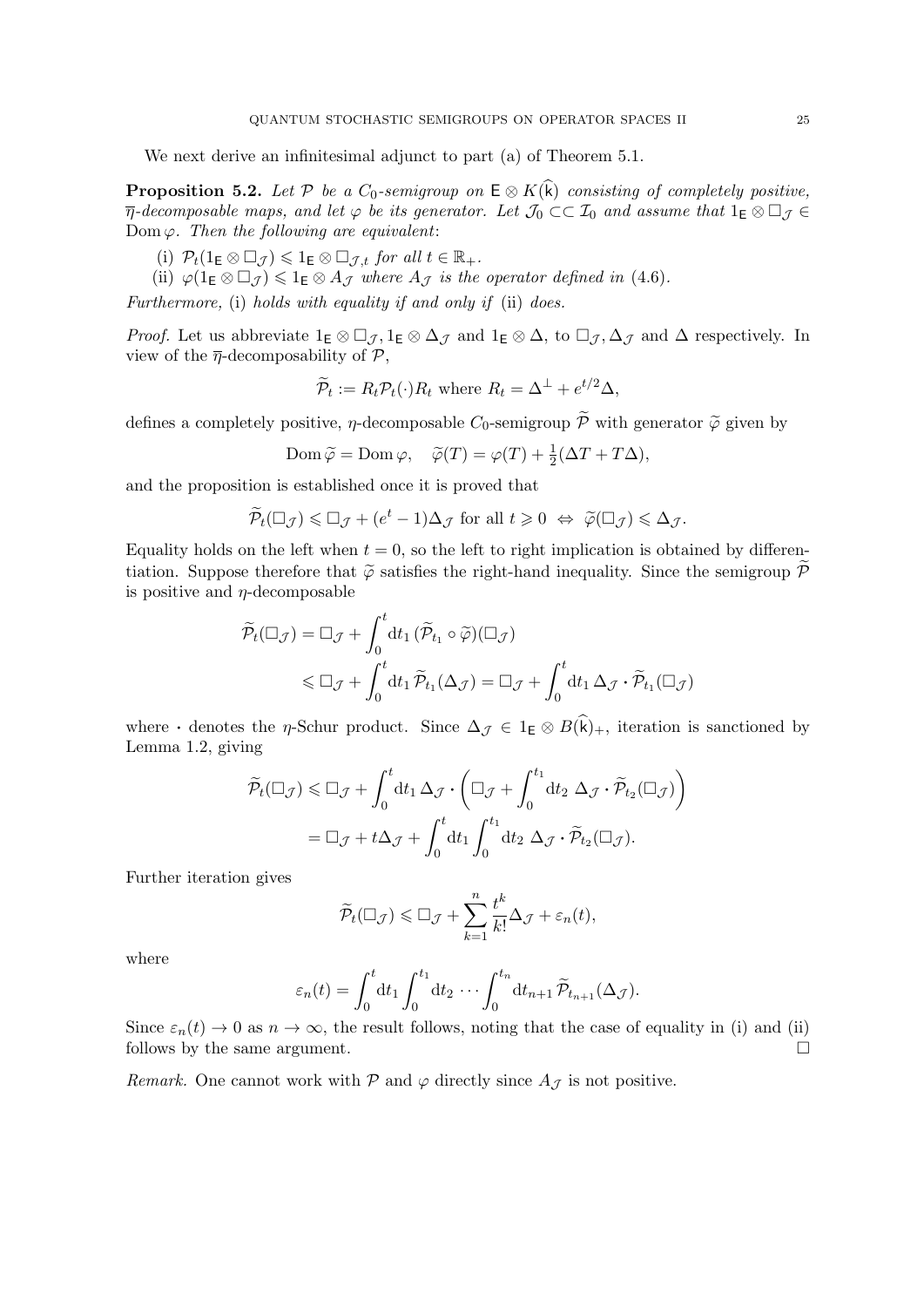Let  $\phi$  be an operator from E to E  $\otimes_M B(k)$  with domain  $E_0$ . If k is a completely positive process on E satisfying (3.3)  $\mathcal{E}_{T(\eta)}$ -weakly for the domain  $\mathfrak{h}\otimes \mathcal{E}_{T(\eta)}$  and  $1_{\mathsf{E}}\in \mathsf{E}_0$  then k is contractive (respectively unital) if and only if  $\phi(1_{\mathsf{E}}) \leq 0$  (respectively  $\phi(1_{\mathsf{E}}) = 0$ ); the proof is given in Proposition 5.1 of  $[{\rm LW}_1]$ . Moreover, in favourable circumstances (e.g.  $[{\rm LW}_1]$ , Theorem 3.1) such a weak solution k of  $(3.3)$  enjoys a semigroup decomposition that, in conjunction with Proposition 5.1 of  $\text{[LW}_5$ , shows that k is a cocycle. In the case that  $\phi$  is unbounded, the missing ingredient at this stage is some hypothesis that ensures that certain affine combinations of components of  $\phi$  are pregenerators of  $C_0$ -semigroups.

We now turn this line of argument around and instead prove existence of a solution of (3.3) by going via global semigroups and their associated cocycles. For this we make use of the necessary conditions on  $\phi$  for a CP process weakly satisfying (3.3) to be contractive.

To do this, first note the following identity for  $\mathcal{J}_0 \subset \subset \mathcal{I}_0$ :

$$
\sum_{\alpha,\beta\in\mathcal{J}} \chi(d_{\alpha}, d_{\beta}) |e_{\alpha}\rangle\langle e_{\beta}| = -A_{\mathcal{J}},\tag{5.2}
$$

where the map  $\chi$  is defined in (3.1),  $\mathcal{J} = \{0\} \cup \mathcal{J}_0$  as usual, and  $A_{\mathcal{J}}$  is the operator defined in (4.6). Also, we further specialise the notation  $\mathcal{P}^{\Gamma}$  for associated semigroups and cocycles as follows: for  $\mathcal{J}_0 \subset\subset \mathcal{I}_0$ ,  $\mathcal{P}^{[\mathcal{J}]}$  denotes the semigroup associated to the map  $\Gamma: \mathcal{J} \to \mathsf{k}$ ,  $\alpha \mapsto d_\alpha$ . Note that  $\mathcal{P}^{[\tilde{\mathcal{J}}]}$  has Schur-action when we make the identification  $\mathsf{E} \otimes_M B(l^2(\mathcal{J})) \cong M_{\mathcal{J}}(\mathsf{E}).$ Recall the notations  $\mathsf{T}(\eta)$  and  $\overline{\eta}$  introduced in (2.3)

**Theorem 5.3.** Let  $\phi$  be an operator from E to E  $\otimes_M B(\hat{k})$  with domain E<sub>0</sub> satisfying the following conditions:

- (1)  $1_E \in \mathsf{E}_0$  and  $\phi(1_E) \leq 0$ .
- (2) For all  $\alpha, \beta \in \mathcal{I}$ , the operator  $\phi_{d_{\alpha}, d_{\beta}}$  on E with domain  $\mathsf{E}_0$  (defined in (3.2)) is a pregenerator of a  $C_0$ -semigroup  $\mathcal{P}^{(\alpha,\beta)}$  on **E**.
- (3) For all  $\mathcal{J}_0 \subset \subset \mathcal{I}_0$ , the semigroup  $\mathcal{P}^{[\mathcal{J}]}$  (defined above) is completely positive.

Then there is a unique process  $k \in \text{QSC}_b(\mathsf{E}, \mathsf{k})$  which is locally norm bounded and such that for all  $\alpha, \beta \in \mathcal{I}$ ,  $\mathcal{P}^{(\alpha,\beta)}$  is its  $(d_{\alpha}, d_{\beta})$ -associated semigroup. Moreover,

- (a) k is completely positive and contractive, and pointwise  $\mathcal{F}\text{-}ultraweaky$  continuous. Furthermore it is unital if and only if  $\phi(1_{\mathsf{E}}) = 0$ .
- (b) k is the unique weakly regular  $\mathcal{E}_{\mathsf{T}(\eta)}$ -weak solution of the QS differential equation (3.3) on  $E_0$  for the domain  $\mathfrak{h} \underline{\otimes} \mathcal{E}_{\mathsf{T}(\eta)}$ .
- (c) k strongly satisfies (3.3) on  $E_0$  for the domain  $\mathfrak{h} \underline{\otimes} \mathcal{E}_{\mathsf{T}(\eta)}$ , under the following further condition:
	- (4) h and k are separable.

Proof. The uniqueness part is immediate since every bounded QS cocycle is uniquely determined by its  $(x, y)$ -associated semigroups for x and y running through any total subset of k containing 0. We therefore address existence.

First note that, for all  $\alpha \in \mathcal{I}$ ,  $\phi_{d_{\alpha}, d_{\alpha}} = E^{d_{\alpha}} \phi(\cdot) E_{\widehat{d_{\alpha}}}$  since  $\chi(d_{\alpha}, d_{\alpha}) = 0$ , and so  $\phi_{d_{\alpha}, d_{\alpha}}(1_{\mathsf{E}}) \leq$ 0 by (1). Moreover, since  $\mathcal{P}^{[\mathcal{J}]}$  has Schur-action it follows that each  $\mathcal{P}^{(\alpha,\alpha)}$  is positive, and hence is contractive since

$$
0\leqslant \mathcal{P}^{(\alpha,\alpha)}_t(1_{\mathsf E})=1_{\mathsf E}+\int_0^t\mathrm{d} s\,\mathcal{P}^{(\alpha,\alpha)}_s\big(\phi_{d_{\alpha},d_{\alpha}}(1_{\mathsf E})\big)\leqslant 1_{\mathsf E}.
$$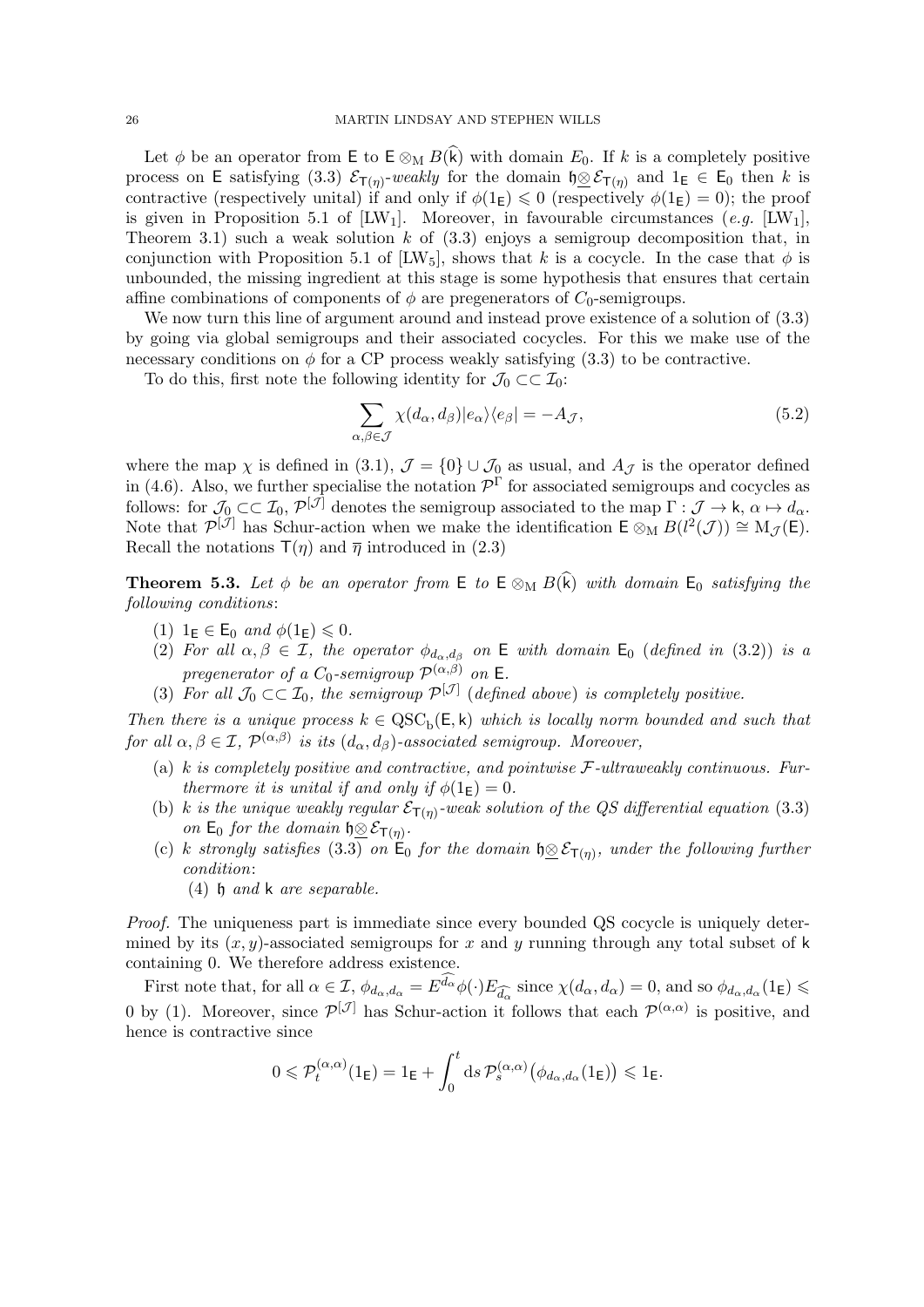Thus  $\mathcal{P}^{[\mathcal{J}]}_t$  $t^{[J]}(1_{M_{\mathcal{J}}(E)}) \leq 1_{M_{\mathcal{J}}(E)}$  for each  $\mathcal{J}_0 \subset\subset \mathcal{I}_0$ , showing that the completely positive semigroup  $\mathcal{P}^{[\mathcal{J}]}$  is contractive.

Linear extension of the prescription

$$
\mathcal{P}_t^0: a \otimes |e_\alpha{\rangle}\langle e_\beta| \mapsto \mathcal{P}_t^{(\alpha,\beta)}(a) \otimes |e_\alpha{\rangle}\langle e_\beta|
$$

defines an operator  $\mathcal{P}_t^0$  on the operator system  $\mathsf{E} \otimes K(\hat{\mathsf{k}})$  with dense domain  $\mathsf{E}_0 \otimes B_{00}(\overline{\eta})$ , where  $B_{00}(\overline{\eta}) := \text{Lin}\left\{ |e_{\alpha}\rangle\langle e_{\beta}| : \alpha, \beta \in \mathcal{I} \right\}$ , which inherits complete positivity and contractivity from the family  $(\mathcal{P}_t^{[\mathcal{J}]})$  $(t^{[J]})_{\mathcal{J}_0 \subset \subset \mathcal{I}_0}$ . Let  $\mathcal{P}_t$  denote its continuous extension to all of  $E \otimes K(k)$ . Then  $\mathcal{P} := (\mathcal{P}_t)_{t \geq 0}$  is a completely positive and contractive  $\bar{\eta}$ -decomposable  $C_0$ -semigroup on  $E \otimes K(\widehat{k})$ . Its generator  $\psi$  satisfies

$$
\text{Dom}\,\psi \supset \mathsf{E}_0 \underline{\otimes} B_{00}(\overline{\eta}), \text{ and}
$$
\n
$$
\psi(a \otimes |e_\alpha\rangle\langle e_\beta|) = \phi_{d_\alpha,d_\beta}(a) \otimes |e_\alpha\rangle\langle e_\beta|, \qquad a \in \mathsf{E}_0, \alpha, \beta \in \mathcal{I}.
$$

In particular, using identity (5.2), for all  $\mathcal{J}_0 \subset \subset \mathcal{I}_0$ 

$$
\psi(1_{\mathsf{E}} \otimes \Box_{\mathcal{J}}) = \sum_{\alpha,\beta \in \mathcal{J}} \phi_{d_{\alpha},d_{\beta}}(1_{\mathsf{E}}) \otimes |e_{\alpha}\rangle\langle e_{\beta}|
$$
  
= 
$$
\sum_{\alpha,\beta \in \mathcal{J}} \left( E^{\widehat{d_{\alpha}}}\phi(1_{\mathsf{E}})E_{\widehat{d_{\beta}}} - \chi(d_{\alpha},d_{\beta})1_{\mathsf{E}} \right) \otimes |e_{\alpha}\rangle\langle e_{\beta}|
$$
  
= 
$$
D_{\mathcal{J}}^{*}\phi(1_{\mathsf{E}})D_{\mathcal{J}} + 1_{\mathsf{E}} \otimes A_{\mathcal{J}} \leq 1_{\mathsf{E}} \otimes A_{\mathcal{J}},
$$

where  $D_{\mathcal{J}} = I_{\mathfrak{h}} \otimes \sum_{\alpha \in \mathcal{J}} |d_{\alpha}\rangle \langle e_{\alpha}|$ . Therefore, by Proposition 5.2,

$$
\mathcal{P}_t(1_{\mathsf{E}} \otimes \Box_{\mathcal{J}}) \leqslant 1_{\mathsf{E}} \otimes \Box_{\mathcal{J},t} \qquad \mathcal{J}_0 \subset\subset \mathcal{I}_0, t \in \mathbb{R}_+,
$$

and so, by Theorem 5.1, there is a unique cocycle  $k \in \mathrm{QSC}_{\mathrm{cpc}}(\mathsf{E}, \mathsf{k})$  whose global  $\eta$ -semigroup on  $E \otimes K(\vec{k})$  is  $\mathcal{P}$ . In particular the  $(d_{\alpha}, d_{\beta})$ -associated semigroup of k is  $\mathcal{P}^{(\alpha,\beta)}$ .

(a) We have already proved that  $k$  is completely positive and contractive. The rest follows from Theorems 2.3 and 3.1.

(b) This follows from Theorem 3.1.

(c) Let K denote the QS cocycle  $((k_t)^k)_{t\geqslant0}$  on  $\mathsf{E}\otimes_{\mathrm{M}} B(\widehat{k})$ . To see that our weak solution is actually a strong solution involves showing that, for each  $a \in \mathsf{E}_0$ , the process  $\big(K_t(\phi(a))\big)_{t\geqslant 0}$  is QS integrable on  $(\mathfrak{h} \otimes \hat{\mathfrak{k}}) \otimes \mathcal{E}$  which, because k is completely contractive, amounts to proving strong measurability of the vector-valued process  $(K_t(\phi(a))\xi)_{t\geqslant 0}$  for each  $\xi \in (\mathfrak{h} \otimes \mathfrak{k}) \underline{\otimes} \mathcal{E}$ ; under assumption (4) this follows from Pettis' Theorem.

Remarks. (i) In Section 7 we give sufficient conditions on  $\phi$  for assumption (3) to hold.

(ii) The uniqueness here extends that of the QS cocycle generated by a mapping in  $CB(V; V \otimes_M B(\hat{k}))$  for an operator space V (see Theorem 3.2).

(iii) An alternative condition to (4), which implies that a weak solution is in fact a strong solution, is that E is a von Neumann algebra so that Proposition 2.11 applies. However, as noted in the remark following Proposition 2.6, strong continuity is an inappropriate assumption in those circumstances.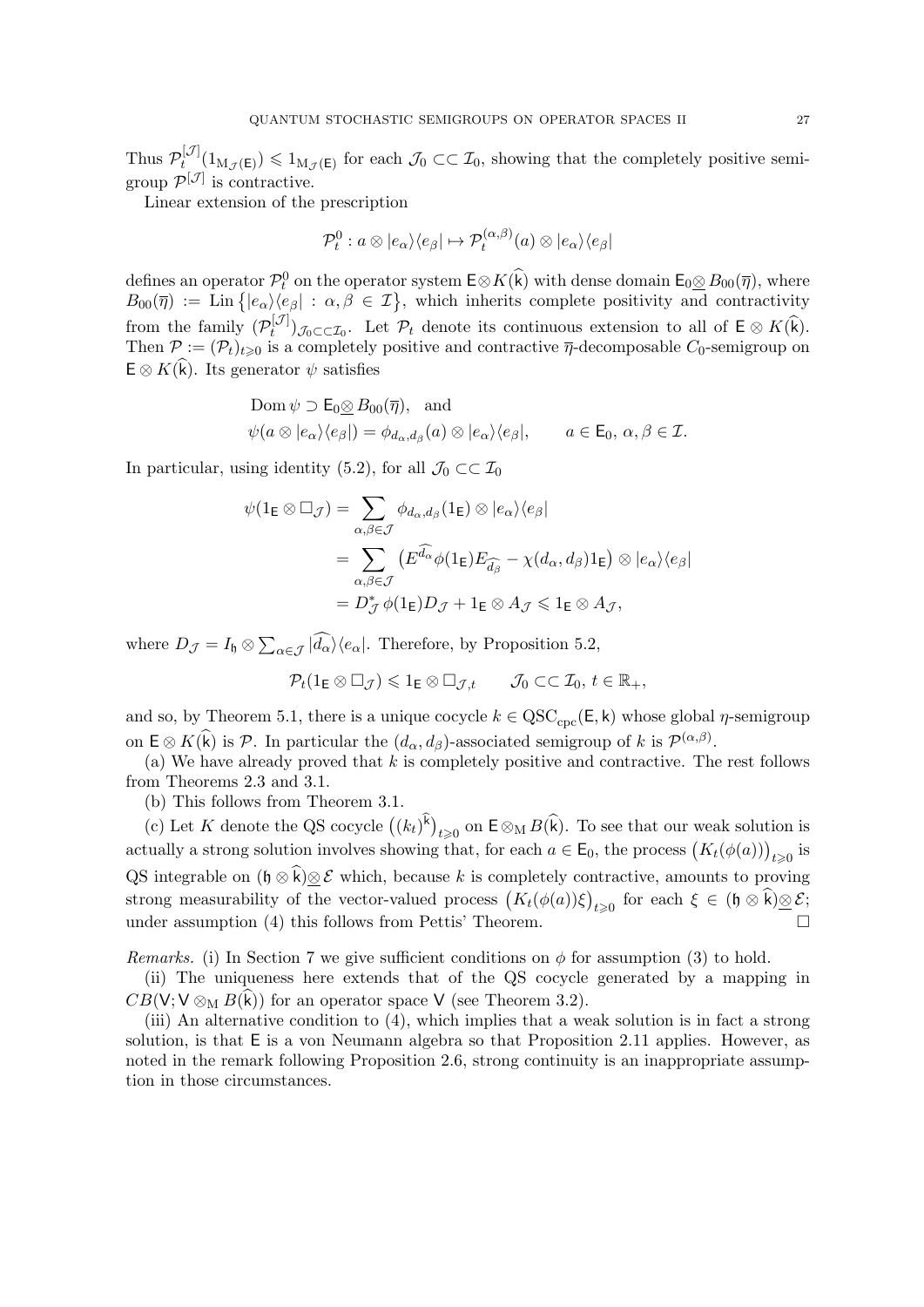### 6. Completely positive elementary QS cocycles

For this section let A be a  $C^*$ -algebra acting nondegenerately on  $\mathfrak h$ . The main goal of the section is to reveal the structure of the stochastic generator of a completely positive elementary QS cocycle. To this end, for  $R \in B(\mathfrak{h}; \mathfrak{h} \otimes \widehat{k})$  and  $\phi \in CB(\mathsf{A}; \mathsf{A} \otimes_{\mathsf{M}} B(\widehat{k}))$ , define maps

$$
\psi_R \in CB(B(\mathfrak{h}); B(\mathfrak{h} \otimes \widehat{\mathfrak{k}})), \qquad T \mapsto RTE^{\widehat{0}} + E_{\widehat{0}}TR^* - T \otimes \Delta, \text{ and } (\mathfrak{6.1})
$$
  

$$
\chi_{\phi,R} \in CB(\mathsf{A}; B(\mathfrak{h} \otimes \widehat{\mathfrak{k}})), \qquad \chi_{\phi,R} := \phi - \psi_R.
$$

Set

 $\mathfrak{cp}(A, k) := \big\{\phi \in CB(A; A \otimes_M B(k)) : \chi_{\phi, R} \text{ is CP for some } R \in B(\mathfrak{h}; \mathfrak{h} \otimes k)\big\}.$ Note that  $cp(A, k) \subset real(A, k)$ .

**Proposition 6.1.** Let  $\phi \in \text{cp}(A, k)$ , suppose that A is unital and that the QS cocycle  $k^{\phi}$  is completely bounded. Then  $k^{\phi}$  is completely positive.

*Proof.* Fix an orthonormal basis  $\eta$  for k. Let  $\varphi_{\eta}$  be the generator of the global  $\eta$ -semigroup  $\mathcal{P}^{\eta}$  of the elementary cocycle  $k^{\phi}$ , as given by Theorem 4.3 whose notations we continue to use. Choose R such that  $\chi_{\phi,R}$  is completely positive, then

$$
\phi^{\widehat{k}}(A) = \chi^{\widehat{k}}_{\phi,R}(A) + \Pi(R \otimes I_{\widehat{k}})A(I_{\mathfrak{h}\otimes \widehat{k}} \otimes \langle \widehat{0}|) + (I_{\mathfrak{h}\otimes \widehat{k}} \otimes \langle \widehat{0}\rangle)A(R^* \otimes I_{\widehat{k}})\Pi - A \otimes \Delta,
$$

where  $\Pi$  is the unitary tensor flip on  $\mathfrak{h} \otimes \widehat{\mathfrak{k}} \otimes \widehat{\mathfrak{k}}$  exchanging the two copies of  $\widehat{\mathfrak{k}}$ . The identities

$$
(\mathrm{id}_{A} \otimes_{M} \Upsilon_{\eta})(A \otimes \Delta) = (\mathrm{id}_{A} \otimes_{M} \Upsilon_{\overline{\eta}})(A \otimes \Delta) \text{ and}
$$

$$
(I_{\mathfrak{h} \otimes \widehat{k}} \otimes \langle \widehat{0} |)(I_{\mathfrak{h}} \otimes \widetilde{S}_{\eta}) = I_{\mathfrak{h} \otimes \widehat{k}}
$$

therefore imply that

$$
\varphi_{\eta}(A) = (I_{\mathfrak{h}} \otimes \widetilde{S}_{\eta})^* \chi_{\phi,R}^{\widehat{k}}(A) (I_{\mathfrak{h}} \otimes \widetilde{S}_{\eta}) + \widetilde{R}A + A\widetilde{R}^*
$$

for the operator  $\widetilde{R} := (R \otimes I_{\widehat{k}})\Pi(I_{\mathfrak{h}} \otimes \widetilde{S}_{\eta}) - \frac{1}{2}$  $\frac{1}{2}I_{\mathfrak{h}}\otimes\Delta$ . Applying Stinespring's Theorem to the map  $\chi_{\phi,R}$ , and then applying Theorem 1.7 to  $\varphi_{\eta}$ , it follows that  $\mathcal{P}^{\eta}$  is completely positive. Thus  $k^{\phi}$  is completely positive by Theorem 5.1.

Remark. In case  $\phi \in \mathfrak{cp}(A, k)$  but  $k^{\phi}$  is not completely bounded, the global semigroup  $\mathcal{P}^{\eta}$ still exists and is completely positive. This implies that  $\mathcal{P}^{\mathbf{x}}$  is completely positive for all  $\mathbf{x} \in \bigcup_{n \in \mathbb{N}} k^n$ , which still implies that the (weak) QS cocycle  $k^{\phi}$  is completely positive, but now in the following sense: for all  $n \in \mathbb{N}$ ,  $A = [a_j^i] \in M_n(\mathsf{A})_+$  and  $\zeta \in (\mathfrak{h} \underline{\otimes} \mathcal{E})^n$ ,

$$
\sum_{i,j=1}^n \langle \zeta^i, k_t^{\phi}(a_j^i)\zeta^j \rangle \geq 0.
$$

For A unital, we define the following subsets of  $\mathfrak{cp}(A, k)$ :

$$
cpqc\beta(A, k) := \{ \phi \in cp(A, k) : \phi(1_A) \leq \beta \Delta^{\perp} \},
$$
  
\n
$$
cpc(A, k) := cpqc_0(A, k),
$$
  
\n
$$
cpqc(A, k) := \bigcup_{\beta \in \mathbb{R}} cpqc_{\beta}(A, k),
$$
 and  
\n
$$
cpu(A, k) := cp(A, k) \cap u(A, k).
$$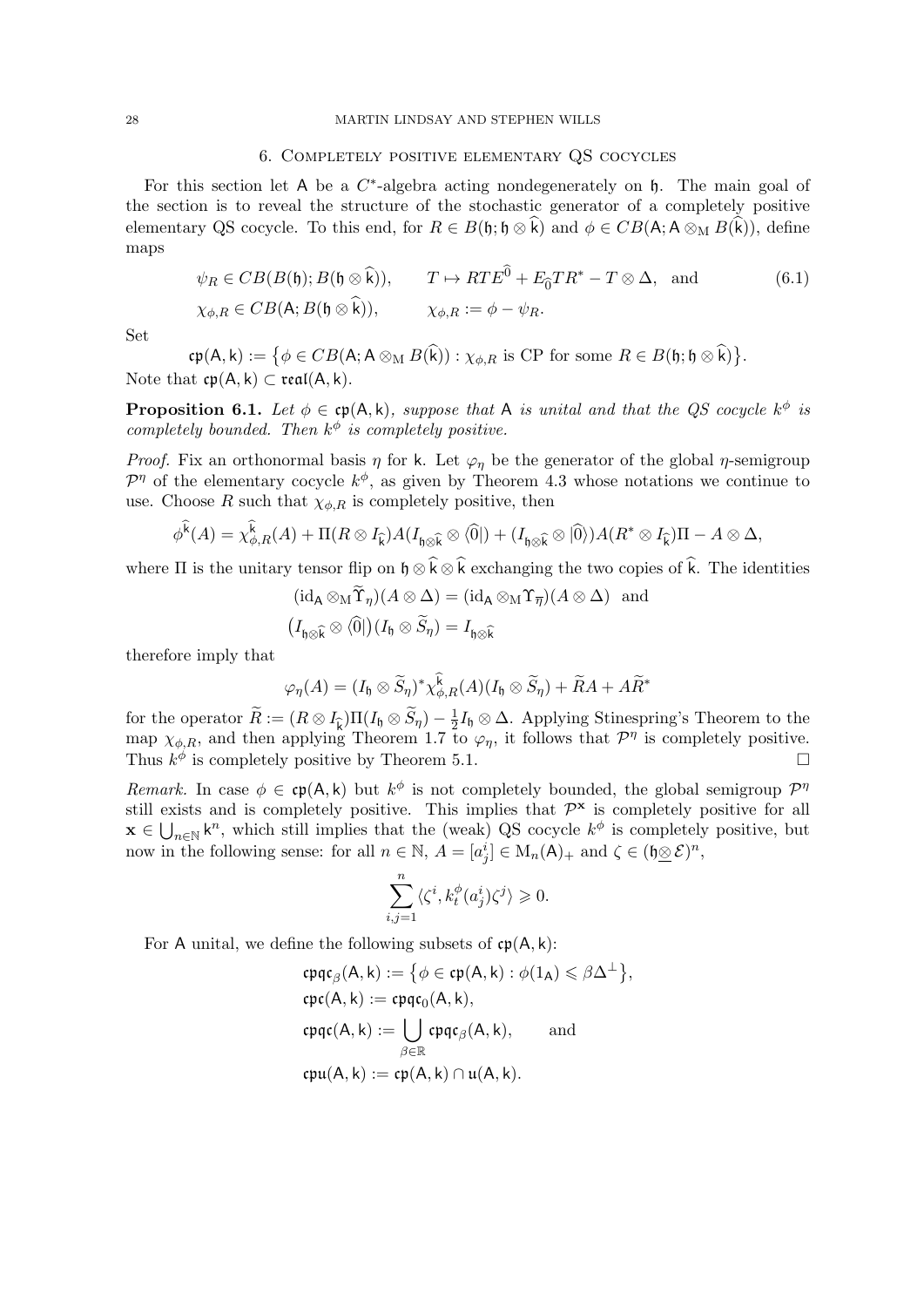*Remarks.* For  $\beta \in \mathbb{R}$ , the prescriptions

$$
k \mapsto (e^{-\beta t} k_t)_{t \geq 0}
$$
 and  $\phi \mapsto \phi - \beta \delta^{\perp}$ ,

in which  $\delta^{\perp} \in CB(\mathsf{A}; \mathsf{A} \otimes_{\mathsf{M}} B(\mathsf{k}))$  denotes the map  $a \mapsto a \otimes \Delta^{\perp}$ , define bijections of QSC( $\mathsf{A}, \mathsf{k}$ ) and of  $CB(A; A \otimes_M B(\widehat{k}))$  respectively. For a QS cocycle k and real number  $\beta$ , the QS cocycle  $(e^{-\beta t}k_t)_{t\geqslant0}$  is elementary if and only if k is, and the bijections are compatible, in the sense that, for  $\phi \in CB(\mathsf{A}; \mathsf{A} \otimes_{\mathsf{M}} B(\mathsf{k})),$ 

$$
\left(e^{-\beta t}k_t^{\phi}\right)_{t\geq 0} = k^{\phi-\beta\delta^{\perp}}.
$$

This is easily verified by appealing to uniqueness of weak solutions to the QS differential equation (3.3), in which  $\phi - \beta \delta^{\perp}$  replaces  $\phi$ , or by making use of the semigroup decomposition of such solutions ( $[LW_1]$ , Theorem 3.1). The remarks so far apply equally to stochastically generated cocycles on any operator space V.

The above bijections restrict to bijections

$$
\mathrm{QSC}^\beta_{\mathrm{cpqc}}(A,k) \rightarrow \mathrm{QSC}_{\mathrm{cpc}}(A,k) \quad \mathrm{and} \quad \mathfrak{cpqc}_\beta(A,k) \rightarrow \mathfrak{cpc}(A,k),
$$

noting that, in the notation (6.1),  $\psi_R - \beta \delta^{\perp} = \psi_{R'}$  for  $R' = R - \frac{1}{2}$  $rac{1}{2}\beta E_0$ .

For the proof of the next result, we require the following easily verified identities associated with an orthonormal basis  $\eta = (d_i)_{i \in I_0}$  for k and the operators defined in (4.6): for  $\mathcal{J}_0 \subset\subset \mathcal{I}_0$ and Hilbert spaces K and K', setting  $\mathcal{I} := \{0\} \cup \mathcal{I}_0$ ,  $\mathcal{J} := \{0\} \cup \mathcal{J}_0$  as usual and  $\overline{\eta} = (e_{\alpha})_{\alpha \in \mathcal{I}}$ ,

$$
B_{\mathcal{J}}^* C_{\mathcal{J}} = | \widehat{0} \rangle \tag{6.2}
$$

$$
B_{\mathcal{J}}^* A_{\mathcal{J}} B_{\mathcal{J}} = \Delta_{\mathcal{J}} - \frac{1}{2} \left( \left| \hat{0} \right| C_{\mathcal{J}}^* \Delta B_{\mathcal{J}} + B_{\mathcal{J}}^* \Delta C_{\mathcal{J}} \left( \hat{0} \right) \right), \text{ and} \tag{6.3}
$$

$$
X \otimes \Box_{\mathcal{J}} = (I_{\mathsf{K}'} \otimes C_{\mathcal{J}}) X (I_{\mathsf{K}} \otimes C_{\mathcal{J}})^*, \text{ for } X \in B(\mathsf{K}; \mathsf{K}'). \tag{6.4}
$$

For a supplementary Hilbert space H, define the transformation

$$
\alpha_{\mathcal{J},\mathsf{H}}: B(\mathsf{H};\mathfrak{h})\overline{\otimes} D_{\overline{\eta}}(\widehat{k}) \to B(\mathsf{H};\mathfrak{h})\overline{\otimes} |\widehat{k}\rangle = B(\mathsf{H};\mathfrak{h}\oplus(\mathfrak{h}\otimes\mathsf{k})),
$$
  

$$
X = \begin{bmatrix} x^0 & 0 \\ 0 & X^1 \end{bmatrix} \mapsto (I_{\mathfrak{h}}\otimes B_{\mathcal{J}})^* X (I_{\mathfrak{h}}\otimes C_{\mathcal{J}}) = \begin{bmatrix} x^0 \\ X^1 (I_{\mathsf{H}}\otimes C_{\mathcal{J}_0}) - (I_{\mathfrak{h}}\otimes C_{\mathcal{J}_0}) x^0 \end{bmatrix},
$$

which enjoys the following properties:

(1) For any operator space W in  $B(H; \mathfrak{h}),$ 

$$
\alpha_{\mathcal{J},H}(W\otimes_M D_{\overline{\eta}}(\widehat{k}))\subset W\otimes_M |\widehat{k}\rangle.
$$

(2) If  $\mathcal{J}_0 \subset \mathcal{L}_0 \subset \subset \mathcal{I}_0$  then

$$
Q_{\mathcal{J}} \alpha_{\mathcal{L},H}(\cdot) = \alpha_{\mathcal{J},H}
$$

since  $Q_{\mathcal{J}_0}C_{\mathcal{L}_0} = C_{\mathcal{L}_0}$  and  $Q_{\mathcal{J}_0}X^1 = X^1Q_{\mathcal{J}_0}$  for all  $X^1 \in B(\mathsf{H}; \mathfrak{h})\overline{\otimes} D_{\eta}(\mathsf{k})$ . Recall the QS generation map defined in (3.6).

**Proposition 6.2.** Suppose that A is unital, and let  $\beta \in \mathbb{R}$ . Then  $\Phi_{A,k}$  restricts to bijections

$$
\begin{aligned}\n\mathfrak{cpqc}_\beta(\mathsf{A}, \mathsf{k}) &\rightarrow El\text{-}\mathrm{QSC}^\beta_{\mathrm{cpqc}}(\mathsf{A}, \mathsf{k}), \text{ and} \\
\mathfrak{cpu}(\mathsf{A}, \mathsf{k}) &\rightarrow El\text{-}\mathrm{QSC}_{\mathrm{cpu}}(\mathsf{A}, \mathsf{k}).\n\end{aligned}
$$

Moreover, for  $\phi \in \text{cpqc}(A, k)$ , there is some  $R \in A'' \overline{\otimes} |k\rangle$  for which  $\chi_{\phi, R}$  is completely positive.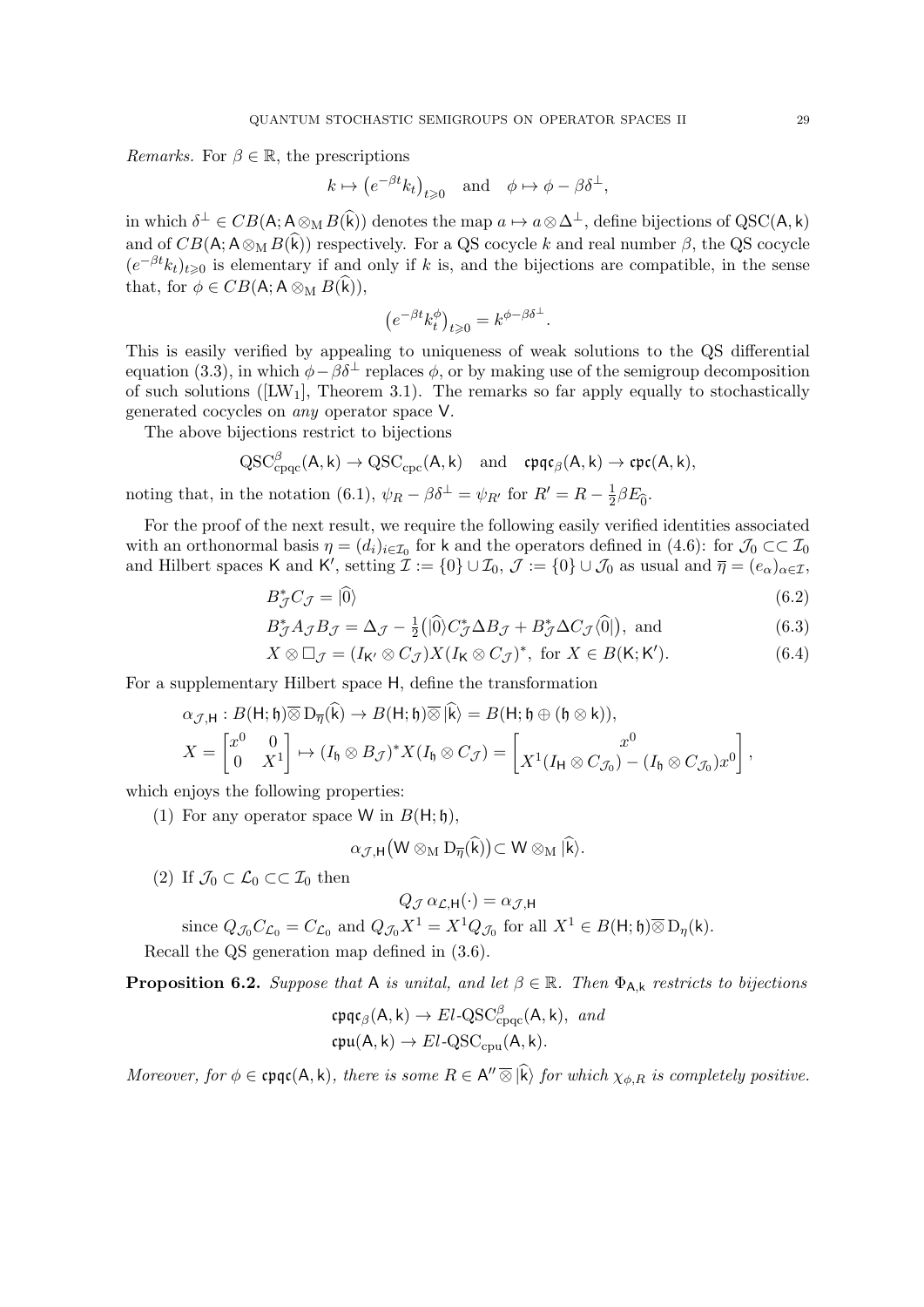*Proof.* By the above remarks we may assume without loss that  $\beta = 0$  and so it is enough to show that  $\Phi_{A,k}$  restricts to a bijection  $\text{cpc}(A,k) \to El-QSC_{\text{cyc}}(A,k)$ . The second part then follows from the first since for any  $\phi \in CB(\mathsf{A}; \mathsf{A} \otimes_{\mathsf{M}} B(\hat{\mathsf{k}})), k^{\phi}$  is unital if and only if  $\phi(1_{\mathsf{A}}) = 0$ by Theorems 3.1 and 3.2.

Fix an orthonormal basis  $\eta$  for k, and let  $\phi \in \text{cpc}(A, k)$ . Choose  $R \in B(\mathfrak{h}; \mathfrak{h} \otimes \hat{k})$  such that  $\chi_{\phi,R}$  is completely positive. Then  $\varphi_n$  (defined by Theorem 4.2) is the generator of a completely positive semigroup, as shown in the proof of Proposition 6.1. Now  $\phi^{\vec{k}}(1_A \otimes_M \Box_{\mathcal{J}}) \leq 0$  since  $\phi(1_A) \leq 0$ , so Theorem 4.3 and the identity (4.8) imply that

$$
\varphi_{\eta}(1_{\mathsf{A}}\otimes\square_{\mathcal{J}})\leqslant 1_{\mathsf{A}}\otimes\Upsilon'_{\eta}(\square_{\mathcal{J}})=1_{\mathsf{A}}\otimes A_{\mathcal{J}}.
$$

Therefore, by Proposition 5.2 and Theorem 5.1, there is a completely positive QS contraction cocycle k whose global  $\eta$ -semigroup  $\mathcal{P}^{\eta}$  is  $\eta$ -decomposable and has generator  $\varphi_{\eta}$ , in particular  $\mathcal{P}^{\eta}$  is cb-norm continuous. Moreover, by Theorem 4.2, the component semigroups of  $\mathcal{P}^{\eta}$  are associated semigroups of the QS cocycle  $k^{\phi}$ , and so, by the semigroup decomposition of QS cocycles,  $k = k^{\phi}$ . It follows that  $\mathcal{P}^{0,0}$ , the vacuum-expectation semigroup of  $k^{\phi}$ , is cb-norm continuous and so Theorem 2.3 implies that the cocycle  $k^{\phi}$  is elementary, as required.

Conversely, suppose that  $k \in El-QSC_{\rm cyc}(A, k)$ . Then  $\mathcal{P}^{0,0}$ , the vacuum-expectation semigroup of k, is cb-norm continuous. Theorem 2.3 therefore implies that the global  $\eta$ -semigroup of k is cb-norm continuous; let  $\varphi \in CB_{\overline{\eta} \text{-dec}}(\mathsf{A} \otimes_M B(\vec{k}))$  be its generator. By Theorem 1.7 there is a unital representation  $(\pi, K)$  of A and  $\overline{\eta}$ -diagonal operators  $T \in B(K; \mathfrak{h})\overline{\otimes} D_{\overline{\eta}}(\hat{k})$  and  $N \in A'' \overline{\otimes} D_{\overline{\eta}}(\widehat{k})$  such that  $\varphi(A) = T(\pi \otimes_M id_{B(\widehat{k})})(A)T^* + NA + AN^*$ .

Our goal now is to show that  $\varphi$  is of the form  $\varphi_n$ , as defined in Theorem 4.2, for a map  $\phi \in CB(\mathsf{A}; \mathsf{A} \otimes_{\mathsf{M}} B(\hat{\mathsf{k}})).$  Taking our cue from Theorem 4.3 define, for each  $\mathcal{J}_0 \subset\subset \mathcal{I}_0$ , the map

$$
\phi_{\mathcal{J}}: A \to A \otimes_M B(\widehat{k}), \quad a \mapsto (I_{\mathfrak{h}} \otimes B_{\mathcal{J}})^*(\varphi(a \otimes \Box_{\mathcal{J}}) - a \otimes A_{\mathcal{J}})(I_{\mathfrak{h}} \otimes B_{\mathcal{J}}).
$$

Applying identities (6.2)–(6.4) to our formula for  $\varphi$  then gives

$$
\phi_{\mathcal{J}}(a) = V_{\mathcal{J}}\pi(a)V_{\mathcal{J}}^* + R_{\mathcal{J}}aE^0 + E_{\widehat{0}}aR_{\mathcal{J}}^* - a \otimes \Delta_{\mathcal{J}}
$$

for the operators

$$
V_{\mathcal{J}} = \alpha_{\mathcal{J},\mathsf{K}}(T) \in B(\mathsf{K};\mathfrak{h}\otimes \widehat{\mathsf{k}}) \quad \text{and} \quad R_{\mathcal{J}} = \alpha_{\mathcal{J},\mathfrak{h}}(N + \frac{1}{2}I_{\mathfrak{h}}\otimes \Delta) \in B(\mathfrak{h})\otimes \widehat{|\mathsf{k}|}.
$$

Property (1) of the transformations  $\alpha_{\mathcal{J},H}$  implies that  $R_{\mathcal{J}} \in A'' \overline{\otimes} |\hat{k}\rangle$  for  $\mathcal{J}_0 \subset\subset \mathcal{I}_0$ . Property (2) entails the following compatibility: for  $\mathcal{J}_0 \subset \mathcal{L}_0 \subset \mathcal{I}_0$ ,

$$
V_{\mathcal{J}} = (I_{\mathfrak{h}} \otimes Q_{\mathcal{J}}) V_{\mathcal{L}}, \quad R_{\mathcal{J}} = (I_{\mathfrak{h}} \otimes Q_{\mathcal{J}}) R_{\mathcal{L}} \quad \text{and so}
$$

$$
\phi_{\mathcal{J}} = (I_{\mathfrak{h}} \otimes Q_{\mathcal{J}}) \phi_{\mathcal{L}}(\cdot) (I_{\mathfrak{h}} \otimes Q_{\mathcal{J}}).
$$

Up to this point we have used the complete positivity of  $k$  and local boundedness of its cbnorms, but not its contractivity in any explicit way. Now, by Theorem 5.1 and Proposition 5.2,  $\phi_{\mathcal{J}}(1_A) \leq 0$  for each  $\mathcal{J}_0 \subset \subset \mathcal{I}_0$ , in other words

$$
V_{\mathcal{J}}V_{\mathcal{J}}^* \leqslant -R_{\mathcal{J}}E^{\widehat{0}} - E_{\widehat{0}}R_{\mathcal{J}}^* + I_{\mathfrak{h}} \otimes \Delta_{\mathcal{J}}.
$$

Thus, in terms of the block decompositions

$$
V_{\mathcal{J}} = \begin{bmatrix} v^0 \\ V_{\mathcal{J}_0}^1 \end{bmatrix} \quad \text{and} \quad R_{\mathcal{J}} = \begin{bmatrix} r^0 \\ R_{\mathcal{J}_0}^1 \end{bmatrix},
$$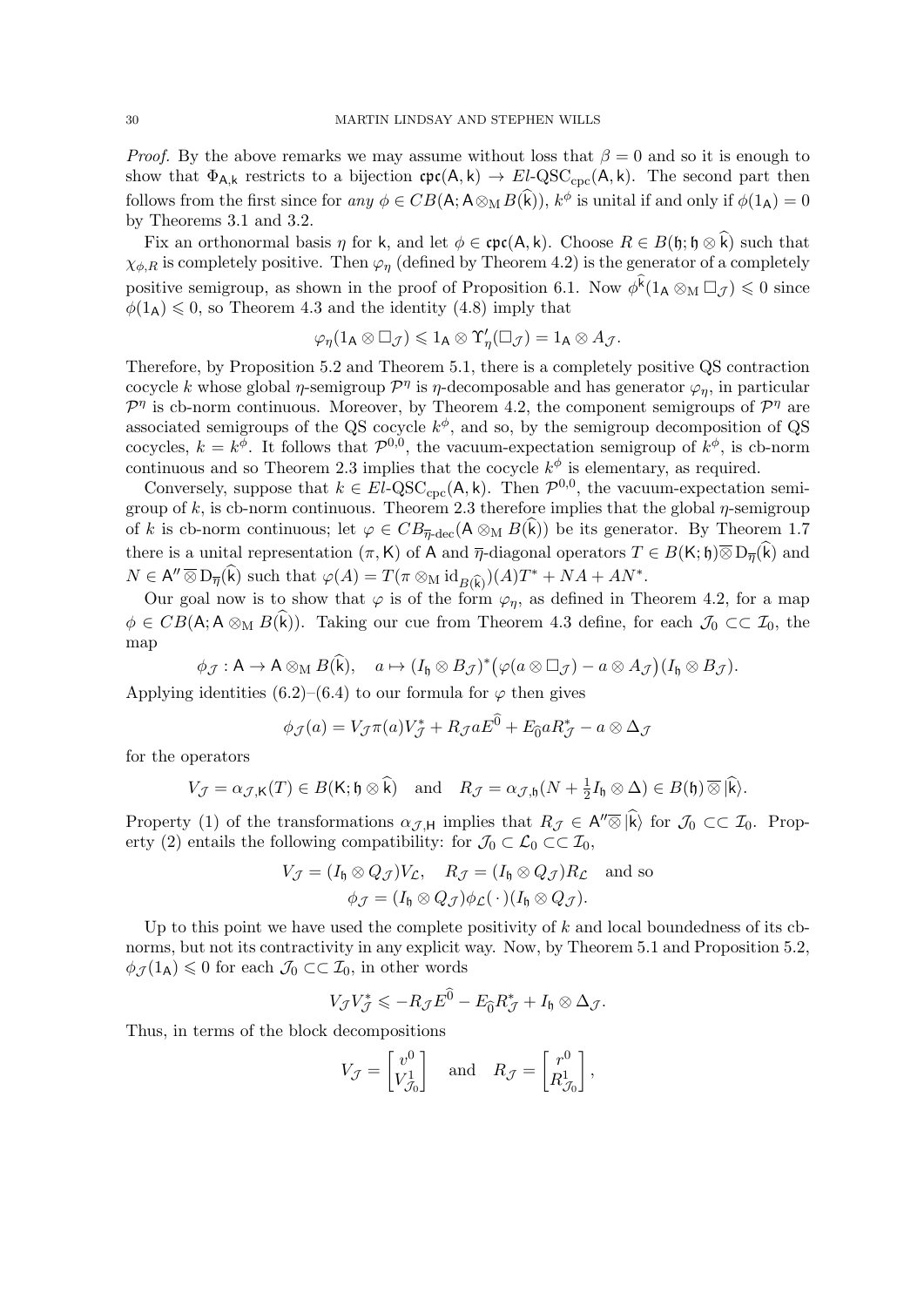we have the inequalities

$$
0 \leqslant \begin{bmatrix} v^0 v^{0^*} & v^0 V_{\mathcal{J}_0}^{1^{-*}} \\ V_{\mathcal{J}_0}^1 v^{0^*} & V_{\mathcal{J}_0}^1 V_{\mathcal{J}_0}^{1^{-*}} \end{bmatrix} \leqslant \begin{bmatrix} -r^0 - r^{0^*} & -R_{\mathcal{J}_0}^{1^{-*}} \\ -R_{\mathcal{J}_0}^1 & Q_{\mathcal{J}_0} \end{bmatrix}.
$$

Since  $||Q_{\mathcal{J}_0}|| \leq 1$ , it follows that for each  $\mathcal{J}_0 \subset\subset \mathcal{I}_0$  we have  $||V_{\mathcal{J}_0}^1|| \leq 1$  and  $||R_{\mathcal{J}_0}^1|| \leq$  $||r^0 + r^{0*}||^{1/2}$ . Compatibility now implies that the nets  $(V_{\mathcal{J}_0}^1)_{\mathcal{J}_0 \subset \subset \mathcal{I}_0}$  and  $(R_{\mathcal{J}_0}^1)_{\mathcal{J}_0 \subset \subset \mathcal{I}_0}$  converge in the strong operator topology to column operators  $V^{\hat{1}} \in B(\mathfrak{h};\mathsf{K})\overline{\otimes}|\mathsf{k}\rangle$  and  $R^{\hat{1}} \in \mathsf{A}''\overline{\otimes}|\mathsf{k}\rangle$ respectively, with  $V_{\mathcal{J}_0}^1$  being the  $\mathcal{J}_0$ -truncation of  $V^1$ , and similarly for  $R_{\mathcal{J}_0}^1$ . Therefore, in terms of the operators

$$
V := \begin{bmatrix} v^0 \\ V^1 \end{bmatrix} \text{ and } R := \begin{bmatrix} r^0 \\ R^1 \end{bmatrix},
$$

 $\phi_{\mathcal{J}}$  is the J-truncation of the map  $\phi := \chi + \psi_R$ , where  $\chi$  is the completely positive map  $a \mapsto V \pi(a) V^*$ .

Now  $\phi$  is completely bounded, and is the pointwise limit of the net  $(\phi_{\mathcal{J}})_{\mathcal{J}_0 \subset \subset \mathcal{I}_0}$  in the weak operator topology. Since  $E^{e_\alpha}\phi(a)E_{e_\beta} = E^{e_\alpha}\phi(\mathcal{J}(a)E_{e_\beta}$  as soon as  $\mathcal J$  contains  $\alpha$  and  $\beta$ ,  $\phi$  is  $\mathsf{A}\otimes_{\mathrm{M}} B(\widehat{\mathsf{k}})$  -valued. Moreover

$$
R = \text{w.o.-}\lim R_{\mathcal{J}} \in \mathsf{A}'' \,\overline{\otimes}\, |\widehat{\mathsf{k}}\rangle.
$$

Theorems 4.2 and 4.3 therefore imply that  $k = k^{\phi}$ . Finally, since

$$
\phi(1_{\mathsf{A}}) = \text{w.o.-}\lim \phi_{\mathcal{J}}(1_{\mathsf{A}}) \leqslant 0,
$$

 $\phi \in \text{cpc}(A, k)$ , as required.

We now turn to the case of *nonunital*  $C^*$ -algebras. Let A be such an algebra acting nondegenerately on h, and denote its unitisation by

$$
A^{\mathrm{u}} = \{a + \lambda I_{\mathfrak{h}} : a \in A, \lambda \in \mathbb{C}\}.
$$

For each  $\phi \in CB(\mathsf{A}; \mathsf{A} \otimes_{\mathsf{M}} B(\widehat{k}))$  and  $\beta \in \mathbb{R}$  define an extension by

$$
\phi_{\beta}: A^{\mathrm{u}} \to A^{\mathrm{u}} \otimes_{\mathrm{M}} B(\widehat{k}), \qquad a + \lambda I_{\mathfrak{h}} \mapsto \phi(a) + \beta \lambda \Delta^{\perp},
$$

and set

$$
\begin{aligned}\n\mathfrak{cpqc}_\beta(A, k) &:= \big\{ \phi \in CB(A; A \otimes_M B(\widehat{k})) : \phi_\beta \in \mathfrak{cpqc}_\beta(A^u, k) \big\}, \\
\mathfrak{cpc}(A, k) &:= \mathfrak{cpqc}_0(A, k), \quad \text{and} \\
\mathfrak{cpqc}(A, k) &:= \bigcup_{\beta \in \mathbb{R}} \mathfrak{cpqc}_\beta(A, k).\n\end{aligned}
$$

Thus  $\phi \in \mathfrak{cpqc}_\beta(A, k)$  if  $\phi \in CB(A; A \otimes_M B(k))$  and  $\chi_{\phi_\beta, R} \in CB(A^u; B(\mathfrak{h} \otimes k))$  is completely positive for some choice of  $R \in B(\mathfrak{h}; \mathfrak{h} \otimes \widehat{k}).$ 

**Proposition 6.3.** Suppose that A is nonunital, and let  $k \in \text{QSC}^{\beta}_{\text{cpc}}(A, k)$ . Then the prescription

$$
\beta_{k_t}(a+\lambda I_{\mathfrak{h}})=k_t(a)+e^{\beta t}\lambda I_{\mathfrak{h}\otimes\mathcal{F}},\quad a\in\mathsf{A},\lambda\in\mathbb{C},t\in\mathbb{R},
$$

defines a cocycle  ${}^{\beta}k \in \text{QSC}^{\beta}_{\text{cpqc}}(\mathsf{A}^{\text{u}}, k)$ . Moreover, if k is elementary then so is  ${}^{\beta}k$ , and the stochastic generator of <sup>β</sup>k (according to Proposition 6.2) is of the form  $\phi_\beta$  for a map  $\phi \in$  $\mathfrak{c}\mathfrak{p}\mathfrak{q}\mathfrak{c}_{\beta}(\mathsf{A},\mathsf{k}).$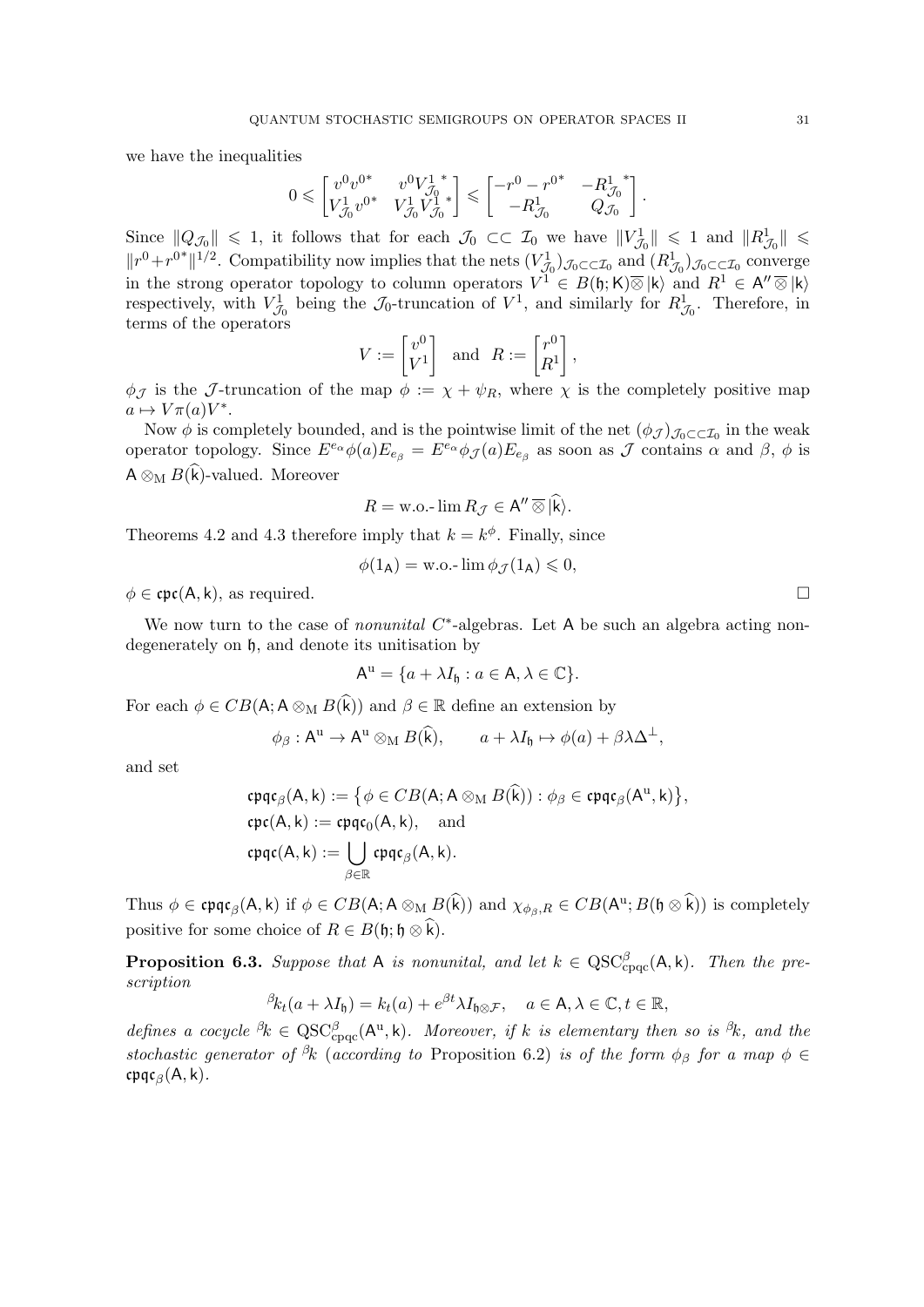*Proof.* By the remarks preceding Proposition 6.2, we may suppose without loss that  $\beta = 0$ . Proposition 2.3, and (the proof of) Theorem 6.7 of  $[{\rm LW}_5]$  imply that the given prescription defines a cocycle  $\mathcal{C}_k \in \mathrm{QSC}_{\mathrm{cpu}}(\mathsf{A}^u, k)$ . For  $x, y \in k$ , the  $(x, y)$ -associated semigroup of the QS cocycles  $\mathcal{U}_k$  and k are related by

$$
{}^{0}\!P_t^{x,y}(a+\lambda I_{\mathfrak{h}})=\mathcal{P}_t^{x,y}(a)+\lambda \exp(-t\chi(x,y))I_{\mathfrak{h}},\quad a\in A,\lambda\in\mathbb{C}.
$$

Suppose now that k is elementary. Since the map  $A^u \to \mathbb{C}$ ,  $a + \lambda I_{\mathfrak{h}} \mapsto \lambda$  is \*-homomorphic and thus contractive, we have  $||a|| \leq 2||a + \lambda I_h||$ . Thus the semigroup  ${}^0\mathcal{P}^{x,y}$  inherits norm continuity from  $\mathcal{P}^{x,y}$ . Continuity with respect to the cb-norm follows similarly, thus  $\mathcal{V}_k$  is elementary. Therefore, by Proposition 6.2,  $\mathcal{R} = k^{\phi'}$  for some  $\phi' \in \mathfrak{cpu}(\mathsf{A}^{\mathrm{u}}, k)$ . In view of the invariance principle (Proposition 3.3),  $\phi'$  induces a map  $\phi \in CB(A; A \otimes_M B(\hat{k}))$  by restriction. In particular,  $\phi'(a + \lambda I_0) = \phi(a)$  for all  $a \in A$  and  $\lambda \in \mathbb{C}$ , so  $\phi' = \phi_\beta$  for  $\beta = 0$ . Thus  $\phi \in \text{cpc}(A, k)$  and the result follows.

**Theorem 6.4.** For any C<sup>\*</sup>-algebra A, the QS generation map  $\Phi_{A,k}$  restricts to a bijection

$$
\mathfrak{cpqc}(A, k) \to El-QSC_{cpqc}(A, k) \tag{6.5}
$$

and, for  $\phi \in \text{cpqc}(A, k)$ , there is some  $R \in A'' \overline{\otimes} |k\rangle$  for which  $\chi_{\phi, R}$  is completely positive. In more detail, the following bijections are incorporated in  $(6.5)$ :

$$
\begin{aligned}\n\mathfrak{cpqc}_\beta(A, k) &\rightarrow El\text{-QSC}^\beta_{\text{cpqc}}(A, k) \quad \text{for each } \beta \in \mathbb{R}, \text{ in particular,} \\
\mathfrak{cpc}(A, k) &\rightarrow El\text{-QSC}_{\text{cpc}}(A, k) \quad \text{and, if } A \text{ is unital, also} \\
\mathfrak{cpu}(A, k) &\rightarrow El\text{-QSC}_{\text{cpu}}(A, k).\n\end{aligned}
$$

Proof. Courtesy of Propositions 6.2 and 6.3, it only remains to assume that A is nonunital and show that the image of  $\text{cpqc}(A, k)$  is contained in  $El-QSC_{cnoc}(A, k)$ . Again by the remark preceding Proposition 6.2, it suffices to verify that the image of  $\text{cpc}(A, k)$  is contained in  $EL\text{-QSC}_{\text{cpc}}(A, k)$ . Let  $\phi \in \text{cpc}(A, k)$ , and set  $k' := k^{\phi'}$  where  $\phi' := \phi_{\beta}$  for  $\beta = 0$ . Thus  $k' \in El \text{-}\hat{Q}SC_{cpu}(\mathsf{A}^u, k)$ , by Proposition 6.2. Since  $\phi'$  extends  $\phi$ , Proposition 3.3 implies that k' restricts to a cocycle  $k \in \mathrm{QSC}_{\mathrm{cpc}}(A, k)$ . By uniqueness of weak solutions for the QS differential equation (3.3), it follows that  $k = k^{\phi}$ , in particular the elementary QS cocycle  $k^{\phi}$ is completely positive and contractive. Since  $(A^u)'' = A''$ , the possibility of choosing R to be of the desired form follows from Proposition 6.2.

Remarks. Theorem 6.4 completes the quantum stochastic extension of the Christensen–Evans characterisation of the generators of norm-continuous, completely positive semigroups on  $C^*$ algebras ( $[LiP]$ ,  $[LW_2]$ ). This is so because norm-continuous semigroups are automatically quasicontractive.

It is currently not known whether or not completely positive elementary QS cocycles are automatically quasicontractive.

\*-homomorphic elementary QS cocycles. We now incorporate the known characterisation of stochastic generators of weakly multiplicative elementary QS cocycles into the conclusions of Theorem 6.4. Thus let  $QSC_{mult}(A, k)$  denote the set of k in  $QSC(A, k)$  that satisfy

$$
\text{Dom } k_t(a)^* \supset \mathfrak{h} \underline{\otimes} \mathcal{E} \quad \text{and} \quad \left( k_t(a)^*|_{\mathfrak{h} \otimes \mathcal{E}} \right)^* k_t(b) = k_t(ab), \qquad t \in \mathbb{R}_+, \ a, b \in \mathsf{A}
$$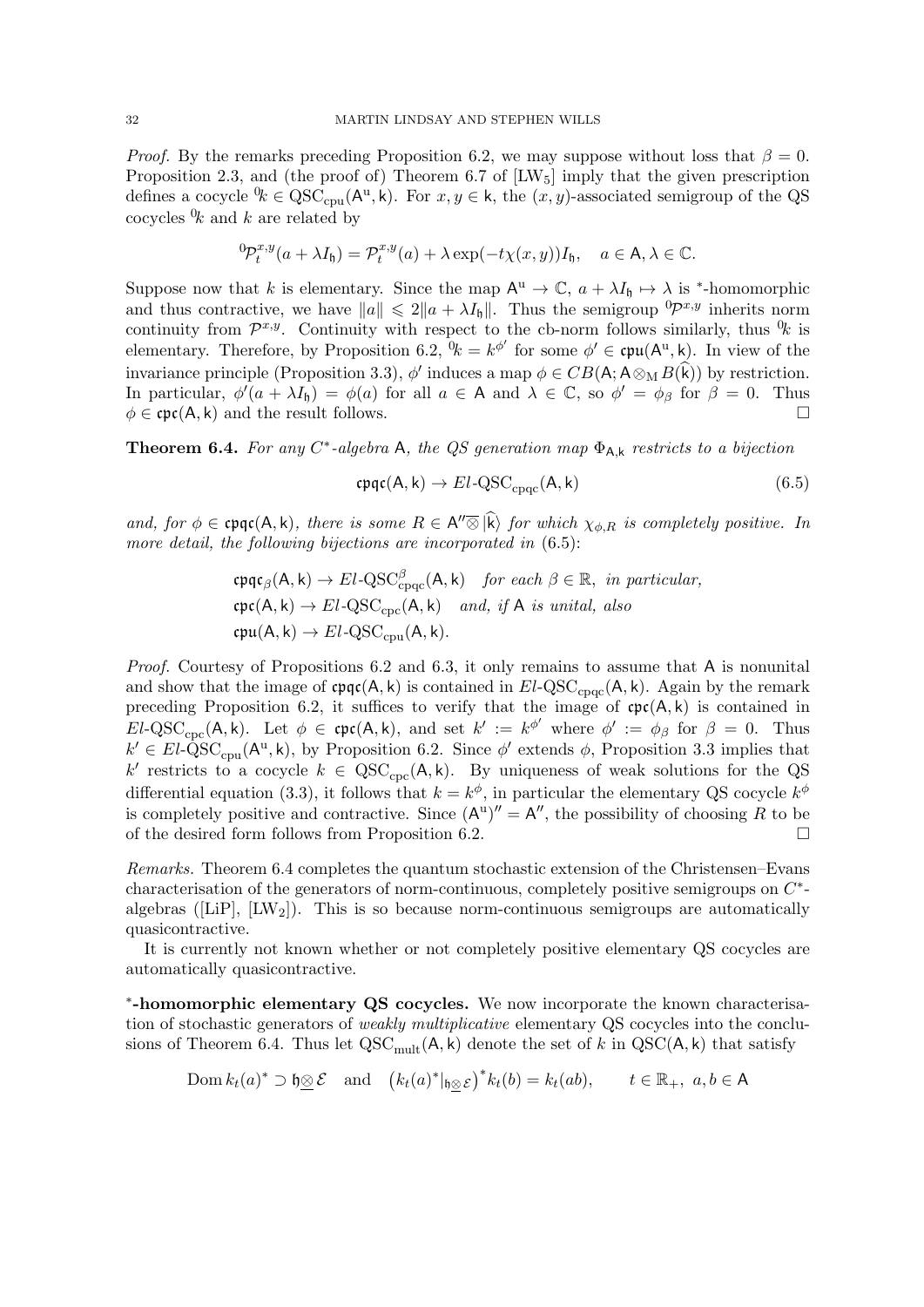and, recalling the notations (2.5) and (2.6), set

$$
\begin{aligned} \mathrm{QSC}_{\ast\text{-}\mathrm{hom}}(A,k):&=\mathrm{QSC}_{\mathrm{mult}}(A,k)\cap \mathrm{QSC}_{\mathrm{h}}(A,k)\quad \text{and, when $A$ is unital},\\ \mathrm{QSF}(A,k):&=\mathrm{QSC}_{\ast\text{-}\mathrm{hom}}(A,k)\cap \mathrm{QSC}_{\mathrm{u}}(A,k), \end{aligned}
$$

referred to as the <sup>\*</sup>-homomorphic quantum stochastic cocycles, respectively quantum stochastic flows (on A with respect to k).

The following known automatic continuity result is relevant.

**Lemma 6.5.** Let  $\alpha \in L(A; \mathcal{O}(\mathcal{D}; H))$  where  $\mathcal{D}$  is a dense subspace of a Hilbert space H and  $\mathcal{O}(\mathcal{D};\mathsf{H})$  denotes the space of operators on H with domain D. Suppose that  $\alpha$  is hermitian and weakly multiplicative, equivalently,  $\alpha$  satisfies

$$
\alpha(a)^* \supset \alpha(a^*)
$$
 and  $\alpha(a^*)^* \alpha(b) = \alpha(ab)$ ,  $a, b \in A$ .

Then  $\alpha$  is bounded operator valued. Moreover the map  $A \to B(H)$ ,  $a \mapsto \overline{\alpha(a)} = \alpha(a)^{**}$ , is a ∗ -algebra morphism.

*Proof.* In case A is not unital, the prescription  $a + \lambda 1 \mapsto \alpha(a) + \lambda I_H$  defines a linear extension of  $\alpha$  to the unitisation of A and it is readily verified that the extension is also hermitian and weakly multiplicative. We may therefore suppose without loss of generality that A is unital.

For  $a \in A$  and  $\zeta \in \mathcal{D}$  with  $||a|| \leq 1$ ,  $||\alpha(1)\zeta||^2 = \langle \zeta, \alpha(1)\zeta \rangle = \langle \zeta, \alpha(a^*a)\zeta \rangle + \langle \zeta, \alpha(1-a^*a)\zeta \rangle =$  $\|\alpha(a)\zeta\|^2 + \|\alpha((1 - a^*a)^{1/2})\zeta\|^2$ , so  $\|\alpha(a)\zeta\|^2 \leq \langle \zeta, \alpha(1)\zeta \rangle$ . Taking  $a = 1$  this shows that the operator  $\alpha(1)$  is bounded with norm at most one; feeding this back then gives  $\|\alpha(a)\zeta\|^2 \leq \|\zeta\|^2$ for such a and  $\zeta$ , so  $\alpha(a)$  is likewise bounded. It follows that  $\alpha$  is bounded operator valued. The second part is straightforward to verify.  $\Box$ 

It follows from Lemma 6.5 that

 $QSC_{*, \text{hom}}(A, k) = \{k \in QSC_b(A, k) : \overline{k_t(\cdot)} \text{ is a *-algebra morphism for all } t \in \mathbb{R}_+\},$ 

in particular,

$$
\mathrm{QSC}_{\ast\text{-hom}}(\mathsf{A}, \mathsf{k}) \subset \mathrm{QSC}_{\mathrm{cpc}}(\mathsf{A}, \mathsf{k}).\tag{6.6}
$$

Now let  $\text{mult}(A, k)$  denote the collection of maps  $\phi \in CB(A; A \otimes_M B(\hat{k}))$  which satisfy the following higher-order structure relations:

$$
\phi_n(ab) = \sum \phi_{\# \lambda}(a)(\lambda; n) \Delta[\lambda \cap \mu; n] \phi_{\# \lambda}(b)(\mu; n), \qquad n \in \mathbb{N}, a, b \in \mathsf{A}, \tag{6.7}
$$

in which the sum is over all pairs of subsets  $(\lambda, \mu)$  of  $\{1, \dots, n\}$  whose union is  $\{1, \dots, n\}$ . The notation here is as follows: for  $k \in \mathbb{N}$ ,  $\phi_k := \phi^{(k)} \circ \cdots \circ \phi^{(1)}$  where  $\phi^{(i)} := \phi^{\mathsf{H}}$  for  $H = \hat{k}^{\otimes (i-1)}$  (see (1.1)) and, for a subset  $\lambda$  of  $\{1, \dots, n\}$  with cardinality j,  $\phi_j(a)(\lambda; n)$ denotes the ampliation of  $\phi_j(a)$  to  $B(\mathfrak{h} \otimes \widehat{k}^{\otimes n})$  acting as the identity on each copy of  $\widehat{k}$ labelled by an index from the set  $\{1, \dots, n\} \setminus \lambda$  (see [LW<sub>3</sub>], for a fuller explanation). Set \*-hom(A, k) := mult(A, k)∩real(A, k) and, when A is unital,  $\mathfrak{flow}(A, k) :=$  \*-hom(A, k)∩u(A, k)  $(\text{recall } (3.7) \text{ and } (3.8)).$ 

**Theorem 6.6.** The QS generation map  $\Phi_{A,k}$  restricts to bijections

\*-
$$
1
$$
 form(A, k)  $\rightarrow$  El-QSC<sub>\*-hom</sub>(A, k) and, when A is unital,  
  $1$  from(A, k)  $\rightarrow$  El-QSF(A, k).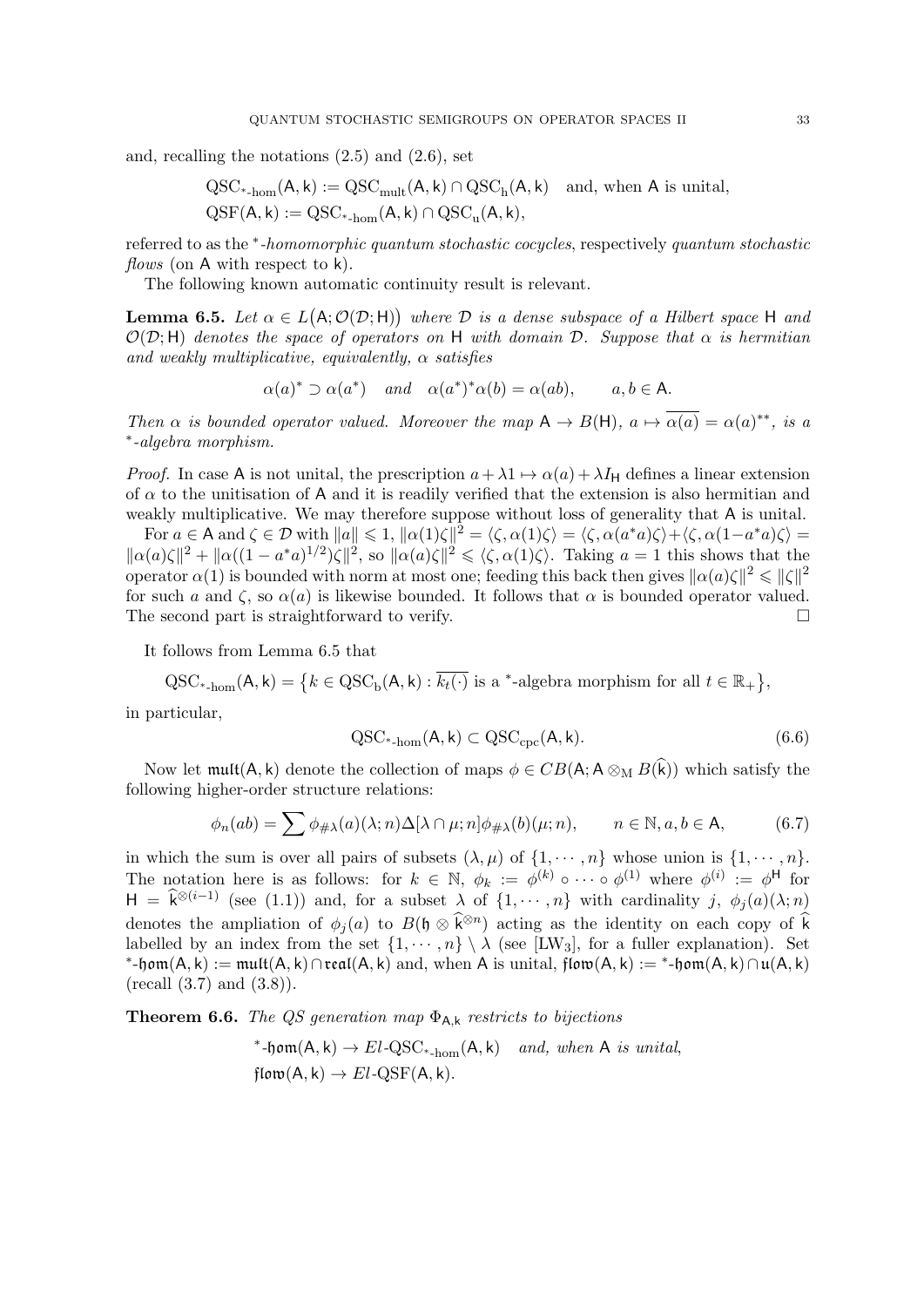*Proof.* Write  $\Phi$  for  $\Phi_{A,k}$ .

(a) Let  $\phi \in CB(\mathsf{A}; \mathsf{A} \otimes_M B(\mathsf{k}))$ . By Theorem 3.4 of [LW<sub>3</sub>],  $k^{\phi}$  is weakly multiplicative if and only if  $\phi \in \text{mult}(A, k)$ . (From the fully coordinate-free perspective adopted here, the proof given there is valid without the stated separability assumption on the noise dimension space.)

(b) By the remark following Theorem 3.2,  $\Phi(\text{real}(A, k)) \subset \text{QSC}_h(A, k)$ , and  $\Phi(\mu(A, k)) \subset$  $QSC_u(A, k)$  when A is unital.

(c) If  $k \in El\text{-QSC}_{\text{*-hom}}(\mathsf{A}, \mathsf{k})$  then, by Theorem 6.4 and the inclusion  $(6.6)$ ,  $k \in \text{Ran } \Phi$  and so, by (a) and (b),  $k = k^{\phi}$  where  $\phi \in \mathfrak{mult}(A, k) \cap \mathfrak{real}(A, k) = *$ -hom $(A, k)$ .

(d) If A is unital and  $k \in El-QSF(A, k)$  then, by (c) and (b),  $k = k^{\phi}$  where  $\phi \in {}^*$ -hom $(A, k) \cap$  $u(A, k) = \text{flow}(A, k).$ 

From (a) and (b) it follows that  $\Phi(*\text{-}\mathfrak{hom}(A,k)) \subset El\text{-}QSC_{*\text{-}\mathrm{hom}}(A,k)$  and, when A is unital,  $\Phi(\text{flow}(A, k)) \subset El-QSF(A, k);$  from (c) and (d) it follows that these inclusions are equalities. The result therefore follows from the injectivity of  $\Phi$ .

We end this section by relating the above to the next section. Set

\*-hom $_1$  $(A, k) :=$ 

$$
\left\{\phi\in L(\mathsf{A};\mathsf{A}\otimes_{\mathsf{M}} B(\widehat{\mathsf{k}})): \phi(a^*a)=\phi(a)^*\iota(a)+\iota(a)^*\phi(a)+\phi(a)^*\Delta\phi(a)\text{ for all }a\in\mathsf{A}\right\},\
$$

in which  $\iota := \iota_{\widehat{L}}^{\mathsf{A}}$  $\hat{k}$ , the ampliation introduced in (1.3), and set

$$
\mathfrak{struct}(A,k):=\big\{\phi\in{}^*\text{-}\mathfrak{hom}_1(A,k):\ \phi(1)=0\ \text{if}\ A\ \text{is\ unital}\big\}.
$$

Remarks. The following are equivalent conditions on a map  $\phi \in L(\mathsf{A}; \mathsf{A} \otimes_{\mathsf{M}} B(\widehat{k}))$  for it to be in  $*$ -hom<sub>1</sub>(A, k):

(i)  $\phi^{\dagger} = \phi$  and

$$
\phi(ab) = \phi(a)\iota(b) + \iota(a)\phi(b) + \phi(a)\Delta\phi(b), \qquad a, b \in \mathsf{A}.\tag{6.8}
$$

(ii)  $\phi$  has block matrix form  $\left[\begin{array}{cc} \mathcal{L} & \delta^{\dagger} \\ \delta & \pi \end{array}\right]$  $\left(\frac{\zeta}{\delta} \frac{\delta^{\dagger}}{\pi - \iota}\right)$  where  $\iota = \iota_{\mathsf{k}}^{\mathsf{A}}, \pi$  is a \*-algebra morphism from A to  $A \otimes_M B(k)$ ,  $\delta$  is a  $\pi$ -derivation from A to  $A \otimes_M |k\rangle$  (in other words  $\delta(ab) =$  $\delta(a)b + \pi(a)\delta(b)$  for all  $a, b \in A$ ) and  $\mathcal{L} \in L(A)$  is hermitian and satisfies

$$
\mathcal{L}(ab) - \mathcal{L}(a)b - a\mathcal{L}(b) = \delta^{\dagger}(a)\delta(b), \qquad a, b \in \mathsf{A}.\tag{6.9}
$$

The equivalence with (i) follows from polarisation and the fact that  $A_h = \mathbb{R}\text{-Lin }A_+$ .

In particular, we see that if A is unital then

$$
\phi(1) = 0
$$
 if and only if  $\pi$  is unital.

The condition (6.8) is the case  $n = 1$  of (6.7), so \*-hom(A,k)  $\subset$  \*-hom<sub>1</sub>(A,k). Conversely, if  $\phi \in {}^*$ -hom<sub>1</sub>(A, k) then  $\phi$  is necessarily completely bounded (as shown in the next theorem), and further  $\phi \in {}^*$ -hom(A, k) when either of the following two conditions obtain: ( $\alpha$ )  $\phi(A)E_\zeta \subset$  $A \otimes \hat{k}$  for all  $\zeta \in \hat{k}$ , or  $(\beta)$  A is a von Neumann algebra and  $\phi$  is ultraweakly continuous  $([LW_3], [LW_4])$ . In particular, \*-hom(A, k) = \*-hom<sub>1</sub>(A, k) if either k or A is finite dimensional.

Recall the definition of  $\psi_R$  from (6.1).

**Theorem 6.7.** Let 
$$
\phi \in L(A; A \otimes_M B(k))
$$
. Then the following are equivalent:  
(i)  $\phi \in {}^* \text{-}\mathfrak{hom}_1(A, k)$ .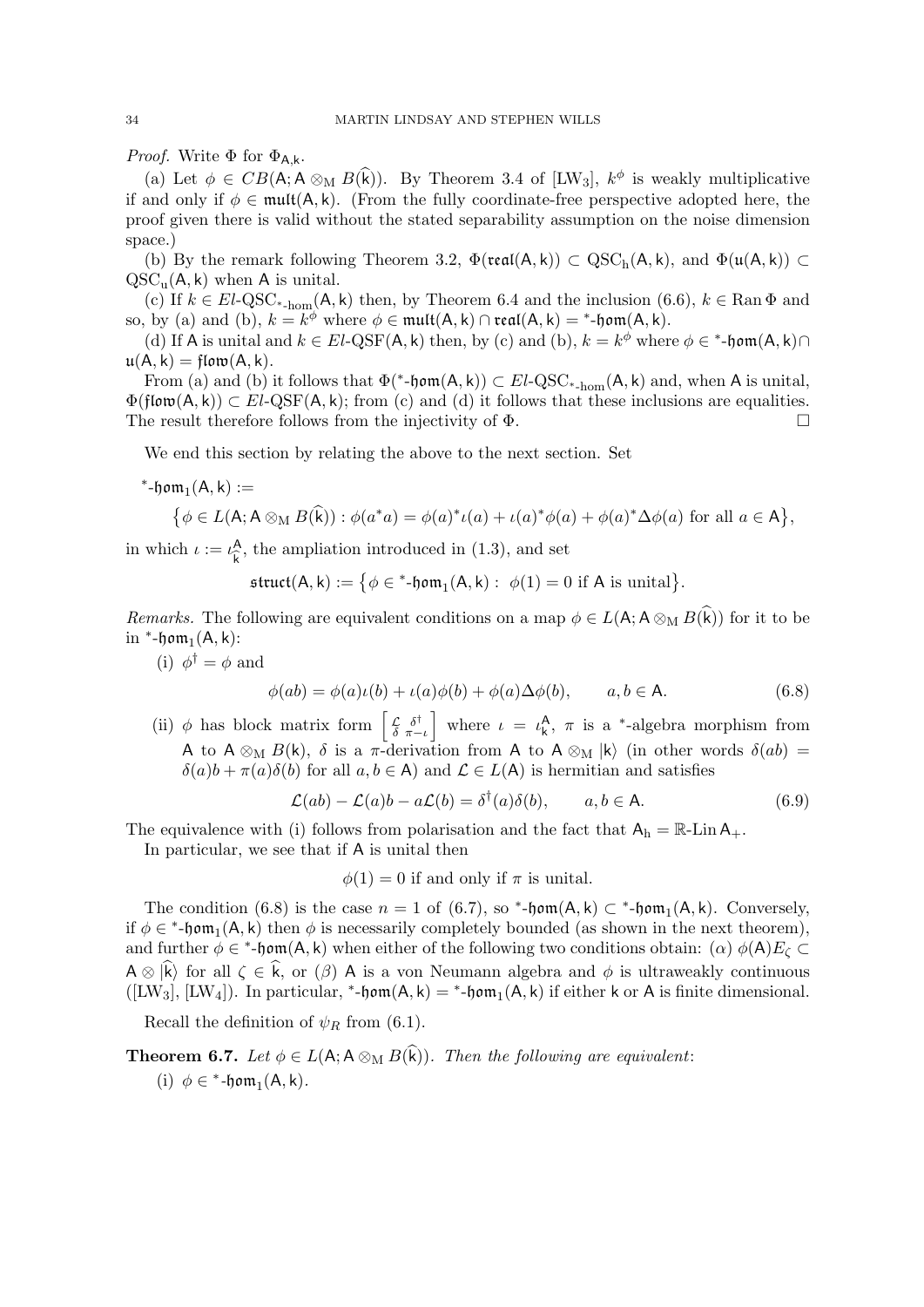- (ii)  $\phi$  has block matrix form  $\left[\begin{array}{cc} \mathcal{L} & \delta^{\dagger} \\ \delta & \pi \end{array}\right]$  $\mathcal{L}_{\delta}^{\delta} \mathcal{L}_{\pi-\iota}^{\delta^{\dagger}}\Big\}$  where, for some  $l \in \mathsf{A}'' \,\overline{\otimes}\, |\mathsf{k}\rangle$  and  $h \in \mathsf{A}''_\mathrm{h}$ ,  $\delta = \delta_{\pi,l}$ :  $a \mapsto la - \pi(a)l$  and  $\mathcal{L} = \mathcal{L}_{\pi,l,h} : a \mapsto l^*\pi(a)l - \frac{1}{2}$  $\frac{1}{2}(l^*la + a l^*l) + i(ha - ah)$  in which  $\pi$ is a \*-algebra morphism from A to  $A \otimes_M B(k)$  and  $\iota = \iota_k^A$ .
- (iii)  $\phi = L^* \pi(\cdot) L + \psi_R$  where  $\pi$  is a \*-algebra morphism from A to A  $\otimes_M B(k)$ , L :=  $\begin{bmatrix} l & -I_{\mathfrak{h}\otimes\mathsf{k}} \end{bmatrix} \in \mathsf{A}'' \overline{\otimes} B(\widehat{\mathsf{k}};\mathsf{k}) \text{ and } R := \begin{bmatrix} i\mathsf{h}-\frac{1}{2} \\ l \end{bmatrix}$  $rac{1}{2}l^{*}l$ l  $\Big] \in A'' \overline{\otimes} \ket{\widehat{k}}$ , for some  $l \in A'' \overline{\otimes} \ket{k}$  and  $h \in A''_h.$

Moreover, when these hold, if A is unital then  $\phi(1) = -T^*\pi(1)^{\perp}T$  where  $T := \begin{bmatrix} l & I_{\mathfrak{h}\otimes\mathbf{k}} \end{bmatrix}$ .

*Proof.* (i)  $\implies$  (ii): Let  $\phi \in {}^*$ -hom<sub>1</sub>(A,k), and let  $\left[\begin{smallmatrix} \mathcal{L} & \delta^{\dagger} \\ \delta & \pi \end{smallmatrix}\right]$  $\left[\mathcal{L}_{\delta} \frac{\delta^{\dagger}}{\pi - \iota}\right]$  be its block matrix form. Since  $\delta$ is a  $\pi$ -derivation and Ran  $\delta \subset A'' \otimes |k\rangle$ , Theorem 2.1 of [ChE] implies that  $\delta = \delta_{\pi,l}$  for some  $l \in \mathsf{A}'' \,\overline{\otimes}\, |\mathsf{k}\rangle$ . Set  $\mathcal{L}_{\pi,l} : a \mapsto l^*\pi(a)l - \frac{1}{2}$  $\frac{1}{2}(l^*la + al^*l)$ . Then  $\mathcal{L}_{\pi,l}$  is a hermitian map satisfying  $\text{Ran}\,\mathcal{L}_{\pi,l} \subset \mathsf{A}^{\prime\prime}$  and  $\mathcal{L}_{\pi,l}(ab) - \mathcal{L}_{\pi,l}(ab) - a\mathcal{L}_{\pi,l}(b) = \delta^{\dagger}(a)\delta(b)$  for all  $a,b \in \mathsf{A}$ . It follows that  $\mathcal{L} - \mathcal{L}_{\pi,l}$  is a hermitian derivation with range in A'' and so, by another application of Theorem 2.1 of [ChE], there is  $k \in A''$  such that  $\delta = \delta_k : a \mapsto ka - ak$ . Since  $\delta_k$  is hermitian,  $(ka^* - a^*k)^* = ka - ak$  for all  $a \in A$ , or  $k + k^* \in A' \cap A''$ . It follows that  $\delta_k = \delta_{ih}$  for a hermitian element  $h$  of  $A''$ .

(ii)  $\implies$  (i): Let  $l \in A'' \overline{\otimes} |k\rangle$  and  $h \in (A'')_h$  be such that  $\phi$  has block matrix form  $\left[ \begin{array}{cc} \mathcal{L}_{\pi,l,h} & \delta_{\pi,l}^{\dagger} \\ \delta_{\pi,l} & \pi - \iota \end{array} \right.$ . Then  $\delta_{\pi,l}$  is a  $\pi$ -derivation and it is easily verified that  $\mathcal{L}_{\pi,l,h}$  is a hermitian map satisfying (6.9), so  $\phi \in {}^*$ -hom<sub>1</sub>(A, k) by the first remark above.

The equivalence of (ii) and (iii) is readily verified, as is the given consequence of A being unital, and so the proof is complete.  $\Box$ 

*Remarks*. The above result was proved in  $[{\rm LW}_1]$ , under the restriction that A is unital and k is separable.

From (iii) we deduce the second of the following inclusions, which should be seen in the light of the inclusion (6.6) and Theorems 6.4 and 6.6.

 $Corollary 6.8.$   ${\rm struct}(A, k) \subset {}^{*}\textrm{-}\mathfrak{hom}_1(A, k) \subset {\rm cyc}(A, k).$ 

# 7. From structure map to completely positive QS cocycle

For this section fix a unital  $C^*$ -algebra A acting nondegenerately on  $\mathfrak h$ . Our goal is to identify sufficient conditions on an operator  $\phi$  from A to  $A \otimes_M B(k)$  with dense domain  $A_0$  for Theorem 5.3 to apply and yield a completely positive and unital QS cocycle k on A governed by the QS differential equation

$$
dk_t = k_t \cdot d\Lambda_{\phi}(t), \quad k_0 = \iota_{\mathcal{F}}^{\mathsf{A}}.\tag{7.1}
$$

Our sufficient conditions on  $\phi$  include the necessary algebraic conditions for k to be a QS flow on A, that is a unital and <sup>∗</sup>-homomorphic QS cocycle on A (cf. the results of the previous section in which  $\phi$  was defined on all of A).

A structure map for  $(A, k)$  with domain  $A_0$  is an operator  $\phi$  from A to  $A \otimes_M B(\hat{k})$  with domain  $A_0$  such that

- $(S1)$  A<sub>0</sub> is a dense \*-subalgebra of A,
- (S2)  $\phi$  satisfies  $\phi = \phi^{\dagger}$  and  $\phi(ab) = \phi(a)\iota(b) + \iota(a)\phi(b) + \phi(a)\Delta\phi(b)$ , for all  $a, b \in A_0$ , where  $\iota = \iota_{\widehat{\Omega}}^{\mathsf{A}}$  $\frac{A}{k}$  in the notation (1.3),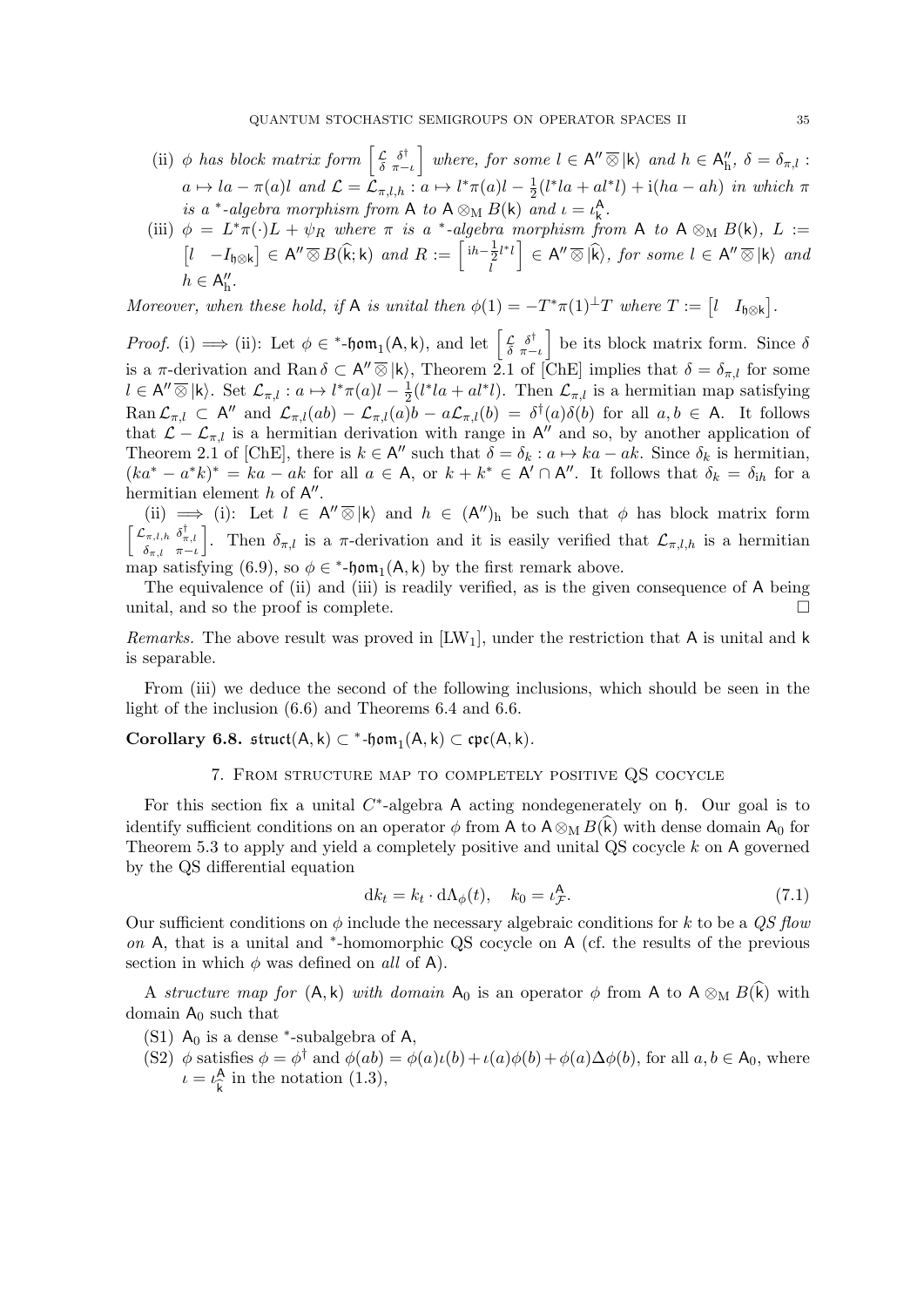(S3)  $A_0$  contains  $1_A$  and satisfies  $\phi(1_A) = 0$ .

Remarks. (i) The notation here is that  $\phi^{\dagger}$  is the map on A given by  $a \mapsto \phi(a^*)^*$ , thus (S2) includes the condition that  $\phi$  is hermitian.

(ii) If a QS flow on A strongly satisfies (7.1) on a dense  $*$ -subalgebra  $A_0$  of A containing  $1_A$ then, it follows from the quantum Itô product formula that  $\phi$  is necessarily a structure map.

(iii) If a QS flow j on A is elementary then  $j = k^{\phi}$  for a completely bounded structure map  $\phi$  (with domain A) by Theorem 5.10 of [LW<sub>2</sub>]. Conversely, necessary and sufficient conditions for a completely bounded map  $\phi$  to stochastically generate a QS flow are given in [LW<sub>3</sub>]. In favourable cases (notably, if  $\phi(A)E_{\xi} \subset A\otimes \hat{k}$ ) for each  $\xi \in \hat{k}$ , or if A is a von Neumann algebra and  $\phi$  is ultraweakly continuous) these conditions reduce to  $\phi$  simply being a structure map.

**Lemma 7.1.** Let  $\mu = (\mathrm{id}_A \otimes_M \omega) \circ \phi$  where  $\phi$  is a structure map for  $(A, k)$  with domain  $A_0$ and  $\omega \in B(\mathbf{k})_{*,+}$ . Then  $\mu$  is hermitian, vanishes at 1<sub>A</sub>, and satisfies

$$
\mu(a^*a) - \mu(a)^*a - a^*\mu(a) \ge 0, \qquad a \in A_0.
$$

*Proof.* Being a composition of hermitian maps,  $\mu$  is hermitian. Since  $\phi$  vanishes at  $1_A$ ,  $\mu$  does too. Let  $a \in A_0$ , then

$$
\mu(a^*a) = (\mathrm{id}_A \otimes_M \omega) \big( \phi(a)^* \iota(a) + \iota(a)^* \phi(a) + \phi(a)^* \Delta \phi(a) \big)
$$
  
= 
$$
\mu(a)^*a + a^* \mu(a) + (\mathrm{id}_A \otimes_M \omega) \big( \phi(a)^* \Delta \phi(a) \big).
$$

The result follows since  $id_A \otimes_M \omega$  is a positive map.  $\Box$ 

Remark. It follows that the map  $\mu$  is conditionally positive: if  $a \in A_0$  and  $b \in A$  are such that  $ab = 0$  then  $b^*\mu(a^*a)b \geq 0$ . This is a necessary condition for  $\mu$  to be the generator of a positive semigroup on A. It is also a sufficient condition if  $\mu$  is bounded with domain A.

If k is a QS flow then for any map  $\Gamma : \mathcal{I} \to \mathsf{k}$  it follows from Proposition 2.1 that  $k^{\Gamma}$  is a cocycle on (the operator system)  $A \otimes_M B(h)$ , where  $h = l^2(\mathcal{I})$ , and that it is multiplicative when restricted to the <sup>\*</sup>-subalgebra  $A \otimes B(h)$ . Thus if  $k = k^{\phi}$  for some  $\phi \in CB(A; A \otimes_M B(\hat{k}))$ and  $\Gamma$  is bounded, then the map  $\Phi_{\Gamma}$  from Theorem 4.3 ought to be a structure map.

We want to establish this directly when starting with an unbounded structure map, and to that end we must extend the use of the notation introduced in (1.1). Let  $\nu$  be an operator from A to  $A \otimes_M B(k_1; k_2)$  with domain  $A_0$ , and let h be a Hilbert space. Then denote by  $\nu^h$ the operator from  $A \otimes B(h)$  to  $(A \otimes B(h)) \otimes_M B(k_1; k_2)$  with domain  $A_0 \otimes B(h)$  determined by

$$
\nu^{\mathsf{h}}(a\otimes T) := \Pi(\nu(a)\otimes T)
$$

where  $\Pi$  is the tensor flip from  $B(\mathfrak{h} \otimes \mathfrak{k}_1 \otimes \mathfrak{h}; \mathfrak{h} \otimes \mathfrak{k}_2 \otimes \mathfrak{h})$  to  $B(\mathfrak{h} \otimes \mathfrak{h} \otimes \mathfrak{h} \otimes \mathfrak{h}; \mathfrak{h} \otimes \mathfrak{k}_2)$ . When  $\phi$ is completely bounded, the resulting operator is simply a restriction of that defined in (1.1).

**Proposition 7.2.** Let  $\phi$  be a structure map for  $(A, k)$  with domain  $A_0$ . Then the following hold.

- (a) Given a Hilbert space H,  $\phi^{\text{H}}$  is a structure map for  $(A \otimes B(H), k)$  with domain  $A_0 \otimes B(H)$ .
- (b) Let  $\Gamma : \mathcal{I} \to \mathsf{k}$  be a bounded map and set  $\mathsf{h} := l^2(\mathcal{I})$ . Define  $\Phi_{\Gamma}$  to be the operator from  $A \otimes_M B(h)$  to  $(A \otimes_M B(h)) \otimes_M B(\widehat{k})$  with domain  $A_0 \otimes B(h)$  given by

$$
\Phi_{\Gamma}=(\operatorname{id}_{\mathsf A}\otimes_{\mathsf M}v_{\Gamma})\circ\phi^{\mathsf h}+\operatorname{id}_{\mathsf A}\otimes_{\mathsf M}\Theta_{\Gamma}
$$

for  $v_{\Gamma}$  and  $\Theta_{\Gamma}$  as in Theorem 4.2. Then  $\Phi_{\Gamma}$  is a structure map.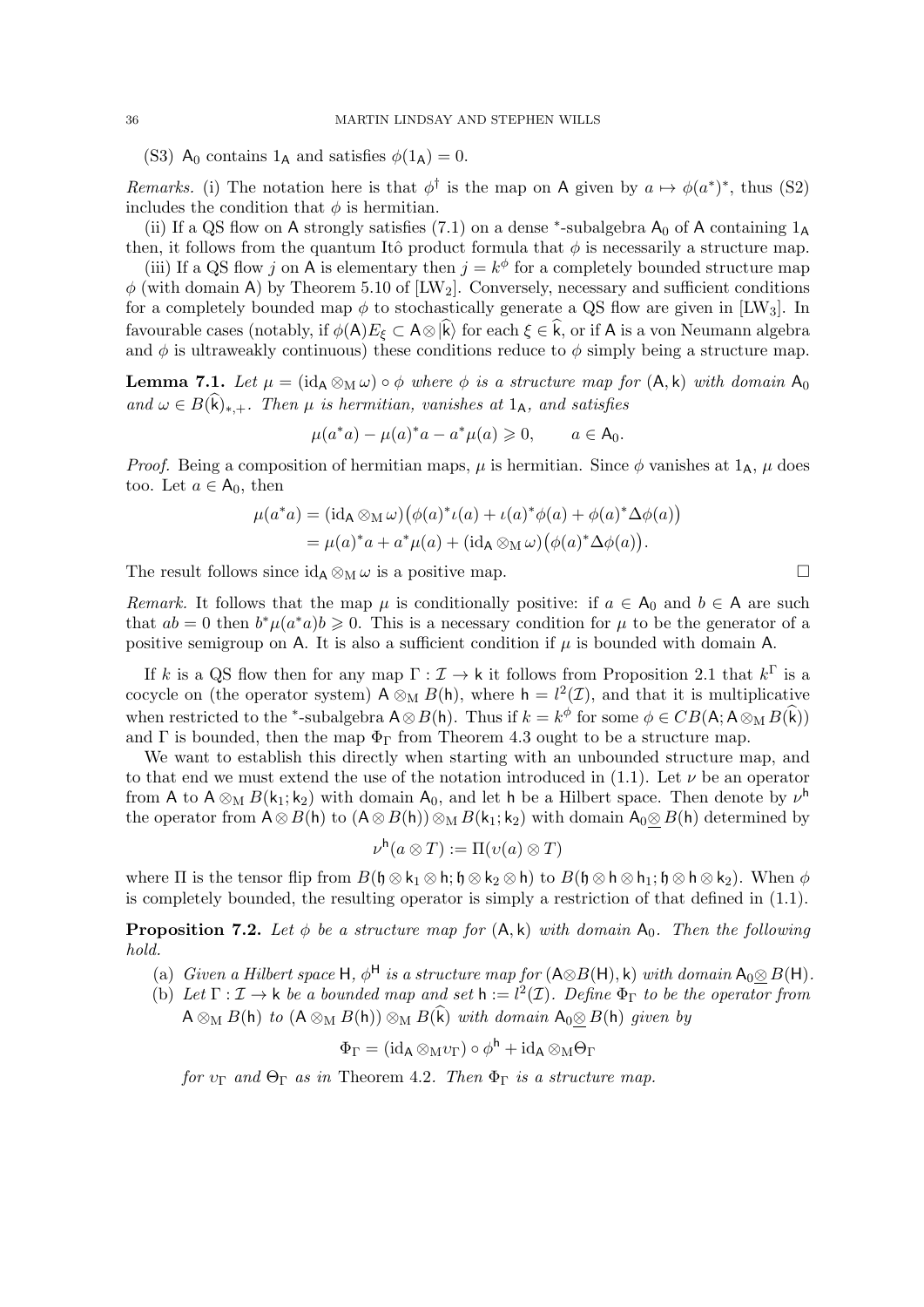*Proof.* (a) That  $\phi^H$  is hermitian and satisfies  $\phi^H(1_{A\otimes B(H)})=0$  is clear, moreover the identity

$$
\phi^{\mathsf{H}}(AB) = \phi^{\mathsf{H}}(A)\iota(B) + \iota(A)\phi^{\mathsf{H}}(B) + \phi^{\mathsf{H}}(A)\Delta\phi^{\mathsf{H}}(B),
$$

is readily verified for simple tensors A and B in  $A_0 \otimes B(H)$ . Part (a) therefore follows by bilinearity.

(b) For ease of reading we suppress all subscripts and ampliations for the rest of the proof. By definition,  $\Phi = \Omega + \Theta$  where, for  $A \in A_0 \otimes B(h)$ ,

$$
\Omega(A) = \widetilde{F}^* \phi^{\mathsf{h}}(A) \widetilde{F} \quad \text{and} \quad \Theta(A) = F^* \iota(A) + \iota(A) F + F^* (A \otimes \Delta) F, \quad \text{for}
$$

$$
F := \begin{bmatrix} -\frac{1}{2} L^* L & -L^* \\ L & 0 \end{bmatrix} \quad \text{and} \quad \widetilde{F} := I + \Delta F = \begin{bmatrix} I & 0 \\ L & I \end{bmatrix},
$$

in which L is the h-ampliation of the operator in  $B(h; h \otimes k)$  defined as in Lemma 4.1, so that

$$
\Theta(A) = \begin{bmatrix} L^*(A \otimes I)L - \frac{1}{2}L^*LA - \frac{1}{2}AL^*L & L^*(A \otimes I) - AL^* \\ (A \otimes I)L - LA & 0 \end{bmatrix}.
$$

Note that  $\widetilde{F}\Delta = \Delta = \Delta \widetilde{F}^*$  and so

$$
\iota(A)\widetilde{F} - \widetilde{F}\iota(A) = \begin{bmatrix} 0 & 0 \\ (A \otimes I)L - LA & 0 \end{bmatrix} = \Delta\Theta(A) = \widetilde{F}\Delta\Theta(A).
$$

Since  $\phi^{\mathsf{h}}$  is a structure map this implies that, for  $A \in \mathsf{A}_0 \underline{\otimes} B(\mathsf{h}),$ 

$$
\Omega(A^*A) - \Omega(A^*)\iota(A) - \iota(A)^*\Omega(A)
$$
  
=  $\tilde{F}^*\phi^h(A)^*(\iota(A)\tilde{F} - \tilde{F}\iota(A)) + (\tilde{F}^*\iota(A)^* - \iota(A)^*\tilde{F}^*)\phi^h(A)\tilde{F} + \tilde{F}^*\phi^h(A)^*\Delta\phi^h(A)\tilde{F}$   
=  $\tilde{F}^*\phi^h(A)^*\tilde{F}\Delta\Theta(A) + \Theta(A)^*\Delta\tilde{F}^*\phi^h(A)\tilde{F} + \tilde{F}^*\phi^h(A)^*\tilde{F}\Delta\tilde{F}^*\phi^h(A)\tilde{F}$   
=  $\Omega(A)^*\Delta\Theta(A) + \Theta(A)^*\Delta\Omega(A) + \Omega(A)^*\Delta\Omega(A)$ .

Furthermore  $\Theta$  is a structure map since  $F + F^* + F^* \Delta F = 0 = F + F^* + F \Delta F^*$  (cf. Lemma 4.1). Thus, since  $\Phi = \Omega + \Theta$ , this implies that

$$
\Phi(A^*A) - \Phi(A^*)\iota(A) - \iota(A)^*\Phi(A) = \Phi(A)^*\Delta\Phi(A)
$$

for  $A \in \mathsf{A}_0 \otimes B(\mathsf{h})$ , as required. That  $\Phi$  is hermitian and  $\Phi(1_{\mathsf{A} \otimes B(\mathsf{h})}) = 0$  are easily verified.  $\Box$ 

Now fix an orthonormal basis  $\eta = (d_i)_{i \in I_0}$  for k and recall our convention (2.2). Continuing with the notation introduced before Theorem 5.3, we write  $\Phi_{[\mathcal{J}]}$  and  $\varphi_{[\mathcal{J}]}$  as special cases of  $\Phi_{\Gamma}$  and  $\varphi_{\Gamma}$ . Also recall the  $\phi_{x,y}$  notation introduced in (3.2).

**Proposition 7.3.** Let  $\phi$  be a structure map for  $(A, k)$  with domain  $A_0$ . Suppose that the following hold:

(1) For each  $n \in \mathbb{N}$ ,  $M_n(A_0)$  is square-root closed, that is

$$
M_n(A_0)_+ = \left\{A^2 : A \in M_n(A_0)_+\right\}, \text{ where } M_n(A_0)_+ := M_n(A)_+ \cap M_n(A_0).
$$

(2) For all  $\alpha, \beta \in \mathcal{I}$ ,  $\phi_{d_{\alpha}, d_{\beta}}$  is a pregenerator of a  $C_0$ -semigroup  $\mathcal{P}^{(\alpha,\beta)}$  on A.

Then for all  $\mathcal{J}_0 \subset \subset \mathcal{I}_0$  the Schur-action semigroup  $\mathcal{P}^{[\mathcal{J}]}$  on  $M_{\mathcal{J}}(A)$  is completely positive and unital.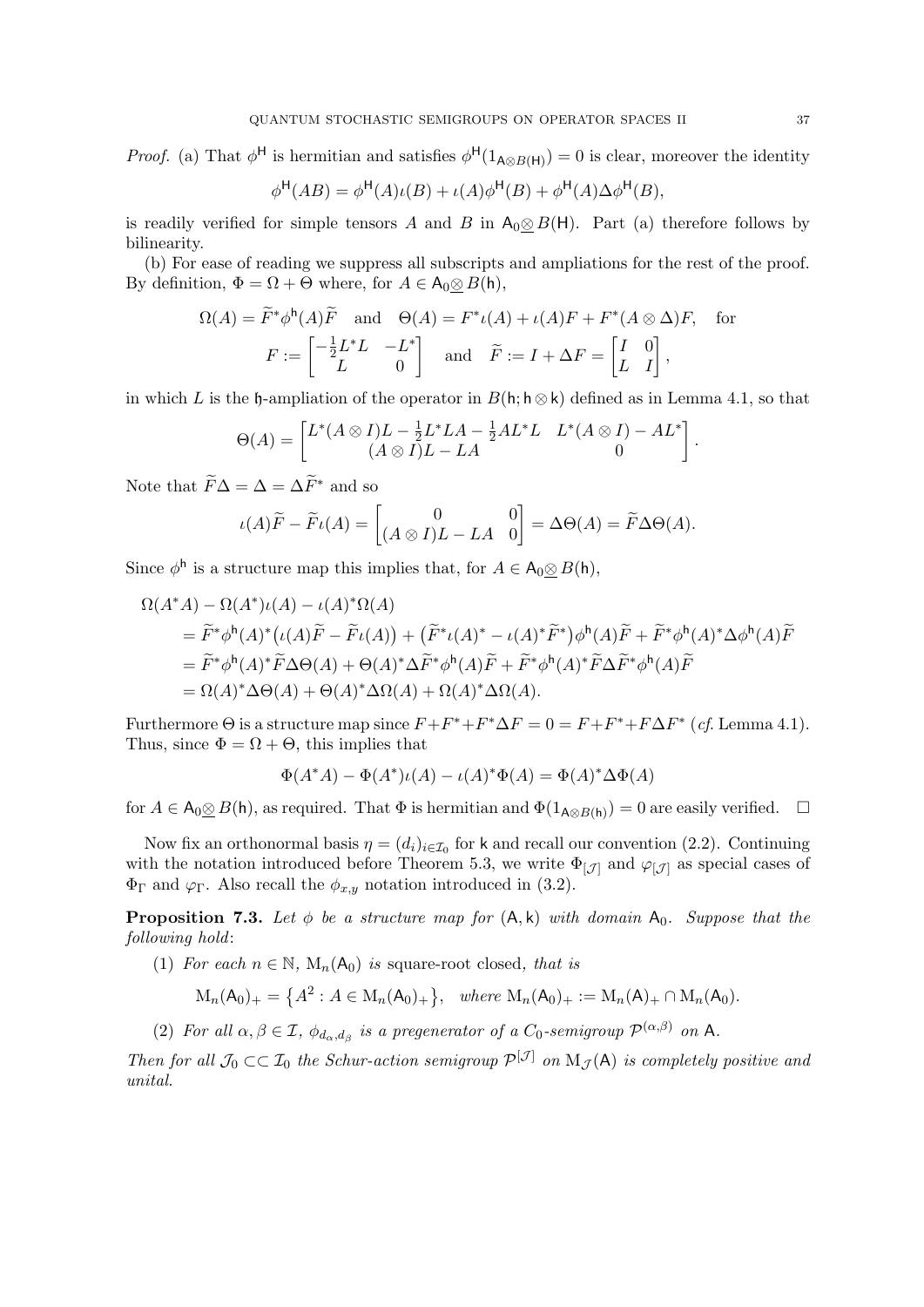*Proof.* Let  $\mathcal{J}_0 \subset \mathcal{I}_0$ . Define a Schur-action operator on  $M_{\mathcal{J}}(A)$  with domain  $M_{\mathcal{J}}(A_0)$  by

$$
\varphi_{[\mathcal{J}]}:=[\phi_{d_\alpha,d_\beta}]_{\alpha,\beta\in\mathcal{J}}\cdot
$$

Then  $\varphi_{[\mathcal{J}]}$  is a pregenerator of the  $C_0$ -semigroup  $\mathcal{P}^{[\mathcal{J}]}$ , with  $\varphi_{[\mathcal{J}]} = (\mathrm{id}_{M_{\mathcal{J}}(A)} \otimes_M \omega_{\widehat{0},\widehat{0}}) \circ \Phi_{[\mathcal{J}]}$ . However,  $\Phi_{[\mathcal{J}]}$  is a structure map on  $M_{\mathcal{J}}(A)$  by Proposition 7.2(b), and so

$$
\varphi_{[\mathcal{J}]}(A^*A) - \varphi_{[\mathcal{J}]}(A^*)A - A^*\varphi_{[\mathcal{J}]}(A) \ge 0, \qquad A \in \mathcal{M}_{\mathcal{J}}(\mathsf{A}_0)
$$

by Lemma 7.1. It follows from Proposition 3.2.22 of [BR<sub>1</sub>] that  $\varphi_{[\mathcal{J}]}$  is dissipative. Thus its closure  $\overline{\varphi_{[\mathcal{J}]}}$  is dissipative by Proposition 3.1.15 of [BR<sub>1</sub>]. However,  $\overline{\varphi_{[\mathcal{J}]}}$  is the generator of the C<sub>0</sub>-semigroup  $\mathcal{P}^{[\mathcal{J}]}$ , so  $\mathrm{id}_{M_n(\mathsf{A})} - \alpha \overline{\varphi_{[\mathcal{J}]}}$  is surjective for some  $\alpha > 0$  by the Hille–Yosida Theorem ([BR<sub>1</sub>], Theorem 3.1.10). Since its generator is dissipative,  $\mathcal{P}^{[\mathcal{J}]}$  is contractive by the Lumer–Phillips Theorem ([BR<sub>1</sub>], Theorem 3.1.16). Moreover  $\mathcal{P}^{[\mathcal{J}]}$  is unital on the  $C^*$ -algebra  $M_{\mathcal{J}}(A)$  since  $\varphi_{\mathcal{J}}$  vanishes at the identity. Putting these two properties together shows that  $\mathcal{P}^{[\mathcal{J}]}$  is positive ([Pau], Proposition 2.11).

To get complete positivity of  $\mathcal{P}^{[\mathcal{J}]}$ , note that for any  $n \in \mathbb{N}$  the operator  $\phi^{\mathbb{C}^n}$  is a structure map for  $(M_n(A), k)$  by Proposition 7.2 (a), and that conditions (1) and (2) hold for this map. If  $\mathcal{Q}^{[\mathcal{J}]}$  denotes the contraction semigroup on  $M_{\mathcal{J}}(M_n(A))$  obtained by running the argument above for this lifted structure map then  $\mathcal{Q}^{[\mathcal{J}]} = \Pi \circ (\mathcal{P}^{[\mathcal{J}]} \otimes_M \mathrm{id}_{M_n(\mathbb{C})})$  where  $\Pi : M_n\big(M_{\mathcal{J}}(A)\big) \to$  $M_{\mathcal{J}}(M_n(A))$  is the natural flip isomorphism. The result follows.

Combined with Theorem 5.3, Proposition 7.3 yields the following stochastic generation theorem for completely positive and unital QS cocycles.

**Theorem 7.4.** Let  $\phi$  be a structure map for  $(A, k)$  with domain  $A_0$ . Suppose that the following hold:

- (1) For all  $n \in \mathbb{N}$ ,  $M_n(A_0)$  is square-root closed.
- (2) There is an orthonormal basis  $(d_i)_{i \in I_0}$  for k such that, for all  $\alpha, \beta \in I := \{0\} \cup I_0$ ,  $\phi_{d_{\alpha}, d_{\beta}}$  is a pregenerator of a C<sub>0</sub>-semigroup  $\mathcal{P}^{(\alpha,\beta)}$  on A.

Then there is a unique process  $k \in \mathrm{QSC}_b(A, k)$  which is locally norm bounded and such that, for all  $\alpha,\beta\in\mathcal{I},$   $\mathcal{P}^{(\alpha,\beta)}$  is its  $(d_\alpha,d_\beta)$ -associated semigroup. Moreover, k is completely positive and unital, and it is the unique weakly regular  $\mathcal{E}_{\mathsf{T}(\eta)}$ -weak solution of the QS differential equation (7.1) on  $A_0$  for the domain  $\mathfrak{h} \otimes \mathcal{E}_{\mathsf{T}(\eta)}$ ; if both  $\mathfrak{h}$  and k are separable then it is a strong solution.

Remarks. Assumption (1) clearly applies when  $A_0$  is the dense  $*$ -subalgebra associated with an AF algebra. In the next section we give such an example in which assumption (2) also holds.

Interesting recent work on the construction of QS flows is nicely complementary to ours, in that it takes as standing hypothesis the existence of a completely positive and contractive QS cocycle weakly satisfying (7.1) on a dense <sup>∗</sup> -subalgebra containing the identity of the algebra, for a structure map  $\phi$  (see [DGS], Theorem 3.1 and Definitions 2.5 and 2.7). Warning: their use of the terminology QS flow is different to ours.

# 8. The quantum exclusion process

Symmetric quantum exclusion processes have recently been considered by a number of authors. The original paper to tackle the challenge of extending the classical theory of exclusion processes to the quantum domain was [Reb]. This, like subsequent work, has focused on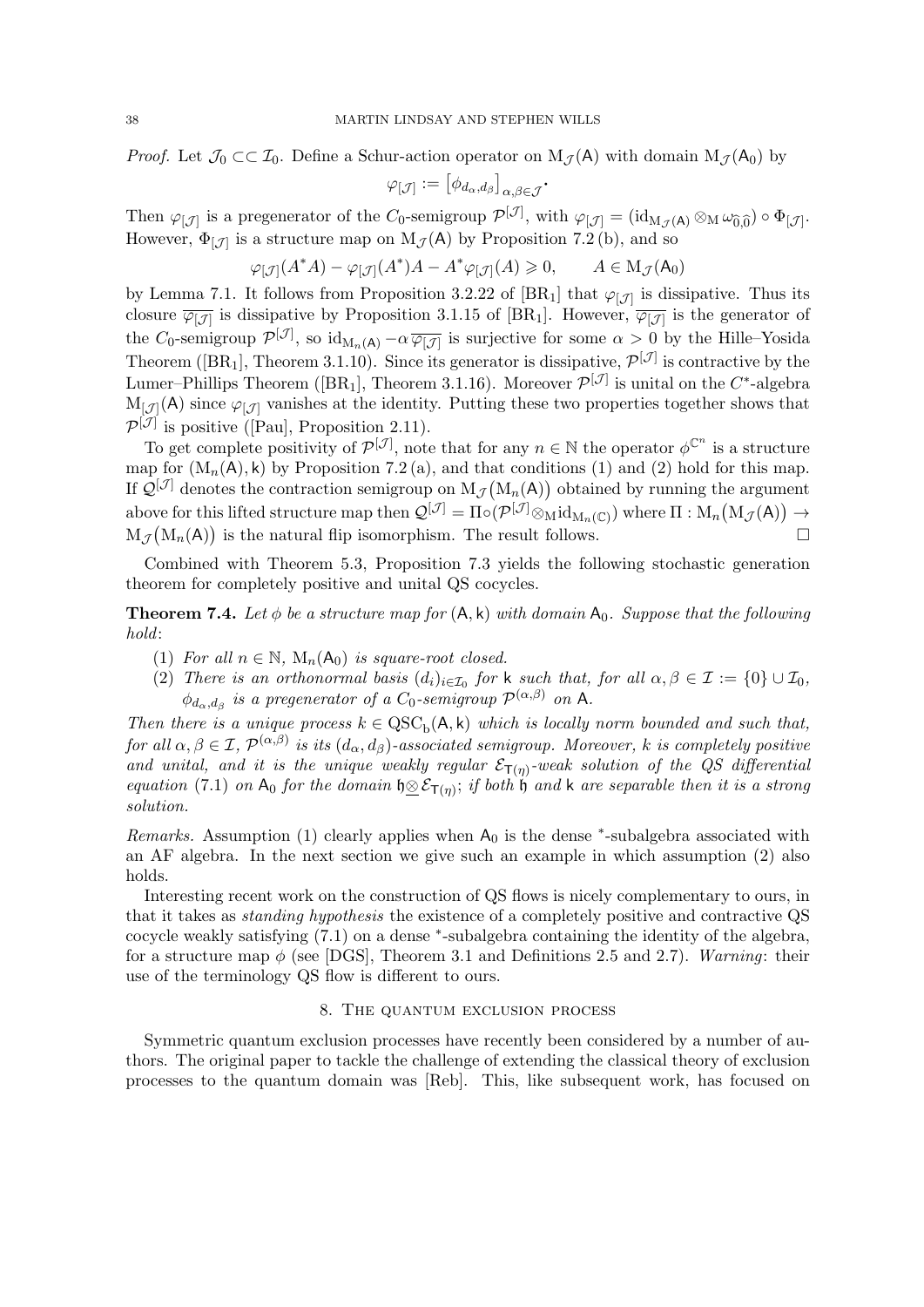the underlying Markov semigroup. Subsequently conditions were found for the construction of symmetric quantum exclusion *processes* ( $[BW_1]$ ), using the theory of multiple quantum Wiener integrals developed in  $[{\rm LW}_3]$ . In this final section we demonstrate how Theorem 7.4 may be employed in the construction of quantum exclusion processes. Our approach is complementary to that of  $[BW_1]$  and  $[BW_2]$ .

Fixing a nonempty set R, let  $A = CAR(R)$  denote the CAR algebra over R in its Fock representation ( $[BR_2]$ ). A useful description arises by putting a total order on  $\mathcal{R}$ . The antisymmetric Fock space over  $l^2(\mathcal{R})$  may be naturally identified with the Hilbert space  $\mathfrak{h} := l^2(\Gamma_{\mathcal{R}})$  where  $\Gamma_{\mathcal{R}} := {\sigma \subset \mathcal{R} : \# \sigma < \infty}$ , with the Fock space Fermi annihilation and creation operators given by

$$
(b_r F)(\sigma) = \mathbf{1}_{r \notin \sigma} \varepsilon(\sigma, r) F(\sigma \cup r)
$$
 and  $(b_r^* F)(\sigma) = \mathbf{1}_{r \in \sigma} \varepsilon(\sigma, r) F(\sigma \setminus r)$ ,

in which the singleton set  $\{r\}$  is abbreviated to r. The notation here is as follows:

$$
\varepsilon(\sigma, r) := (-1)^{n(\sigma, r)} \quad \text{where} \quad n(\sigma, r) := \#\{s \in \sigma : s > r\} \quad \text{for} \quad \sigma \in \Gamma_{\mathcal{R}} \text{ and } r \in \mathcal{R}.
$$

The anticommutation relations

$$
b_r b_s + b_s b_r = 0, \quad b_r b_s^* + b_s^* b_r = \begin{cases} 1_A & \text{if } r = s, \\ 0 & \text{if } r \neq s, \end{cases}
$$

imply that  $b_r b_r^* b_r = (1_A - b_r^* b_r) b_r = b_r$   $(r \in \mathcal{R})$ , so each  $b_r$  is a (nonzero) partial isometry. Let  $A_0$  denote \*-Alg $\{b_r : r \in \mathcal{R}\}$ . Thus  $A_0$  is a dense \*-subalgebra of A containing  $1_A$ ; it is weak operator dense in  $B(\mathfrak{h})$ . In terms of the standard basis  $(e_{\sigma})_{\sigma \in \Gamma_{\mathcal{R}}}$  for  $\mathfrak{h}$ ,

$$
b_r e_{\sigma} = \mathbf{1}_{r \in \sigma} \varepsilon(\sigma, r) e_{\sigma \setminus r}
$$
 and  $b_r^* e_{\sigma} = \mathbf{1}_{r \notin \sigma} \varepsilon(\sigma, r) e_{\sigma \cup r}$ ,  $\sigma \in \Gamma_{\mathcal{R}}, r \in \mathcal{R}$ .

For  $S \subset \mathcal{R}$ , set  $A_S :=$ \*-Alg $\{b_s : s \in S\}$ . Then, by the anticommutation relations, each  $A_S$ is a <sup>\*</sup>-subalgebra of A containing  $1_A$  with linear basis  $\{b^*_\sigma b_\tau : \sigma, \tau \subset\subset \mathcal{S}\}$ , where

$$
b_{\tau} := \prod_{t \in \tau} \phi_t
$$
 and  $b_{\sigma}^* := (b_{\sigma})^* = \prod_{s \in \sigma} b_s^*$ ,

with the convention  $b_{\emptyset} = 1_A$ . Thus

$$
b^*_{\sigma} e_{\emptyset} = e_{\sigma}, \text{ for } \sigma \in \Gamma_{\mathcal{R}}, \quad b_{\tau} e_{\emptyset} = 0 \text{ for } \tau \in \Gamma_{\mathcal{R}} \setminus \{\emptyset\},\
$$

in particular  $e_{\emptyset}$  is a cyclic vector for the C<sup>\*</sup>-algebra A (it is the Fermi Fock vacuum vector), and

$$
\mathsf{A}_0=\bigcup_{\mathcal{S}\subset\subset\mathcal{R}}\mathsf{A}_\mathcal{S}.
$$

Moreover, for each  $S \subset\subset \mathcal{R}$ ,  $A_S$  is finite dimensional and thus a closed subspace of A; it is a C<sup>\*</sup>-algebra isomorphic to  $B(l^2(\Gamma_{\mathcal{S}}))$ . Thus  $A_0$  is square-root closed, as is  $M_n(A_0)$  for each  $n \in \mathbb{N}$ . In addition, A is separable and an AF algebra if and only if R is countable.

The elements of  $R$  are used to label sites at which Fermionic particles may exist, with the operator  $b_r$  representing the annihilation of a particle at site r, and  $b_r^*$  its creation.

Let  $\{\alpha_{r,s} : r, s \in \mathcal{R}\}\$  be a fixed collection of (complex) amplitudes, and set

$$
inter(r) := \{ s \in \mathcal{R} : \alpha_{r,s} \neq 0 \text{ or } \alpha_{s,r} \neq 0 \}, \text{ and } inter^+(r) := inter(r) \cup \{r\}.
$$

Thus inter(r) is the collection of sites that interact with site r;  $\#$  inter(r) is termed the valency of the site r. We make the finite valency assumption

$$
\# \operatorname{inter}(r) < \infty \text{ for all } r \in \mathcal{R}.\tag{8.1}
$$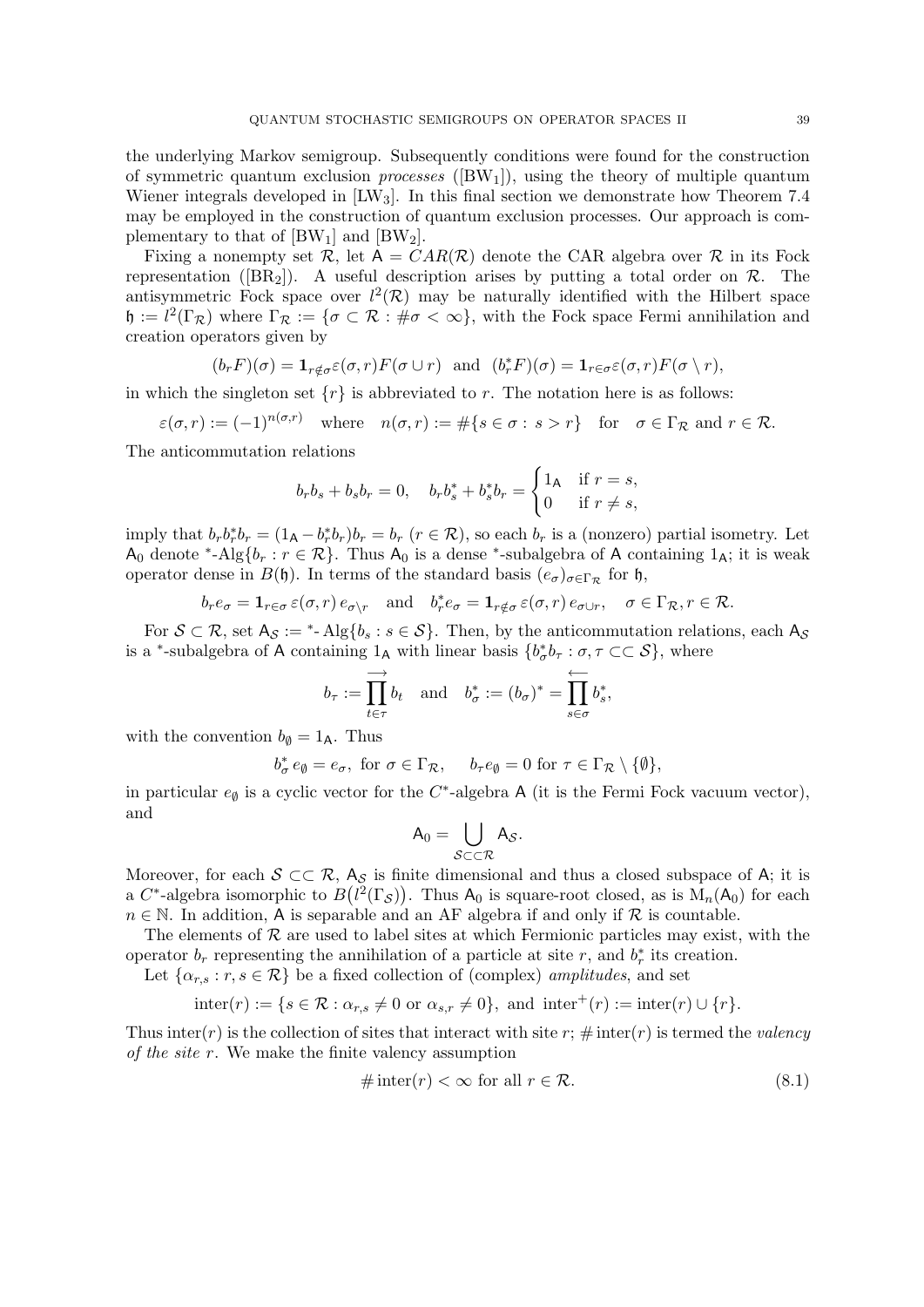The transport of a particle from site r to site s with amplitude  $\alpha_{r,s}$  is described by the operator  $t_{r,s} := \alpha_{r,s} b_s^* b_r$ . Also let  $\{h_r : r \in \mathcal{R}\}$  be a fixed set of (real) site energies. Define bounded operators  $\rho_{r,s}$ ,  $\tau_{r,s}$  and  $\delta_r$  on A by

$$
\rho_{r,s}(a) := [t_{r,s}, a] = \alpha_{r,s}(b_s^* b_r a - a b_s^* b_r),
$$
  
\n
$$
\tau_{r,s}(a) := -\frac{1}{2} (t_{r,s}^* \rho_{r,s}(a) + \rho_{r,s}^{\dagger}(a) t_{r,s}) = -\frac{1}{2} (t_{r,s}^* [t_{r,s}, a] + [a, t_{r,s}^*] t_{r,s})
$$
 and  
\n
$$
\delta_r(a) := i h_r [b_r^* b_r, a].
$$

Thus, for each  $r, s \in \mathcal{R}$ ,  $\rho_{r,s}$  and  $\delta_r$  are derivations. In particular  $\delta_r(1_A) = \rho_{r,s}(1_A) = 0$  so also  $\tau_{r,s}(1_A) = 0$ , and the following identity holds:  $\tau_{r,s}(ab) - \tau_{r,s}(a)b - a\tau_{r,s}(b) = \rho_{r,s}^{\dagger}(a)\rho_{r,s}(b)$ for all  $a, b \in A$ . Moreover, each  $\tau_{r,s}$  is hermitian, as is each  $\delta_r$ . Noting that, for  $S \subset\subset \mathcal{R}$ ,

$$
[b_s^*b_r, a] = 0 \text{ for all } a \in \mathsf{A}_{\mathcal{S}}, r, s \notin \mathcal{S},
$$
\n
$$
(8.2)
$$

we see that, for all  $S \subset\subset \mathcal{R}$  and  $a \in A_{\mathcal{S}}, \delta_r(a) = 0$  unless  $r \in \mathcal{S}$ , in which case  $\delta_r(a) \in A_{\mathcal{S}}$ , whereas  $\rho_{r,s}(a) = 0$  unless either  $r \in S$  and  $s \in \text{inter}(r)$ , in which case  $\rho_{r,s}(a) \in A_{S\cup \text{inter}(r)}$ , or  $s \in \mathcal{S}$  and  $r \in \text{inter}(s)$ , in which case  $\rho_{r,s}(a) \in A_{\mathcal{S} \cup \text{inter}(s)}$ , and similarly for  $\tau_{r,s}(a)$ . It follows that, under the finite valency assumption (8.1), for all  $S \subset\subset \mathcal{R}$  and  $a \in A_{\mathcal{S}}$ , the sets  ${r \in \mathcal{R} : \delta_r(a) \neq 0}, \{q \in \mathcal{R} \times \mathcal{R} : \rho_q(a) \neq 0\} \text{ and } \{q \in \mathcal{R} \times \mathcal{R} : \tau_q(a) \neq 0\} \text{ are all finite.}$ Therefore, setting  $\mathsf{k} := l^2(\mathcal{R} \times \mathcal{R})$  and letting  $\eta = (f_q)_{q \in \mathcal{R} \times \mathcal{R}}$  be its standard orthonormal basis, there is a well-defined operator  $\phi := \begin{bmatrix} \mathcal{L} & \rho^{\dagger} \\ 0 & 0 \end{bmatrix}$  $\begin{bmatrix} \mathcal{L} & \rho^{\dagger} \\ \rho & 0 \end{bmatrix}$  from A to A  $\otimes$  B(k) with domain A<sub>0</sub> given by  $\mathcal{L} := \delta + \tau$ ,

$$
\delta(a) := \sum_{r \in \mathcal{R}} \delta_r(a), \quad \tau(a) := \sum_{q \in \mathcal{R} \times \mathcal{R}} \tau_q(a) \quad \text{and} \quad \rho(a) := \sum_{q \in \mathcal{R} \times \mathcal{R}} \rho_q(a) \otimes |f_q\rangle.
$$

For  $S \subset\subset \mathcal{R}$ , set  $S^+ := \bigcup_{r\in S} \text{inter}^+(r)$  and  $k_S := \text{Lin}\lbrace f_q : q \in S \times S \rbrace$ , then

$$
\delta(A_{\mathcal{S}}) \subset A_{\mathcal{S}}, \qquad \tau(A_{\mathcal{S}}) \subset A_{\mathcal{S}^+} \quad \text{and} \quad \rho(A_{\mathcal{S}}) \subset A_{\mathcal{S}^+} \underline{\otimes} |k_{\mathcal{S}^+}\rangle,
$$

so that  $\phi$  enjoys the approximate invariance property  $\phi(A_{\mathcal{S}}) \subset A_{\mathcal{S}} + \underline{\otimes}$  Lin  $\{|x\rangle\langle y| : x, y \in k_{\mathcal{S}}+\}.$ In particular Ran  $\phi \subset A_0 \otimes B_{00}(\widehat{k})$ , where  $B_{00}$  denotes bounded finite rank operators. Since  $\tau$ and  $\delta$  are hermitian,  $\delta$  is a derivation,  $\rho$  an  $\iota_{\mathsf{k}}^{\mathsf{A}}$ -derivation, and  $\tau(ab) - \tau(a)b - a\tau(b) = \rho^{\dagger}(a)\rho(b)$ for all  $a, b \in A_0$ , it follows that  $\phi$  is a structure map for  $(A, k)$  with domain  $A_0$ .

**Theorem 8.1.** Let  $A = CAR(R)$ , in its Fock representation, for a nonempty set R and let  $\phi := \left[ \begin{smallmatrix} \mathcal{L} & \rho^{\dagger} \\ \rho & 0 \end{smallmatrix} \right]$  $\begin{bmatrix} \mathcal{L} & \rho^{\dagger} \ \rho^{\dagger} & 0 \end{bmatrix}$  be the structure map defined as above, in terms of a set of complex amplitudes  $\{\alpha_{r,s} : r,s \in \mathcal{R}\}\$  satisfying the finite valency condition (8.1) and a set of real site energies  $\{h_r : r \in \mathcal{R}\}\$ . Assume that  $\mathcal L$  is a pregenerator of a  $C_0$ -semigroup on A. Then there is a unique process  $k^{\phi}$  in QSC<sub>cpu</sub>(A, k) such that  $\phi_{x,y} := (\mathrm{id}_{A} \otimes \omega_{\widehat{x},\widehat{y}}) \circ \phi - \chi(x,y) \mathrm{id}_{A}$  is a pregenerator of its  $(x, y)$ -associated semigroup, for all  $x, y \in \{0\} \cup \{f_q : q \in \mathcal{R} \times \mathcal{R}\}\$ . Moreover,  $k^{\phi}$  is also the unique weakly regular  $\mathcal{E}_{\mathsf{T}(\eta)}$ -weak solution of the QS differential equation (7.1) on  $A_0$  for the domain  $\mathfrak{h} \underline{\otimes} \mathcal{E}_{\mathsf{T}(\eta)}$ , satisfying the equation strongly if the set  $\mathcal R$  is countable.

Proof. By identities  $(4.5)$ ,

$$
\phi_{0,f_q} = \mathcal{L} + \rho_q^{\dagger} - \frac{1}{2} \mathrm{id}_A, \quad \phi_{f_q,0} = (\phi_{0,f_q})^{\dagger} \quad \text{and} \quad \phi_{f_q,f_{q'}} = \mathcal{L} + \rho_q + \rho_{q'}^{\dagger} + (\delta_{q,q'} - 1) \mathrm{id}_A
$$

for all  $q, q' \in \mathcal{R} \times \mathcal{R}$ . Therefore, for all  $x, y \in \{0\} \cup \{f_q : q \in \mathcal{R} \times \mathcal{R}\}, \phi_{x,y}$  is a bounded perturbation of  $\mathcal{L}$ , and so is a pregenerator of a  $C_0$ -semigroup on A. As noted already,  $M_n(A_0)$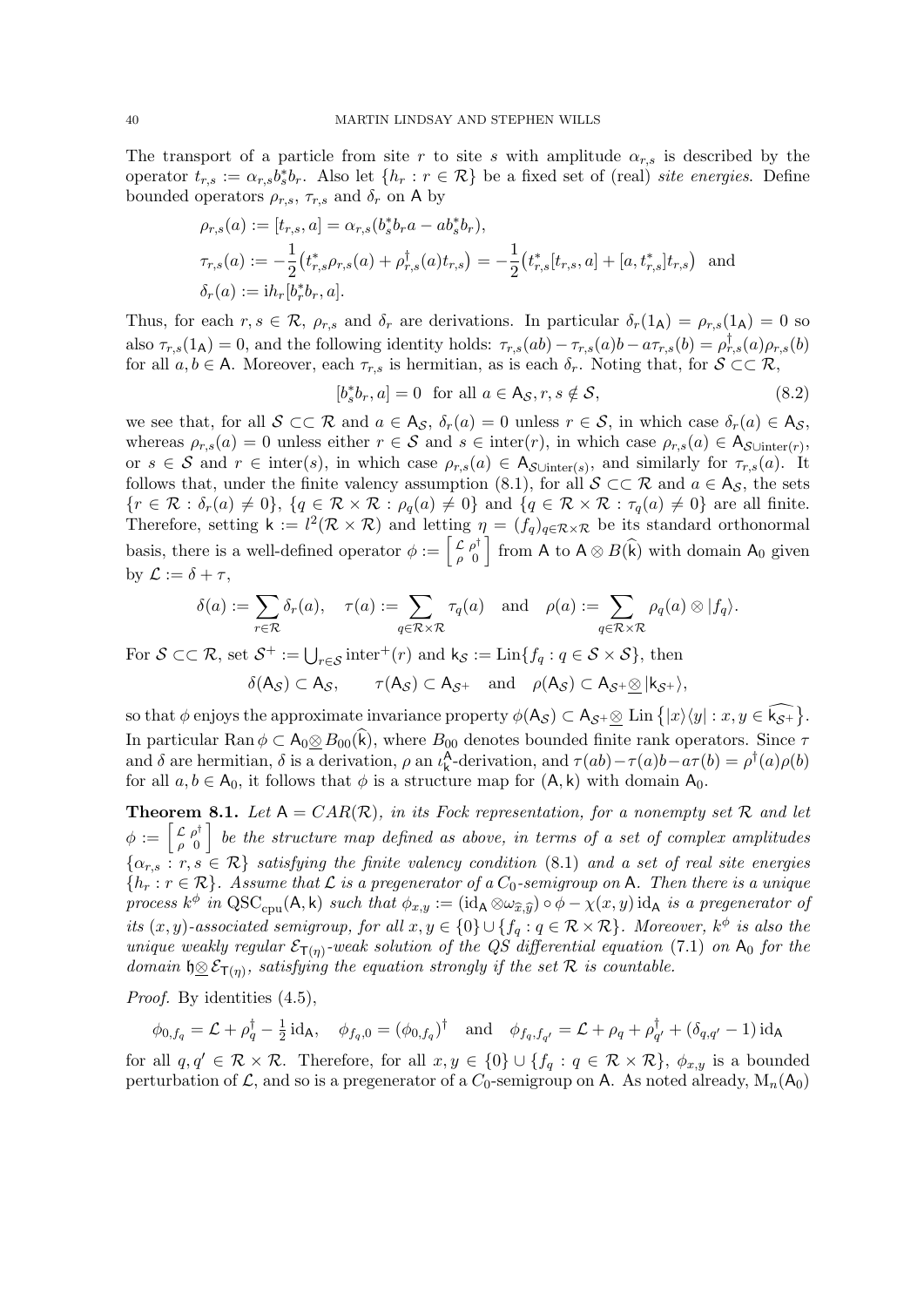is square-root closed, since any  $A \in M_n(\mathsf{A}_0)_+$  belongs to the  $C^*$ -algebra  $M_n(\mathsf{A}_{\mathcal{S}})$  for some  $S \subset \mathcal{R}$ . Therefore the result follows from Theorem 7.4.

Remarks. If an orthonormal basis  $\eta'$  is chosen for k other than the standard one then the resulting QS cocycle k' is unitarily conjugate to  $k^{\phi}$  via the second quantisation operator  $\Gamma(I_{L^2(\mathbb{R}_+)} \otimes V)$ , V being the unitary on k which exchanges the bases.

Strong unital <sup>∗</sup> -homomorphic solutions for the QS differential equation (7.1) (where, as is necessary,  $\phi$  is assumed to be a structure map) are sought in [BW<sub>1</sub>]. Existence is proved assuming uniform boundedness of the valencies and energies, and modulus-symmetry of the amplitudes:  $|\alpha_{s,r}| = |\alpha_{r,s}|$  for all  $r, s \in \mathcal{R}$ , along with certain coupled conditions. These latter constraints, on magnitudes of amplitudes and sizes of valencies, are forged from growth restrictions, on iterates of  $\phi$  applied to the generators  $b_r$ , required for the convergence of sums of relevant multiple quantum Wiener integrals. Under strengthened conditions the solution is shown to be a QS cocycle. In the preprint  $|BW_2|$  these symmetry and valency restrictions are loosened, and existence theorems for weak completely positive contractive solutions of (7.1) are established by means of Feynman–Kac type perturbations of the <sup>∗</sup> -homomorphic processes constructed in  $[BW_1]$ . The cocycle property for these is then recovered under conditions allowing the application of Theorem 5.3/7.4, as in the current paper.

In Rebolledo's work, and subsequent study ([PMQ]), the coefficients  $\alpha_{r,s}$  are assumed to be real; moreover a large part of the analysis is carried out in the  $W^*$ -category, focusing on the minimal quantum dynamical semigroup on  $B(\mathfrak{h})$ . In that context, our results (like those of  $[BW_1]$  and  $[BW_2]$  deliver Feller properties for the resulting semigroups — that is, invariance of the C<sup>\*</sup>-algebra  $A = CCR(R)$  and strong continuity there.

We finish with a special case of the quantum exclusion process in which the index set  $\mathcal R$ is an integer lattice, and where the fact that  $\mathcal L$  is a pregenerator is established using the following result.

**Theorem 8.2** ( $[BrK]$ , Theorem 4.2.1). Let L be a dissipative operator on a Banach space **X.** Suppose that  $(\mathfrak{X}(n))_{n=1}^{\infty}$  is an increasing sequence of closed subspaces of X contained in Dom L such that

- (a)  $\mathfrak{X}_0 := \bigcup_{n=1}^{\infty} \mathfrak{X}(n)$  is dense in  $\mathfrak{X}$ , and
- (b) there are constants  $M \geq 0$  and  $\alpha > 0$  and, for each  $n \in \mathbb{N}$  and  $m \in \mathbb{Z}_+$ , an operator  $L^{n,m}$  from  $\mathfrak{X}(n)$  to  $\mathfrak{X}$  such that, for all such n and m,

Ran $L^{n,m} \subset \mathfrak{X}(n+m)$  and  $||L|_{\mathfrak{X}(n)} - L^{n,m}|| \leqslant Mne^{-\alpha m}$ .

Then L is a pregenerator of a (contractive)  $C_0$ -semigroup on  $\mathfrak X$  and  $\mathfrak X_0$  is a core for  $\overline{L}$ .

**Example 8.3.** Let  $A = CAR(R)$  acting on the Hilbert space  $l^2(\Gamma_R)$ , where  $R = \mathbb{Z}^d$  which we view as a metric subspace of  $l^{\infty}(\{1, \dots, d\})$ , and let  $\phi$  be the structure map for  $(A, k)$ with domain  $A_0$  defined as above, in terms of a given set of amplitudes and energies. We claim that  $\mathcal L$  is a pregenerator of a  $C_0$ -semigroup on A, so that Theorem 8.1 applies, under the following assumptions.

I There is  $D \in \mathbb{N}$  such that  $\alpha_{r,s} = 0$  whenever the pair  $(r, s)$  satisfies  $||r - s||_{\infty} > D$ .

.

II There is  $K \in \mathbb{R}_+$  such that, for all  $(r, s) \in \mathcal{R} \times \mathcal{R} \setminus \{(0, 0)\},$ 

$$
|\alpha_{r,s}|^2 \leqslant K\big(\max\{\|r\|_{\infty},\|s\|_{\infty}\}\big)^{2-d}
$$

Assumption I strengthens that of (8.1) to there being a uniform limit on the range of interaction and hence a uniform bound on the valencies. In dimensions  $d = 1$  and 2, assumption II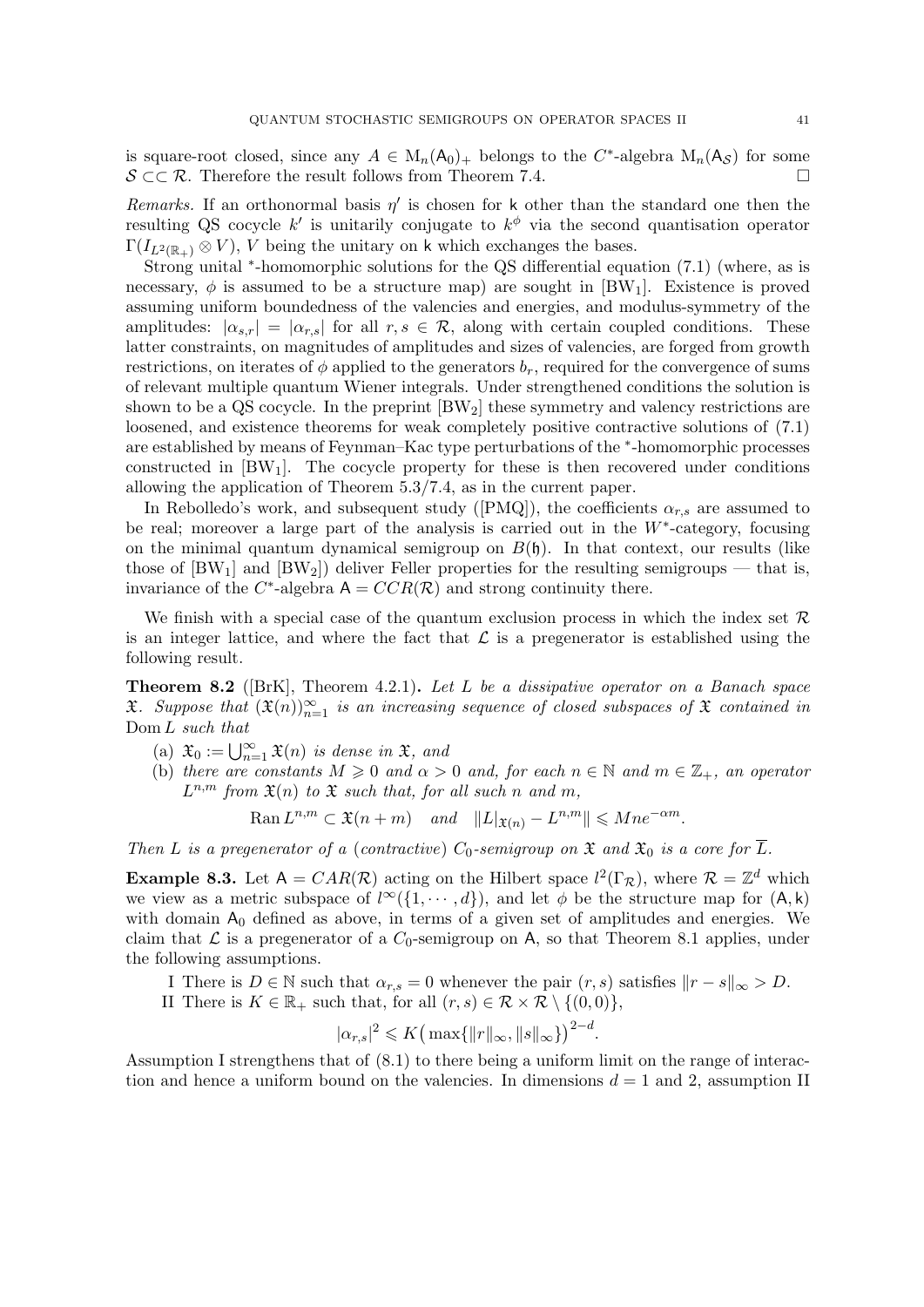covers the physically reasonable situation of uniformly bounded amplitudes. Unlike in [BW1], no symmetry condition is imposed on the amplitudes and no bounds on the energies are required.

To see the validity of our claim, first note that  $\mathcal L$  is conditionally completely positive and so, since its domain is square-root closed and contains  $1_A$ , Proposition 3.2.22 of [BR<sub>1</sub>] implies that L is dissipative. Let  $n \in \mathbb{N}$  and set  $A(n) := A_{\mathcal{R}_n}$  where  $\mathcal{R}_n := \{r \in \mathcal{R} : ||r||_{\infty} \leqslant nD\};$ since  $\#\mathcal{R}_n = (1+2nD)^d < \infty$ ,  $\mathsf{A}(n)$  is finite dimensional and thus a closed subspace of A. Also note that  $\bigcup_{n=1}^{\infty} A(n) = A_0$  and, by assumption I,  $\mathcal{R}_n^+ \subset \mathcal{R}_{n+1}$  so  $A_{\mathcal{R}_n^+} \subset A(n+1)$  for all  $n \in \mathbb{N}$ . For  $m \in \mathbb{Z}_+$  define the map  $\mathcal{L}^{n,m} : \mathsf{A}(n) \to \mathsf{A}$  by

$$
\mathcal{L}^{n,m} : \mathsf{A}(n) \to \mathsf{A}, \quad a \mapsto \begin{cases} \delta(a) + \sum_{r,s \in \mathcal{R}_n} \tau_{r,s}(a) & \text{if } m = 0, \\ \mathcal{L}(a) & \text{if } m \geqslant 1. \end{cases}
$$

Fix  $n \in \mathbb{N}$  and  $a \in A(n)$  such that  $||a|| \leq 1$ . Since  $A(n + 1) \subset A(n + m)$  for all  $m \in \mathbb{N}$ , the claim follows by appeal to Theorem 8.2 once we have shown that

$$
\mathcal{L}^{n,0}(a) \in \mathsf{A}(n) \quad \text{and} \quad \mathcal{L}(a) \in \mathsf{A}(n+1), \tag{8.3}
$$

and have found a constant  $M = M(d, D, K)$ , independent of n and a, such that

$$
\|\mathcal{L}(a) - \mathcal{L}^{n,0}(a)\| \le Mn.
$$
\n(8.4)

Moreover the relations (8.3) follow from the facts that  $\delta(a) \in A(n)$ ,  $\tau_{r,s}(a) \in A(n)$  for  $r, s \in \mathcal{R}_n$ and, by assumption I,  $\tau_{r,s}(a) \in A(n+1)$  for all  $r, s \in \mathcal{R}$ .

Assumption I and the commutation relation (8.2) imply that  $\tau_{r,s}(a) = 0$  unless  $||r - s||_{\infty} \le$ D and  $(r, s) \in (\mathcal{R}_n \times \mathcal{R}_{n+1}) \cup (\mathcal{R}_{n+1} \times \mathcal{R}_n)$ . Therefore  $\mathcal{L}(a) - \mathcal{L}^{n,0}(a) = \sum_{(r,s) \in \mathcal{S}_n} \tau_{r,s}(a)$ where

$$
\mathcal{S}_n := \left\{ (r,s) \in [\mathcal{R}_n \times (\mathcal{R}_{n+1} \setminus \mathcal{R}_n)] \cup [(\mathcal{R}_{n+1} \setminus \mathcal{R}_n) \times \mathcal{R}_n] : ||r - s||_{\infty} \leq D \right\}
$$
  

$$
\subset \left\{ (r,s) : r \in \mathcal{R}_n \setminus \mathcal{R}_{n-1}, s \in (\mathcal{R}_1 + r) \right\} \cup \left\{ (r,s) : s \in \mathcal{R}_n \setminus \mathcal{R}_{n-1}, r \in (\mathcal{R}_1 + s) \right\}.
$$

Now  $\#(\mathcal{R}_k + t) = (1 + 2kD)^d$ , for  $k \in \mathbb{N}$  and  $t \in \mathcal{R}$ , so

$$
\#S_n \leq 2\Big( \big(1+2nD\big)^d - \big(1+2(n-1)D\big)^d \Big) \big(1+2D\big)^d
$$
  

$$
\leq 4Dd\big(1+2nD\big)^{d-1} \big(1+2D\big)^d \leq 4Dd\big(1+2D\big)^{2d-1}n^{d-1}.
$$

Moreover, for all  $(r, s) \in \mathcal{S}_n$ ,  $\|\tau_{r,s}(a)\| \leq 2|\alpha_{r,s}|^2$  and so, by assumption II,

$$
\|\tau_{r,s}(a)\| \leq 2K((n+1)D)^{2-d} = 2KD^{2-d}(1+\frac{1}{n})^{2-d}n^{2-d}.
$$

Therefore, since  $(1+\frac{1}{n})^{2-d} \leq 1+\delta_{1,d}$  (Kronecker delta), these estimates combine to yield (8.4), as required, with  $M = 8Kd(1 + \delta_{1,d})D^{3-d}(1 + 2D)^{2d-1}$ .

#### **REFERENCES**

- [Acc] L. Accardi, On the quantum Feynman–Kac formula, Rend. Sem. Mat. Fis. Milano 48 (1978), 135–180 (1980).
- [AFL] L. Accardi, A. Frigerio and J.T. Lewis, Quantum stochastic processes, Publ. Res. Inst. Math. Sci. 18 (1982), no. 1, 97-133.
- [AcK] L. Accardi and S.V. Kozyrev, On the structure of Markov flows, Chaos, Solitons & Fractals 12 (2001), nos. 14–15, 2639–2655.
- [BW1] A.C.R. Belton and S.J. Wills, An algebraic construction of quantum stochastic flows with unbounded generators, Ann. Inst. H. Poincaré Probab. Statist. 51 (2015), no. 1, 349-375.
- $[BW_2] \ \ \text{---}$ , Feynman–Kac perturbation of  $C^*$  quantum-stochastic flows, Preprint.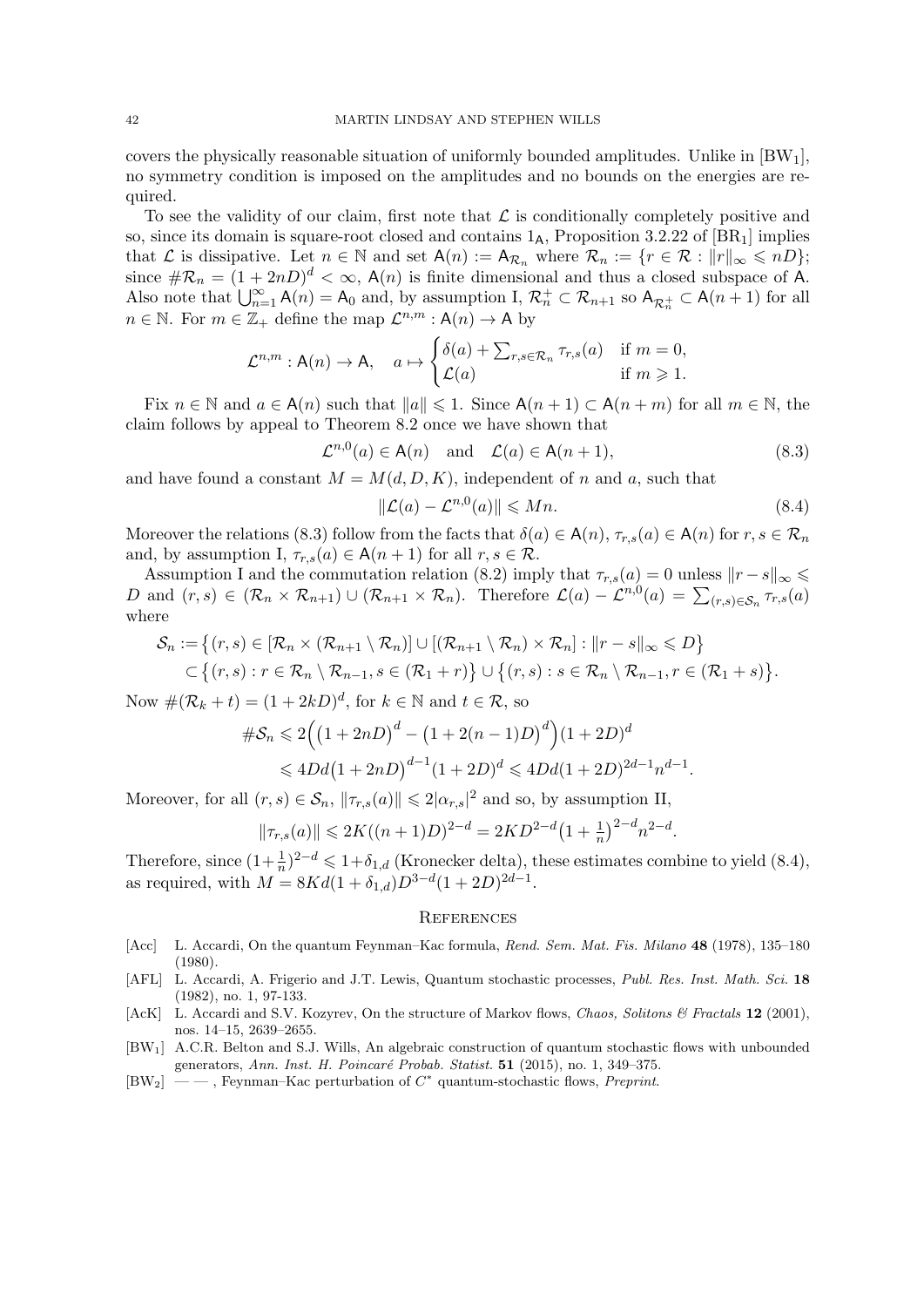- [BlL] D.P. Blecher and C. Le Merdy, "Operator Algebras and Their Modules: An Operator Space Approach," OUP, Oxford 2005.
- [BrK] O. Bratteli and A. Kishimoto, Generation of semigroups, and two-dimensional quantum lattice systems, J. Funct. Anal. 35 (1980), no. 3, 344–368.
- [BR<sub>1</sub>] O. Bratteli and D.W. Robinson, "Operator Algebras and Quantum Statistical Mechanics I:  $C^*$  and W<sup>∗</sup> -Algebras, Symmetry Groups, Decompositions of States," Corrected 2nd Edition, Springer-Verlag, Heidelberg, 2002.
- [BR2] — , "Operator Algebras and Quantum Statistical Mechanics II: Equilibrium States. Models in Quantum Statistical Mechanics," Corrected 2nd Edition, Springer-Verlag, Heidelberg, 2002.
- [ChE] E. Christensen and D.E. Evans, Cohomology of operator algebras and quantum dynamical semigroups, J. London Math. Soc. 20 (1979), no. 2, 358–368.
- [DGS] B. Das, D. Goswami and K.B. Sinha, A homomorphism theorem and a Trotter product formula for quantum stochastic flows with unbounded coefficients, *Comm. Math. Phys.* 330 (2014), no. 2, 435–467.
- [DLT] B.K. Das, J.M. Lindsay and O. Tripak, Sesquilinear quantum stochastic analysis in Banach space, J. Math. Anal. Appl. 409 (2014), no. 2, 1032–1051.
- [Dav] E.B. Davies, "Linear Operators and their Spectra," Cambridge University Press, Cambridge, 2007.
- [EfR] E.G. Effros and Z.-J. Ruan, "Operator Spaces," OUP, Oxford 2000. [Ell] G.A. Elliott, On the convergence of a sequence of completely positive maps to the identity, J. Austral. Math. Soc. Ser. A 68 (2000), no. 3, 340-348.
- [EvK] D.E. Evans and Y. Kawahigashi, "Quantum Symmetries on Operator Algebras," OUP, Oxford 1998.
- [Fag] F. Fagnola, Quantum Markov semigroups and quantum flows, Proyecciones 18 (1999) no. 3, 144 pp.
- [GKS] V. Gorini, A. Kossakowski and E.C.G. Sudarshan, Completely positive dynamical semigroups on Nlevel systems, J. Math. Phys. 17 (1076), no. 5, 821–825.
- [HuP] R.L. Hudson and K.R. Parthasarathy, Quantum Itô's formula and stochastic evolutions, Comm. Math. Phys. 93 (1984), no. 3, 301-323.
- [KuM] B. Kümmerer and H. Maassen, The essentially commutative dilations of dynamical semigroups on  $M_n$ , Comm. Math. Phys. 109 (1987), no. 1, 1–22.
- [Lin] G. Lindblad, On the generators of quantum dynamical semigroups, *Comm. Math. Phys.* **48** (1976), no. 2, 119–130.
- [L] J.M. Lindsay, Quantum stochastic analysis an introduction, in "Quantum Independent Increment Processes I," eds. M. Schürmann & U. Franz, Lecture Notes in Mathematics 1865, Springer, Heidelberg 2005.
- [LiP] J.M. Lindsay and K.R. Parthasarathy, On the generators of quantum stochastic flows, J. Funct. Anal. 158 (1998), no. 2, 521–549.
- [LW1] J.M. Lindsay and S.J. Wills, Existence, positivity, and contractivity for quantum stochastic flows with infinite dimensional noise, Probab. Theory Related Fields 116 (2000), no. 4, 505–543.
- $[LW_2] \ \ \ \ \$ , Markovian cocycles on operator algebras, adapted to a Fock filtration, J. Funct. Anal. 178 (2000), no. 2, 269–305.
- [LW<sub>3</sub>] —, Homomorphic Feller cocycles on a  $C^*$ -algebra, *J. London Math. Soc.* (2) 68 (2003), no. 1, 255–272.
- $[LW_4] \t—$ , Multiplicativity by a hat trick, in, "Quantum Probability & Infinite-dimensional Analysis" QP–PQ 15 (Ed. W. Freudenberg), World Scientific, 2003, pp. 181–193.
- $[LW_5] \quad \quad$ , Quantum stochastic cocycles and completely bounded semigroups on operator spaces Int. Math. Res. Not. IMRN (2014), no. 11, 3096–3139.
- [PMQ] L. Pantaleón-Martinez and R. Quezada, The asymmetric exclusion quantum Markov semigroup, *Infin.* Dimens. Anal. Quantum Probab. Relat. Top. 12 (2009), no. 3, 367–385.
- [Par] K.R. Parthasarathy, "Introduction to Quantum Stochastic Calculus", [2012 reprint of the 1992 original] Modern Birkhäuser Classics, Birkhäuser/Springer Basel AG, Basel, 1992.
- [Pau] V. Paulsen, "Completely bounded maps and operator algebras," CUP, Cambridge 2002.
- [Pis] G. Pisier, "Introduction to Operator Space Theory," London Mathematical Society Lecture Note Series 294, CUP, Cambridge 2003.
- [Reb] R. Rebolledo, Decoherence of quantum Markov semigroups, Ann. Inst. H. Poincaré Probab. Statist. 41 (2005), no. 3, 349–373.
- [SSS] L. Sahu, M. Schürmann and K.B. Sinha, Unitary processes with independent increments and representations of Hilbert tensor algebras, Publ. Res. Inst. Math. Sci. 45 (2009), no. 3, 745-785.